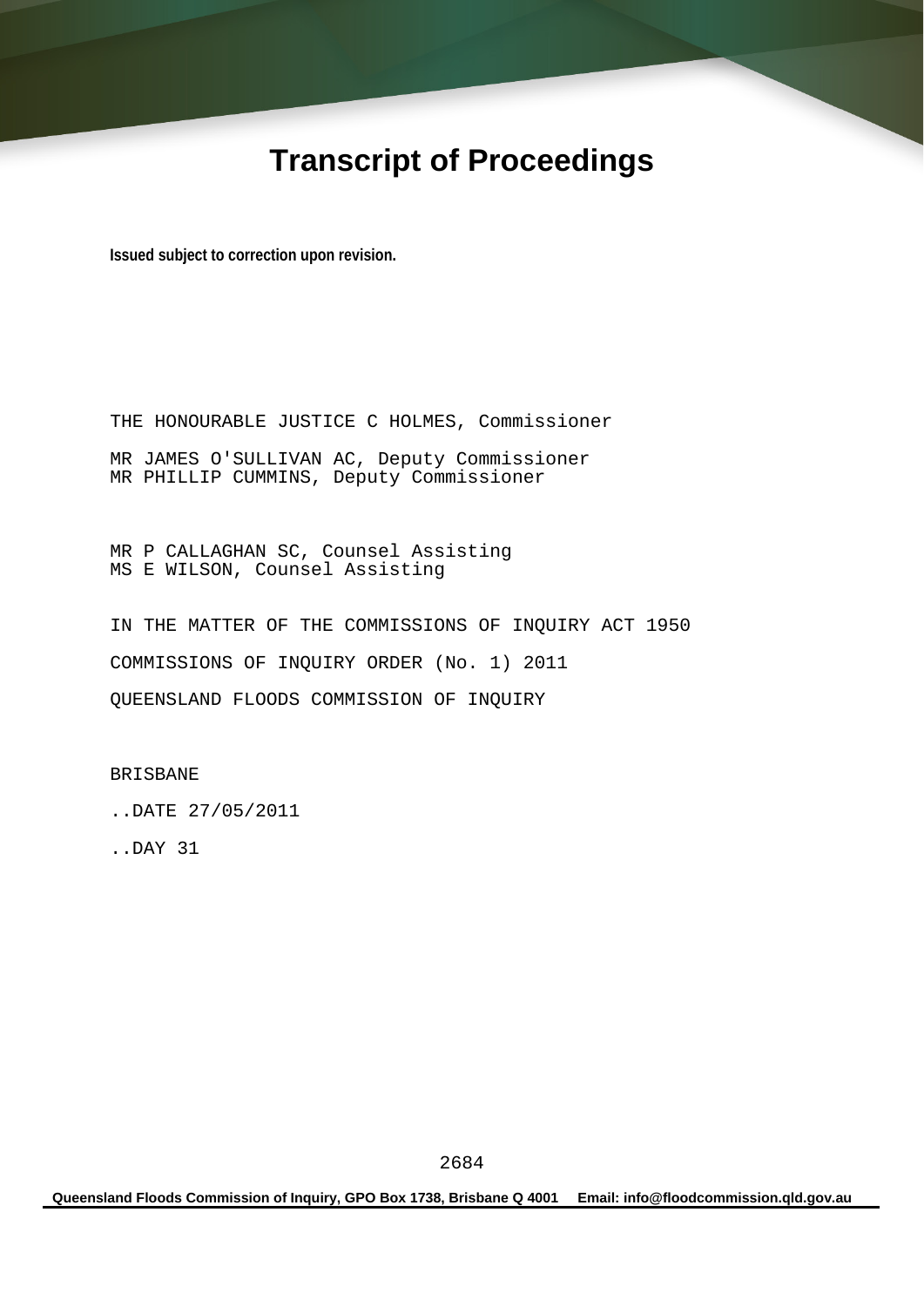THE COMMISSION RESUMED AT 10.03 A.M.

COMMISSIONER: Yes, Mr Callaghan?

MR CALLAGHAN: Madam Commissioner, with your leave, I just seek to make a brief statement before we commence. One term of reference for this Commission commands inquiry into the performance of private insurers in meeting their claims' responsibilities. In response to the invitation issued at the directions hearing on the 10th of February, we have already received many submissions directed towards this term of reference, and I did say, when extending that invitation, that such statements or submissions were to be received by the 4th of April.

However, it may be that some Queenslanders have, since that date, had experiences about which they feel the Commission should hear.

To that end, I can say that if anyone wishes to make or supplement a statement or submission which is relevant to this term of reference, such material will be received by the Commission at any time up to and including the 15th of June. We would encourage anyone who wished to take advantage of this opportunity to refer to the Commission website for further information such as contact details.

I call Peter Baddiley.

PETER BADDILEY, ON AFFIRMATION, EXAMINED:

**40**  MR CALLAGHAN: Could you tell the Commission your full name and occupation, please?-- Peter Baddiley. I am the Regional Hydrology Manager for the Bureau of Meteorology.

Mr Baddiley, you have prepared two statements for the purposes of the Commission, is that correct?-- That's correct.

And they contain a number of attachments and exhibits?-- Yes.

Each. Yes, I tender those statements.

COMMISSIONER: Do they have different dates?

MR CALLAGHAN: They do.

COMMISSIONER: Because I would be minded to give them separate exhibit numbers if they can be distinguished.

MS McLEOD: 5th of April and the 11th of May.

**10** 

**20** 

**1**

**30**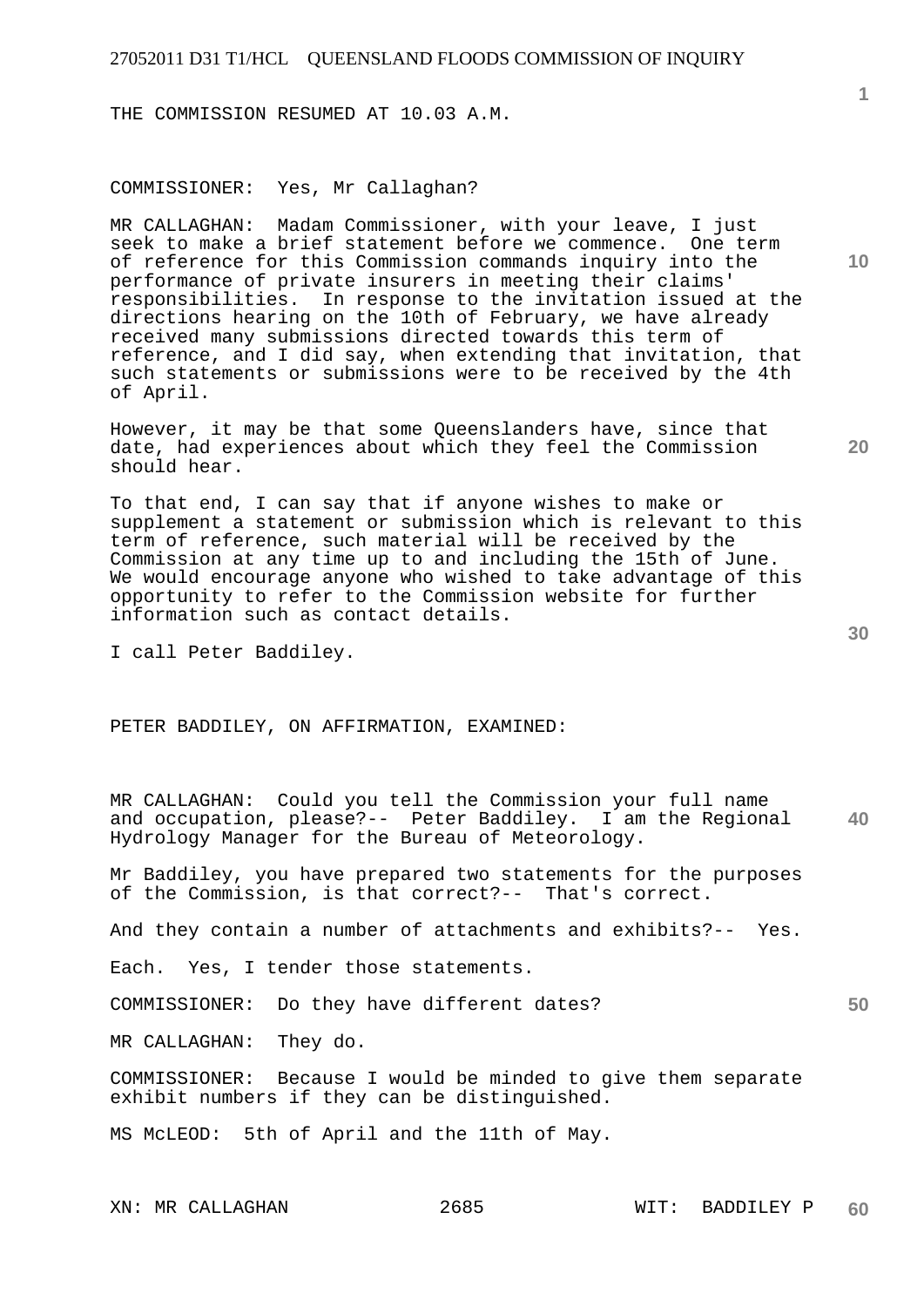COMMISSIONER: Thank you. The 5th of April one will be 496.

ADMITTED AND MARKED "EXHIBIT 496"

COMMISSIONER: And the 11th of May, 497.

ADMITTED AND MARKED "EXHIBIT 497"

MR CALLAGHAN: Mr Baddiley, can we begin with one issue which has been of concern since we began, and that is the role of the bureau, and particularly its role in relation to floods and flash floods? Can we start with the terminology of flash flood? It has an understood meaning in your field, is that right?-- Yes, it does.

And what is that?-- Generally it is defined as a short response time or a short elapse time between the time of the rainfall and the impact at the location that you are considering, and typically those floods which occur within six hours of the rainfall at a particular location are considered to be flash flood.

Now, that's the figure that's referred to in a document which you have exhibited in your second statement as PB2-5, and it is a document titled "Urban Flooding in Queensland - A Review", prepared by Mr David Ingle Smith for the Department of Natural Resources, is that correct?-- That's correct.

You gave some advice for the purposes of preparing this document, is that right?-- We provided some input to that document, yes.

Some input?-- Yes.

As I say, you have exhibited it to your statement, and if we can go to page 6 of that document, that's where you have the definitions and the summary - not you, but that's where the author included some definitions. Now, if I could ask you to move forward to page 53? That's where a number of understandings are recorded about flash flooding. We see in bold type, in the middle of the page there, "The responsibility for flash flooding lies elsewhere in practice with Local Government", is that right?-- It certainly says that, and that does come from the understandings that were in place.

And that's - my next question is where do those understandings come from?-- Well, my knowledge of the understandings come from 1987 there was additional funding provided to the Bureau for - at that time it was called a Flood Warning and Severe

**30** 

**20** 

**1**

**10**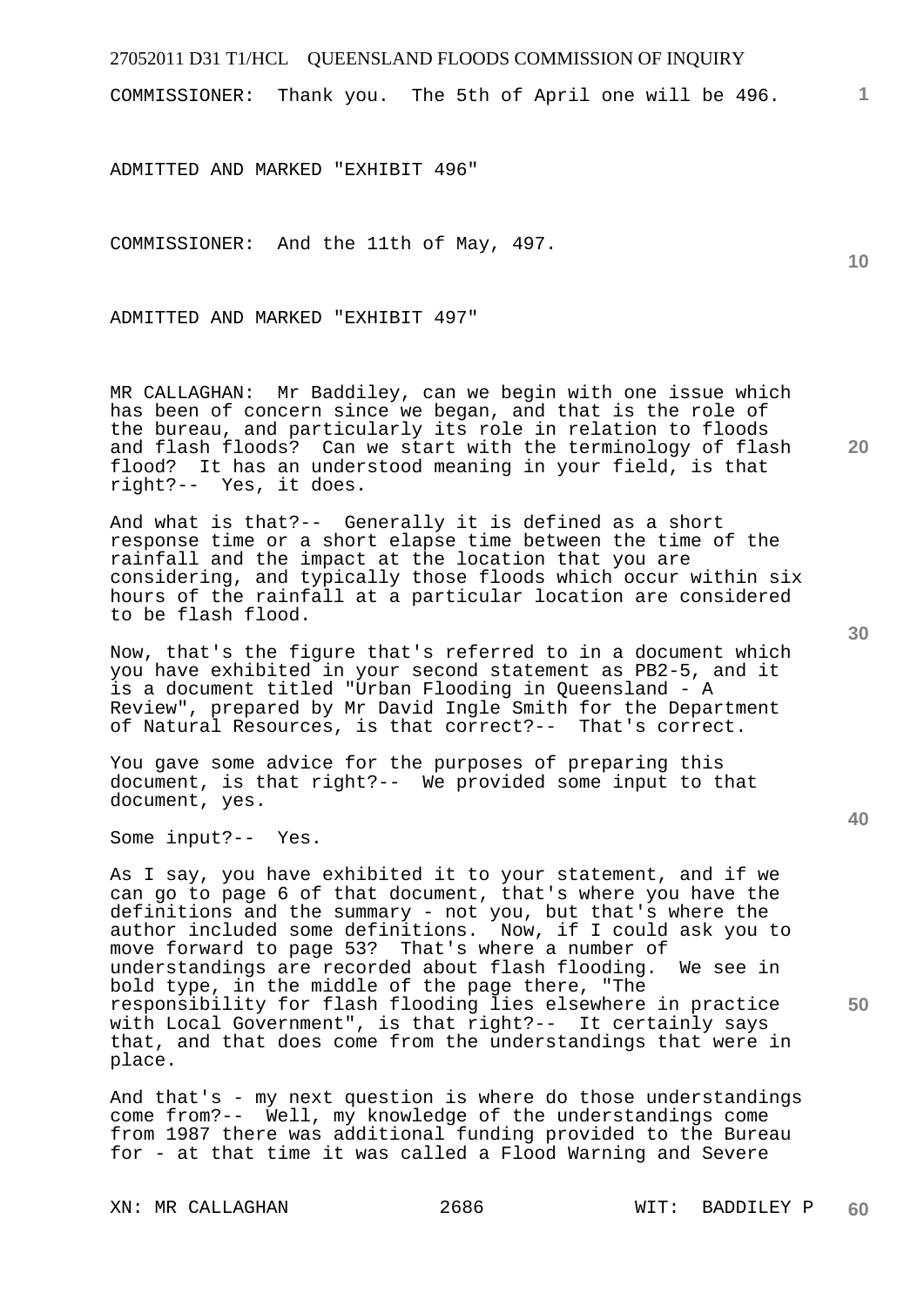Weather Services upgrade, or something along those lines, for which the bureau was given additional staff and money, including establishing more flood warning in each capital city because it wasn't developed in all capital cities at that time. But my understanding is that that's where the role of the Bureau in flash flooding emanates from about that time, but I guess I was only a young engineer at that point in time. Certainly - and the role was associated with providing assistance in recognition of the very short fuse times or short lead times that we were talking about before.

Mr Davidson in his evidence I think referred to a - his understanding was a Cabinet decision but is this, to your understanding, the same thing that he was talking about, whether it be a Cabinet decision or not it was around about 1987 that some sort of understanding was reached?-- Yeah. I have no knowledge of the Cabinet decision but certainly it was around - around that '86 and '87 time period ahead of the 1987 announcement of a Severe Weather and Flood Warning Services upgrade.

MS McLEOD: I can indicate - forgive me for interrupting - I can indicate there have been some conversations with the Commission in the last few days about this. The Bureau is not in a position to talk about any decisions as such, but we will be providing the Commission with a bundle of material as soon as possible in relation to these arrangements and understandings.

COMMISSIONER: All right, thank you.

MR CALLAGHAN: And I wasn't going to ask Mr Baddiley any more about that on the understanding that that material was coming forward.

Can I just put this definition into context, though? If you go to page 58 that you have got in front of you, "Bureau estimates of flood warning time for a selection of flood prone Queensland LGAs". Is the figure in the right-hand column the figure that would be relevant in determining whether a flood was a flash flood or not? The number of hours recorded there?-- Yeah, it was indicating some typical lead times or warning times. It may not have been specifically the rainfall to flood time but it is referencing what available lead time might have been there, I think.

All right. Just at the bottom of the page, it says, "77 per cent of the total would have less than 12 hours between prediction and arrival of flood." So that prediction might be based on actual rainfall or something else, is that the qualification you-----?-- Yes, that's certainly the qualification, that this is not looking clinically at the delay time in the catchment between the rainfall and the actual response or the impact, but it is looking at what would be the typically available flood warning time for that location. Now, it is related to, if you like, the definition I gave before, of a time of concentration or this lag between rainfall and flood peak. But it is also a number of other

**10** 

**1**

**20** 

**40**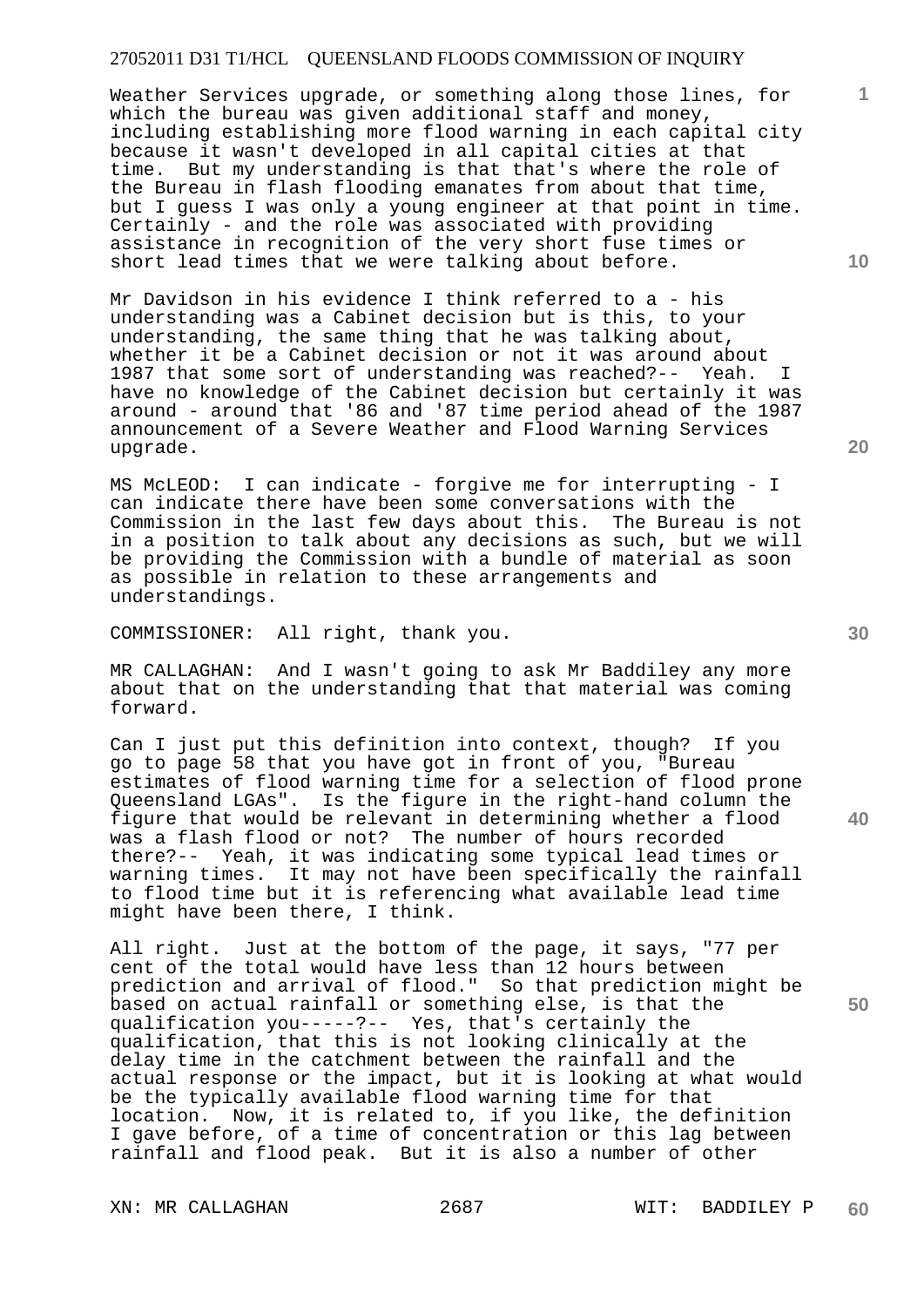factors come into play, depending on both the catchment, the flood, and the introduction of forecast rainfall.

All right. With that understood, to some extent, at least, that table, or perhaps there is other information that might do it, illustrates that we can see that there will be a grey area or that it is not a sharp dividing line between a flood and a flash flood when we look at the sorts of warning times that are available and the proposition that a high percentage will be less than 12 hours in any event. Would you agree with that?-- Yeah, I would agree with that, and I think that's why the word "typically" less than six hours is used. And you may have a flood in a particular location that is typically longer than that but a particular rainfall circumstance will give it a flash flood. So it is - it is not a black and white.

No. And one consequence - or one aspect of this relates to the accuracy that you can expect in any given warning, and its correlation to the amount of time that's available to give that warning, is that right?-- Accuracy is one consideration. I think - you know, the consideration of these short flood warning times which was evidenced in this 1998 report is sort of looking at the response time that you might have between a warning prediction that the Bureau might give and the response that needs to be taken.

And in exhibit PB2-6, which is the Australian Government Attorney-General's Department Australian Emergency Manual Series - first of all, Manual 21 Flood Warning, can you just tell us what this document is, first of all?-- Yeah, Manual 21 is - I would call it a best practices manual in Australia for flood warning. It has been generated certainly as early as the mid-90s and before that, and it is the coming together under the auspices of - generally under Emergency Management Australia at the time of Commonwealth and State and Local Government officials to look at, you know, how best you might operate flood warning systems in Australia.

And if I take you to page 16, there is what I would suggest is a helpful diagram which reveals the trade-off between warning time and the level of accuracy which can be achieved for a flash flood warning, is that right?-- Yes. Certainly that's an important relationship, that as warning time increases, we see, you know, less accurate, more uncertain predictions.

Which increases the importance of the proximity of the body providing the warning to what's happening, I suppose, is that right?-- Yeah, it does. It sort of gives more weight to those locals that know what's happening and understand what's happening at a local level that need to take some action in a very short time are probably best placed - and certainly in the best practices manuals indicate that that's probably best place to make those decisions.

And if we go back to PB2-5 on page 53 through to 55, in essence the point being made there is that to provide forecasts that have sufficient lead time to lead to useful warnings, the analysis needs to be undertaken locally, is that

**10** 

**1**

**20** 

**40**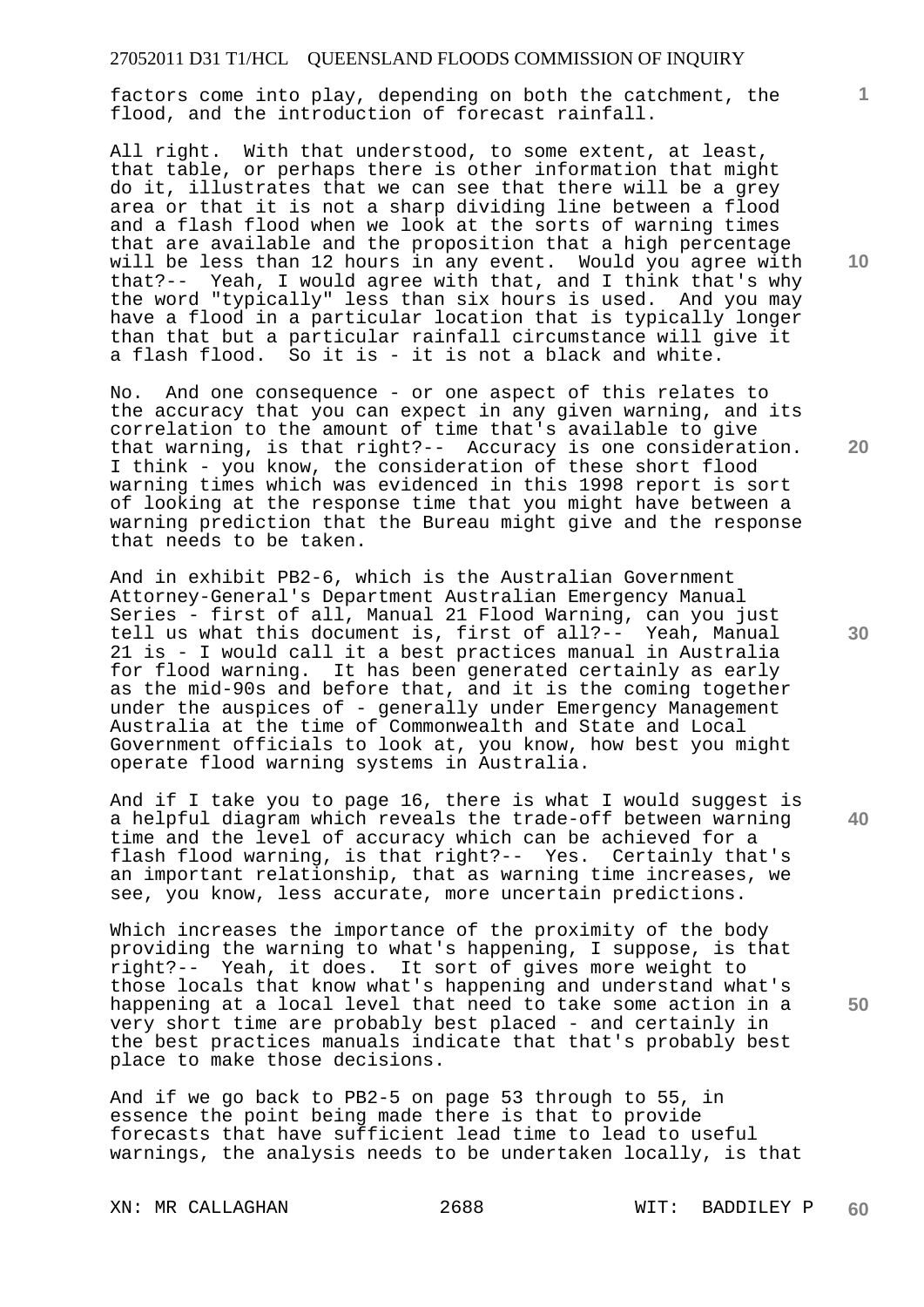the science?-- Yes, the local knowledge becomes increasingly important, and any delay times in the system need to be minimised, because what you are dealing with is very short available times between recognising a threat or a hazard and taking response. So, you know, if you like the best practices of flash flood warning tend to localise the actions with prior advice and support of the Bureau of Meteorology and its severe weather warning services but essentially localising the activity.

And there can't be any argument with the logic behind that, but in practice there are going to be difficulties encountered, because I think if you go to PB2-6 and to page 10 of that document, there is a table which breaks down the system for flood warning and suggests the organisational responsibilities. But the point is that there are four steps: there is the prediction, the interpretation, the dissemination and the response, is that right?-- Yes, that's certainly this best practice manual looks at breaking down this end-to-end flood warning into those key areas and looks at the roles and responsibilities of agencies in that.

And BOM is clearly responsible for the prediction and the dissemination in Queensland, at least?-- Yes. In some of these manuals you get sort of more acute differentiation between prediction and warning. So although the Bureau issues flood warnings, in some of its best practice documentation, that is further compartmentalised into prediction.

All right. The question will arise, though, in the case of a flash flood as to whether there is ever really going to be time for all of those steps to be taken. There is an obvious difficulty there, isn't there?-- Certainly. I think this table - I am not seeing it in the full context - I think this table is of riverine flooding, not flash flooding specifically, and generally, you know, the interpretation and dissemination and response becomes much more focussed towards local agencies if you were to consider a table similar to that for a flash flooding.

Yes. I wasn't suggesting that it was necessarily applicable; merely that it does illustrate the steps that do have to be taken in any situation?-- Certainly, yes.

And it illustrates that there will be difficulties in a concentrated time-frame in jumping through all those hoops?-- Certainly. And flash flood warning is recognised as a challenging task. I mean, as is flood warning, but certainly as you reduce the time available to respond - I mean, everything becomes time critical and so you have got these very condensed time scales and it is recognised as a challenging task, and it has got the prediction elements, the communication elements, and the social elements of, you know, taking appropriate response.

If we just stick with the communication elements for a moment and what would fall under the heading of dissemination, I would suggest to you that as a general proposition when there

XN: MR CALLAGHAN 2689 WIT: BADDILEY P

**10** 

**1**

**20** 

**30** 

**40**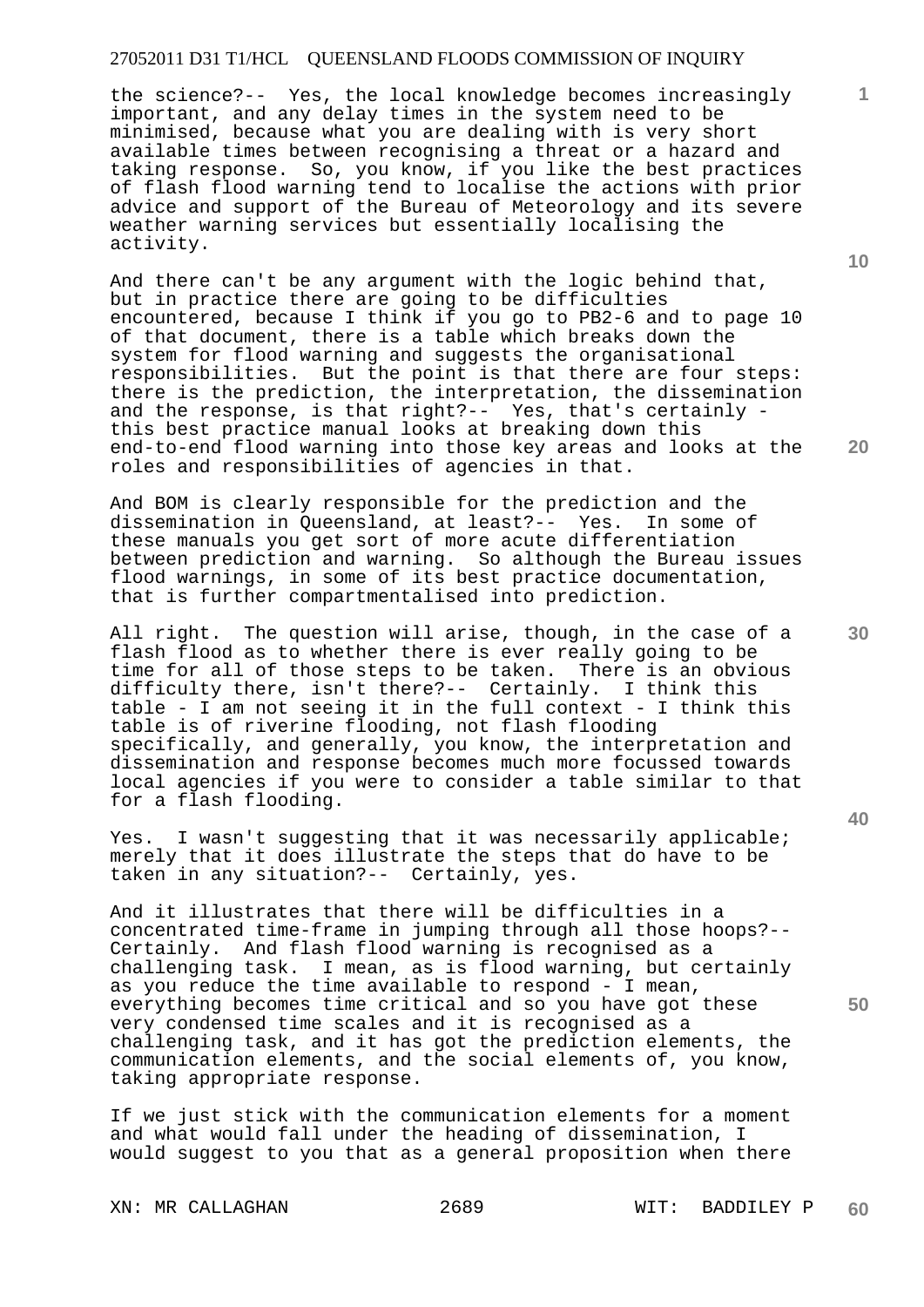is a major weather event on, people do look to BOM, they check its website and listen for Bureau announcements. That's fairly well understood, I would think, isn't it?-- Yeah, they do.

And so there would be no reason - sorry, is there any reason why, at least, the Bureau wouldn't disseminate flash flood warnings, if we look at it in terms of that table?-- Well, that's currently not our role, if you like, this understanding that we're talking about, that whilst we have a role to prepare and issue severe weather warnings for heavy rainfall conducive to flash flooding, the current understandings of how a flash flood warning system operates doesn't in fact involve the Bureau issuing, you know, hydrologic based flash flood warning for the reasons that we've spoken of, that we're trying to get a very responsive system that's guided by a lot of local knowledge. Ahead of that time, you know, if the Bureau has been consulted, if you like, then we assist in building or advising on how to operate a flash flood warning system for that particular location.

I may as well ask you at this point about the fact that I think on the 10th of January at - I think it was 5 p.m. - I can take you to a document if we need to - the Bureau did in fact use the term "flash flood warning" in respect of the Lockyer Valley. You are aware of that?-- Yeah, it did, and that was an unprecedented action on that afternoon in identifying that there was a - if you like, a catastrophic and severe flash flood in progress. We would turn that essentially we were outside of practice there issuing an extraordinary flash flood warning. We crafted it from another product and felt that that was what was warranted at that time.

Was it based, though - if we're looking at it in terms of this table - which I accept may not have been crafted for the purposes of flash flooding - but was it based upon predictions or interpretation of BOM, or external information?-- We had we had the information at that time of not within the catchment but some surrounding rainfall which wasn't particularly high. It was based on recognising what had happened at Helidon. We had at that point - at 5 o'clock we had no other external input apart from seeing the flash floods come up on the TV in the warning centre, the flash floods at Toowoomba, and putting, if you like, two and two together that there was likely to be something extreme happening on the eastern side of the range - not actually knowing for sure that it was occurring but we made a call that it most likely was, and we could at that stage add some value for further downstream. So I think we spoke of, in that extraordinary flash flood warning issued at 5 o'clock, of warnings for people further downstream, like at Gatton and further down the Lockyer Valley.

Just getting back to the point, though, that whilst we understand what you say about the Bureau's role in distributing flash flood warnings, this was, as you say, an extreme case and for that reason you made an exception to the

XN: MR CALLAGHAN 2690 WIT: BADDILEY P

**10** 

**1**

**20** 

**30** 

**40**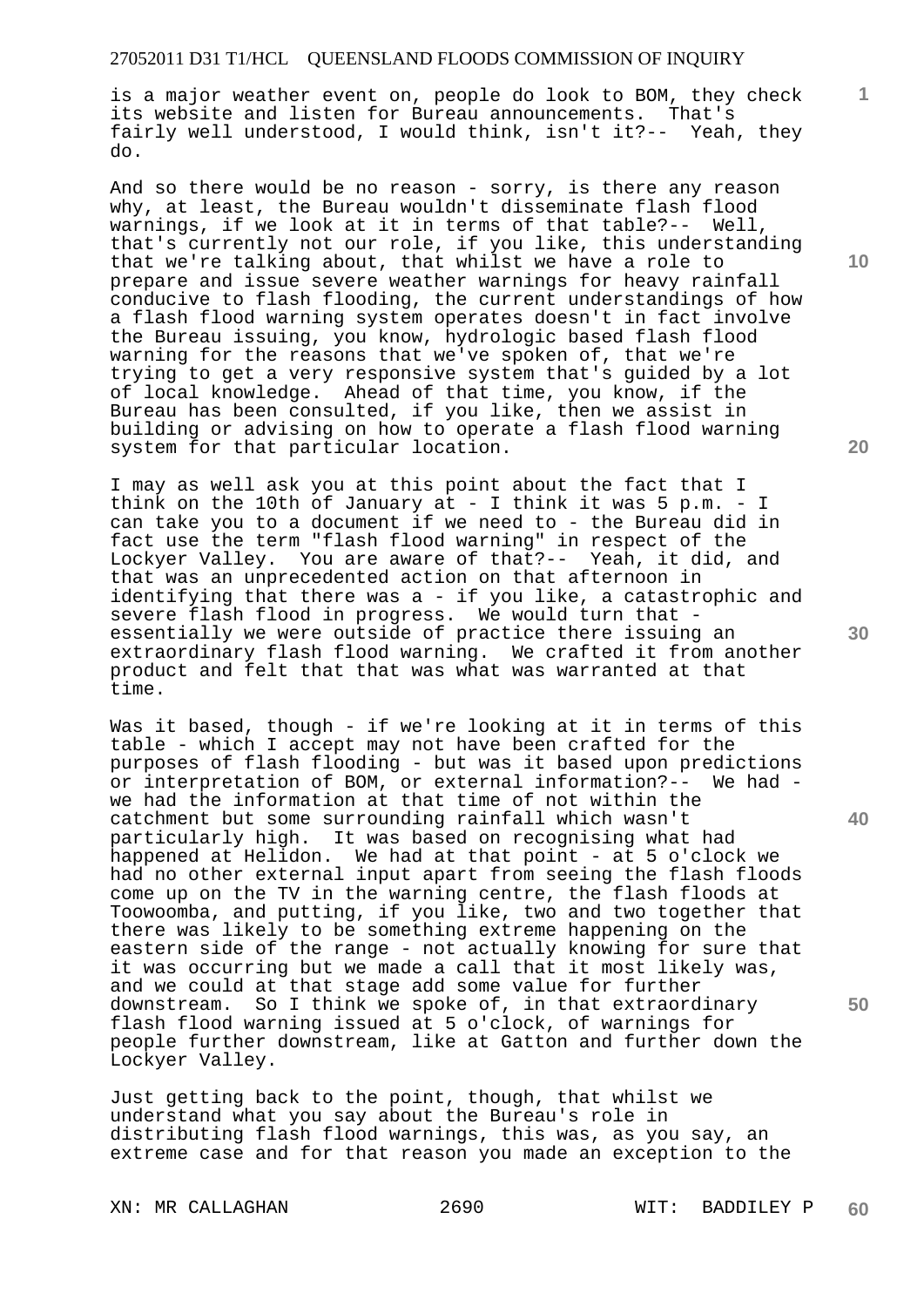general rule, is that right?-- Certainly.

Is it only going to be in those extreme cases that the Bureau will play a part in the dissemination of flash flooding warnings or-----?-- I would say that it is probably going to be an unlikely case, that we're playing a direct role in flash flood warning. I mean, the circumstances of that afternoon is that we were dealing with floods, as we know, through a wide part of southern Queensland. We had a lot of staff on deck in the Flood Warning Centre. I mean, many flash floods would occur at night-time with little announcement and no direct involvement of the Bureau of Meteorology's Flood Warning Centre, but being covered by severe weather warnings conducive to flash flooding. So it was certainly a special case, a case of exception, as you call it.

As long as we're talking about that afternoon, you have had an opportunity to read Dr Jordan's report?-- Yes, I have.

And it is the case, isn't it, that the Helidon gauge rose abruptly at 2.30 p.m. on Monday, 10th of January?-- Yes.

And is recorded as failing at 2.53 p.m. because of the abnormally high reading, is that right?-- Yeah. I mean, information comes later to know that the actual recorder heart, if you like, owned by DERM and also with equipment of Seqwater was totally inundated, around that time, around the 3 p.m. time.

I suppose you are partway towards answering my question, perhaps, but who is actually, if anyone, monitoring a gauge like that during an event like this?-- There is no active and direct monitoring of that specific gauge, if you like. I mean, there is something over a thousand river gauges that are included in the flood warning system. There is no specific focus on each and every individual location. Some of them are simply, you know, automatic - I shouldn't say simply, but they are automatic stations for which the data is being received in our various communication inflows into the Bureau's computer systems and published for, if you like, public benefit.

What about the abnormal or the irregular, though; is there a system in place to catch that and draw someone's attention to it at an early stage?-- Not - not for - not specifically an alerting system for a rapid rise. We've got some QC - quality control process emails that come along later and say, "Well, look, there is something abnormal happening at this station", but it is more for, if you like, identifying errors and problems with automatic stations that we need to attend to. So there is no - there is no resource sitting at the Bureau monitoring these, you know, rapid rises or alerts or alarms coming off, you know, the very extensive flood warning network through Queensland.

**10** 

**1**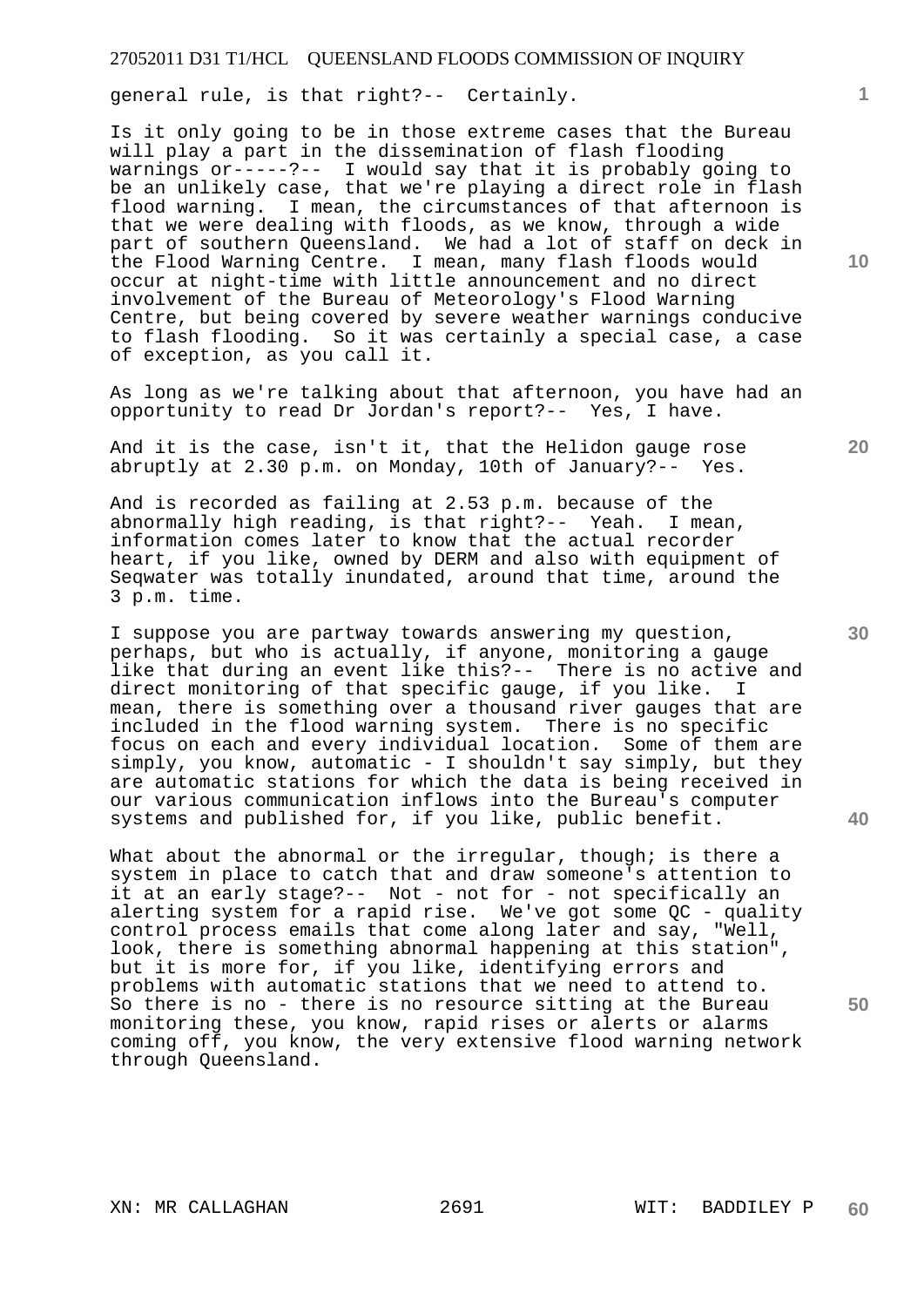I mean, I suppose that leads to the broad question and, again, you would be aware of suggestions in the evidence and in the media, I suppose, that more could have done sooner in terms of a warning in respect of the Lockyer Valley. You are aware of these things?-- I am certainly aware of that.

I can take you to them if need be, but I suppose I am inviting your response to those suggestions?-- I think some of those suggestions certainly come from local knowledge, which underpins why you would - why you would base flash flood warning at a local level, that you would need local knowledge to understand the risk. I think sometimes, speaking specifically of Grantham, that I'm not too sure who knew that Lockyer Creek could do such a thing at Grantham, as opposed to the normal, if you like, flash flooding at Grantham where you need to move a car or something like that. So, I think, yes, if you had a full flash flood warning system with alarms, with appropriate monitoring in the catchment with alarms going off, verification at local level, you could do more, but I don't think in the instance of it happening without full knowledge, without a flash flood warning system really in place, that you would be able to do more.

Even in the light of what happened at the Helidon gauge, which is something which might be thought to have tipped you off sooner?-- Yeah, it's subsequently did tip us off, only as a the prospect, if you like, or the likelihood of something like that occurring, but without any real knowledge that that was occurring, and, in fact, I think even some of the locals had, you know, some disbelief that that was true, that it was occurring, that it was a real - that it was a real occurrence as opposed to a faulty station, which it certainly had all the - I think I wrote in the report or the Bureau's report indicated. Certainly on that afternoon it had all the hallmarks of a faulty station, we were only getting a few reports in for that. Of the - probably of the 160 reports that should have reported, we got about three or four.

There was a fairly severe weather event going on which made it possible that it wasn't just faulty though?-- Oh, certainly, yes, yes.

Well, the concept of local knowledge, local input, is one which keeps recurring in this dialogue. In broad terms, what should local government be doing that they're perhaps not doing or from what could the Bureau benefit by way of additional input from local government?-- It's fairly clear that - and this comes from the best practices guides as well that to develop flood warning systems that are going to work effectively at the time, you need to understand the flood risk firstly. So - and understanding flood risk comes from either - from experience or from studies, and generally - generally both, I would suggest. So, there's certainly in the - in the hydrological science and engineering world, there's the ability to do quite a lot of modelling to understand flood risk, how - you know, how it will occur and where the water will go and what areas are at risk, and it's - I suppose, that's the first issue. Now, you want to - want me to go

**10** 

**1**

**20** 

**40**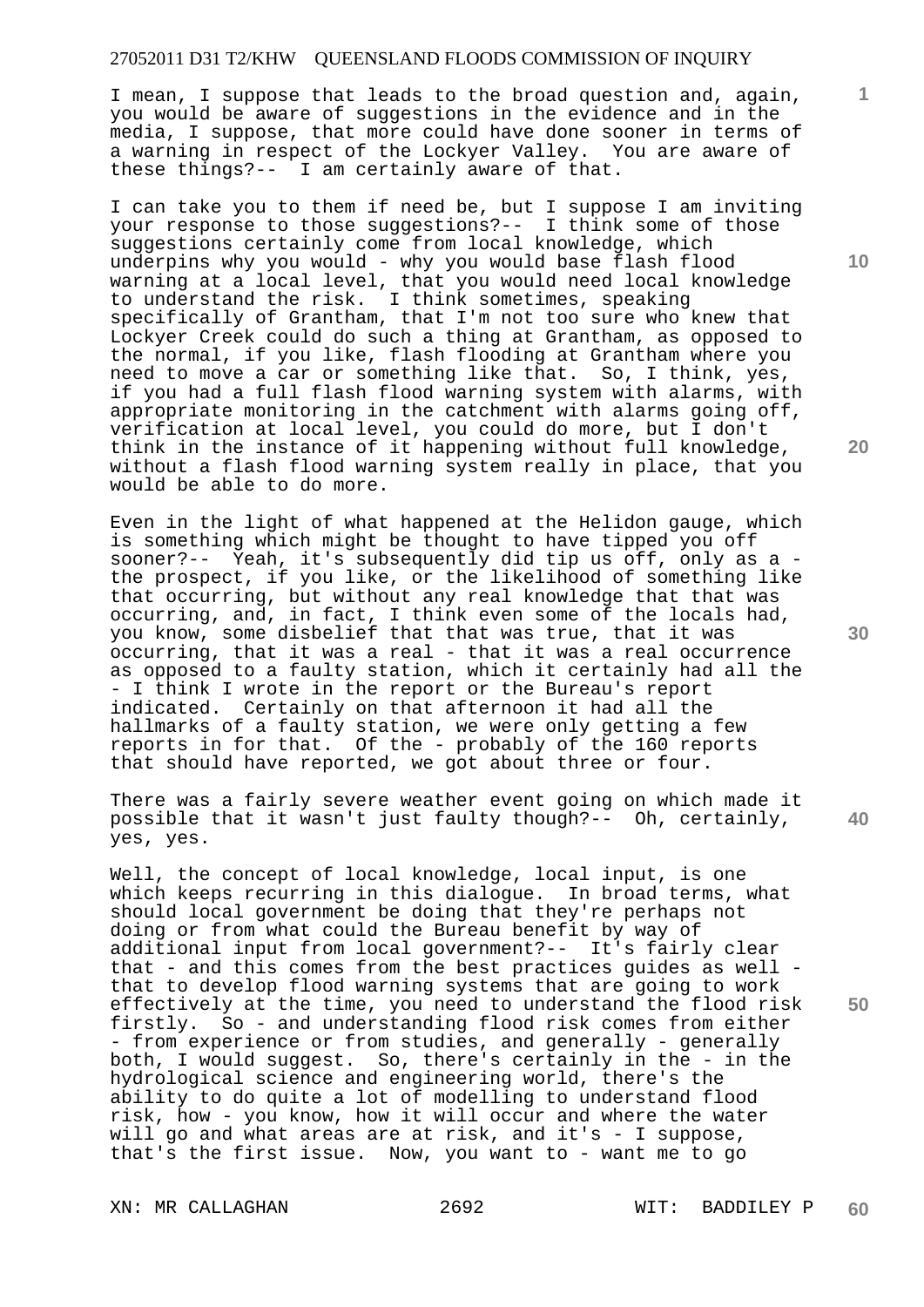#### further from there?

Please, yes?-- Then I suppose having understood that risk, then you need to look at the design of a system that would match that risk, if you like. So, you have got decisions about, you know, technically what sort of monitoring system you would put in. You have also got decisions, I suppose, about whether it's such a risk that you want to resource or invest to manage that risk, but on the technical side, you have got flood warning systems, we have assisted other local governments to put in flash flood warning systems that, you know, consist of, you know, relatively high technology systems, they cost money, obviously, they generate alarms based on thresholds of rainfall and water level typically. Those alarms are assessed - and those alarms are at local level, generally assessed that it's not a - you know, a false alarm, but it's a real circumstance, and that gives rise to the ability then of, you know, with the knowledge of what from the assessment of the risk and some knowledge of what could occur of the ability to put out some warning, although at very short notice and - I mean, this phenomena, flash flooding is - could occur at many locations, so you have got this overlay of, you know, where will it occur and knowledge of where it will occur.

And this is something which you'd say has to happen at a local level?-- Well, it has to happen at a level and at this stage, you know, my understanding is, you know, local governments are charged with, you know, the role of understanding flood, at least in terms of managing their flood plains. So, I suppose it has to happen at some level, but sometimes it happens in a broader catchment level, I would think.

All right. Is there scope if a local government was to go through all of those steps and to get to the point where they were in a position to put out a warning which was based upon scientifically valid data, is there scope for the BOM dissemination network to be used then for a local government to contact BOM and say, "Look, our system tells us that there is a danger of flash flooding at a particular area. Can you broadcast that for us?"?-- There may be scope. I mean, it's something that we would need to explore. Clearly you'd need to be able to resource that. There may be scope for that. Generally the - you know, the best practices manuals are looking for multiple communication methods occurring, not just a single one, so I suppose, yeah, there could be a role for the Bureau in that, but, you know, that would be something you'd need to explore.

You would need a close relationship between the Bureau and the local authority in question?-- I think it probably gets to the heart of, you know, the role of flash flood warning. If you were going to be in the business of providing without some sort of automated process, without some sort of automated system, then there's obviously people needed in that chain, if you like, of putting out additional communications.

On this topic, I was going to ask you about the ALERT system.

**1**

**20** 

**30** 

**40**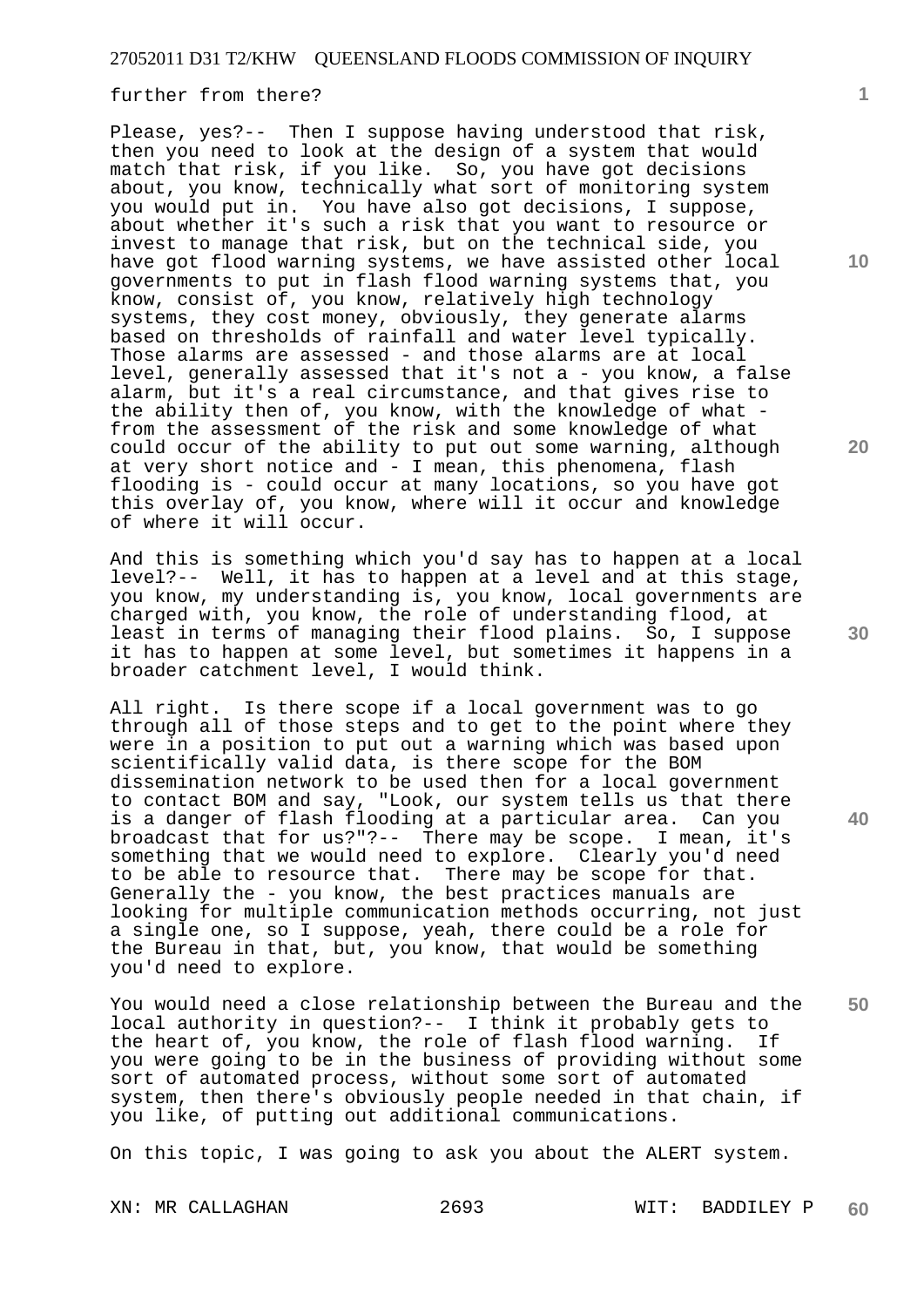I think I asked Mr Davidson about that and he suggested that you were the person to speak to it. Can you tell us about that?-- Yes, I can. ALERT, A-L-E-R-T, is an acronym for Automated Local Evaluation in Real Time, and it had its origins in the '80s in the West Coast of the United States and the Bureau in the '80s looked at that technology for application to not only flash flooding but river flooding in Australia. So, a number of those systems - quite a large number of those systems have been installed in not only in Queensland, but throughout Australia since the '80s. We can step through them and they have an aspect of robustness that because they're based on VHF radio communications, they have an aspect of very high time limits because they're based on real time event reporting. So, in simple terms, basically it consists of localised - local rainfall and water level gauges that report continuously event reporting in real time, so there's no delays, there's no dependance on telephone, reporting via radio to a computer system which is at the local government, that we provide some software to receive and process and alarm on this data, as well as being transmitted at the same time in real time to the Bureau of Meteorology's Flood Warning Centres, and we're talking very high resolution data, so we're talking reports of every one millimetre of rain for every station or every change of water level, let's say, of five centimetres at a river station. So, it produces a lot of data which needs to be received quickly and analysed by a computing system.

Well, this is something that's been adopted by local councils across the state?-- Yes, it has. We'd have about 25 or 30 of those systems. It's changed a little bit by the way in which local governments have amalgamated, but there's about 670 actual field stations throughout Queensland now. There are predominantly a very large concentration of them from Noosa to the Queensland/New South Wales border, so covering all the populated areas here, out - a system in Warwick, Dalby, in and around Mackay, Bowen area, and then North Queensland, Townsville through the Cairns, and they have basically all been installed since the period of - around about '87 when we're talking about a flood warning upgrade.

Is there any reason, apart from cost, why a council would not install such a system? I will come to the cost issue in a moment, but-----?-- Yeah, look, you need to evaluate whether that's the appropriate system for the - for the particular risk. I mean, first of all you have to identify that there's a risk that you are providing a warning for. You need to evaluate that that is the appropriate technology. Oftentimes it is. There may be - there may be occasions in different areas where you go with a different technology based on telephone or satellite telephone, but - yeah, it's often a solution that has been used in this State.

I will put it another way: are there any areas of Queensland where you're concerned that the relevant technology is not as good as could be?-- I wouldn't use the word "concern", I am certainly aware that the development of flood warning in Queensland is something that's progressive. Like most public

XN: MR CALLAGHAN 2694 WIT: BADDILEY P **60** 

**10** 

**1**

**20** 

**30** 

**40**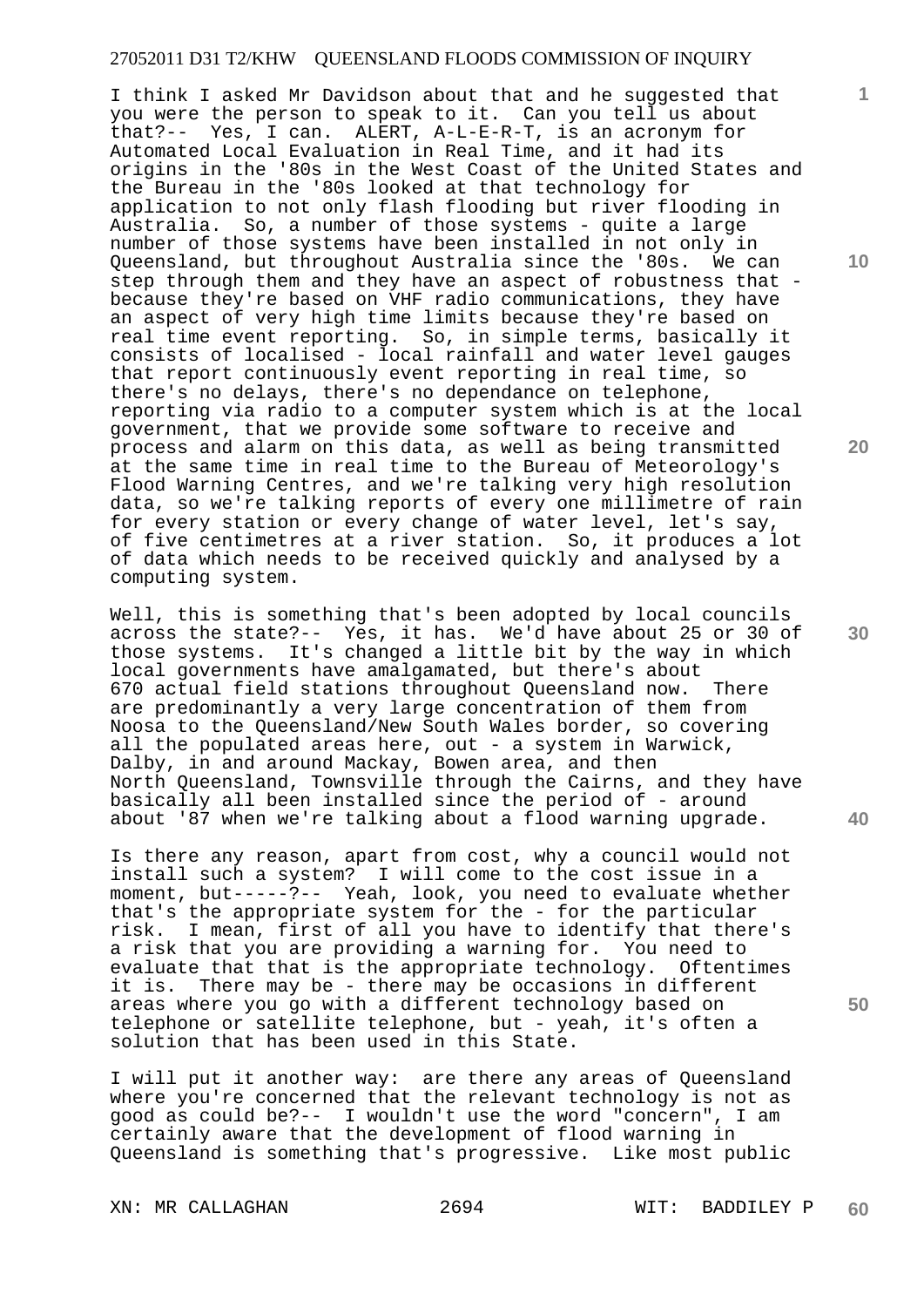services, it progresses according to, you know, awareness and resourcing and funding. So, there's been a tremendous growth, if you like, in flood warning systems in Queensland, but it's by no means finished or 100 per cent complete in looking at all areas of Queensland.

All right. There is a way in which councils can get funding for systems such as this through the Natural Disaster Resilience Program; is that correct?-- That's one of the current methods for funding. I mean, councils could - local governments could elect to self-fund, but certainly in recent years, most of the funding has been through the - well, the forerunner to the Natural Disaster Resilience Programs and now the NDRP itself, which I think is moving into its third round.

Do you have some involvement in that?-- We have some involvement in providing advice to those local governments considering application, considering, you know, making the application for funding. So, typically we will have had an involvement in developing the proposal, looking at the technical solution that might be applied for, and, as I said before, it may be an ALERT system, it may be a telephone telemetry based system, it may be adding to an existing technology or available system already in place. So, we do have a role in advising in costing, often times in developing cost estimates. So, that's our role in the Natural Disaster Resilience Program at the front end. If it gets approved, we have other roles.

Okay. Just before we leave the question of Toowoomba and the Lockyer Valley for the moment, it's the case that a warning was given by the Regional Forecast Centre for the State Disaster Coordination Centre at approximately 1 p.m. on the 10th of January concerning the severe weather that was about to hit Toowoomba. Mr Davidson referred to that and he was asked as to whether the Flood Warning Centre was aware of that warning. Can you answer that?-- Yeah, I can answer that. I have made some inquiries. Certainly myself, I was on a teleconference call to do with Brisbane and Ipswich flooding through that period. We have examined all of the time logs. There's a lot of communication goes on between meteorologists and hydrologists on a continuous basis. Examining the timelines at - if we get the nearest we can to that 1 p.m., a quarter to 1 there was a discussion with the hydrologist that was free about those storm rainfalls that were occurring. I think they were around about Redbank Creek at that time. We weren't specifically advised that the - a call had made - been made to the State Disaster Coordination Centre, but, look, there's hundreds of phone calls going - you know, in our very busy Warning Centre, so we don't advise each other of every call, but we're certainly aware of and speak directly about the warning coverage that we have for - a la, you know, we and - my hydrologist examined at the time of the meteorologist walking in and talking to him at a quarter to 1 about that rainfall, did it have an impact for us, do we need to switch strategy on any of our Brisbane River warnings because at that stage it was up in the catchment of Brisbane River above

XN: MR CALLAGHAN 2695 WIT: BADDILEY P

**10** 

**1**

**20** 

**30** 

**40**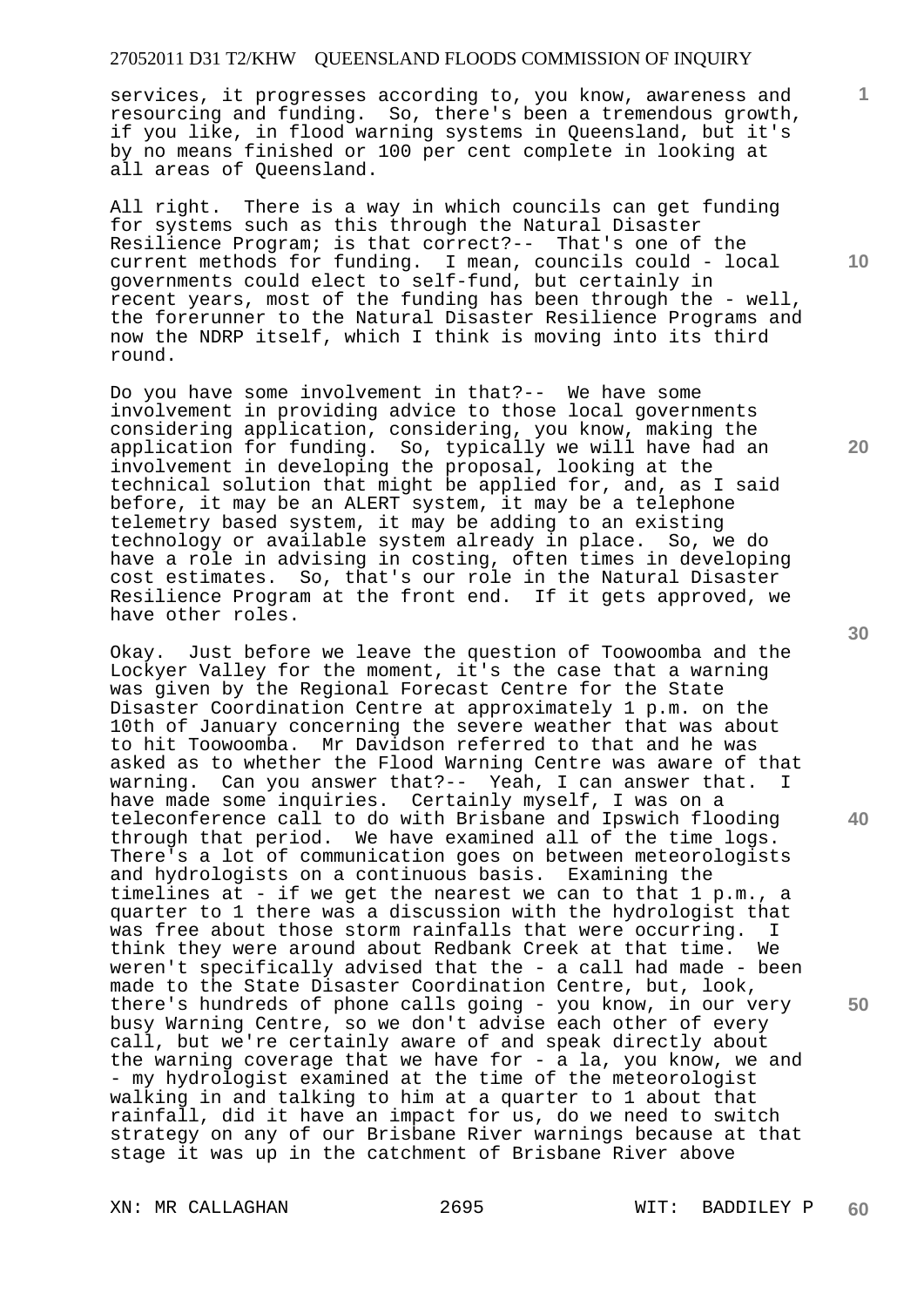Wivenhoe Dam, was it covered by the severe weather warning. So, there's certainly all of that sort of consideration to know that, okay, we've got this situation covered, this is what we - you know, we were anticipating, this is what we were warning for. So, I think that's, you know, without going into detailed timelines, that's the answer to that.

All right. The answer specifically is that as regards that specific warning, no; is that right?-- As regards the specific phone call to the State Disaster Coordination Centre, no. As regards to the specific warning, the severe weather warning, we were fully aware.

COMMISSIONER: Before you move on from Toowoomba and the Lockyer, can I ask you about the role of amateur Weather Watchers. You would be aware that the Weather Watch blog discussed the prospect of flash flooding in Grantham between about midday and 2 on the 10th?-- Yes.

Although they may have been more focussed on Sandy Creek, but they were also talking about the prospect of flooding further down Lockyer Creek. One of the issues they raise is that they had no means of telling anybody and they didn't seem to think that they could communicate with the Bureau. What do you say about that? Could they have and if they had, would you have taken any notice?-- We get phone calls fairly constantly, you know, in my experience of giving us local information. They could have, I suppose, they could have contacted the Bureau to provide that information. Would we have taken account of it? I think we do look at local information that's given to us. Sometimes it's difficult to verify, sometimes it can be quite a false alarm, sometimes it's on the basis of - I don't know, less accurate or less accurate opinion or even less accurate data that - you know, often had calls of, you know, "This place has had 300 millimetres." On further inquiry it's not over the last hour or even over the last day, it's somebody that's added up over the last three days, but the answer is yes.

**40**  Are you aware of the Weather Watch people specifically because<br>they do seem to have a meteorologist on board. I think they do seem to have a meteorologist on board. Mr Cornelius is one?-- No, we have our own storm spotter network. We don't actively - we're not actively monitoring those blogging, amateur or meteorological blogging networks, so that would be something that we - if we were going to actively monitor those, you would need a way of  $\overline{z}$  you know, resourcing that and also-----

**50**  I am just thinking more about liaising, whether you have any contact with them at all, whether you think it's worthwhile?-- Not in an operational sense, unless they are storm spotters, volunteer rainfall observers, they lodge - so we have got volunteer rainfall observers that lodge reports directly to us, volunteers in the river height readings lodge reports directly to us, and storm spotters that are able to notify us of storms and there's special communication channels for that.

Who qualifies as a storm spotter?-- Storm spotters

XN: MR CALLAGHAN 2696 WIT: BADDILEY P **60** 

**30** 

**1**

**10**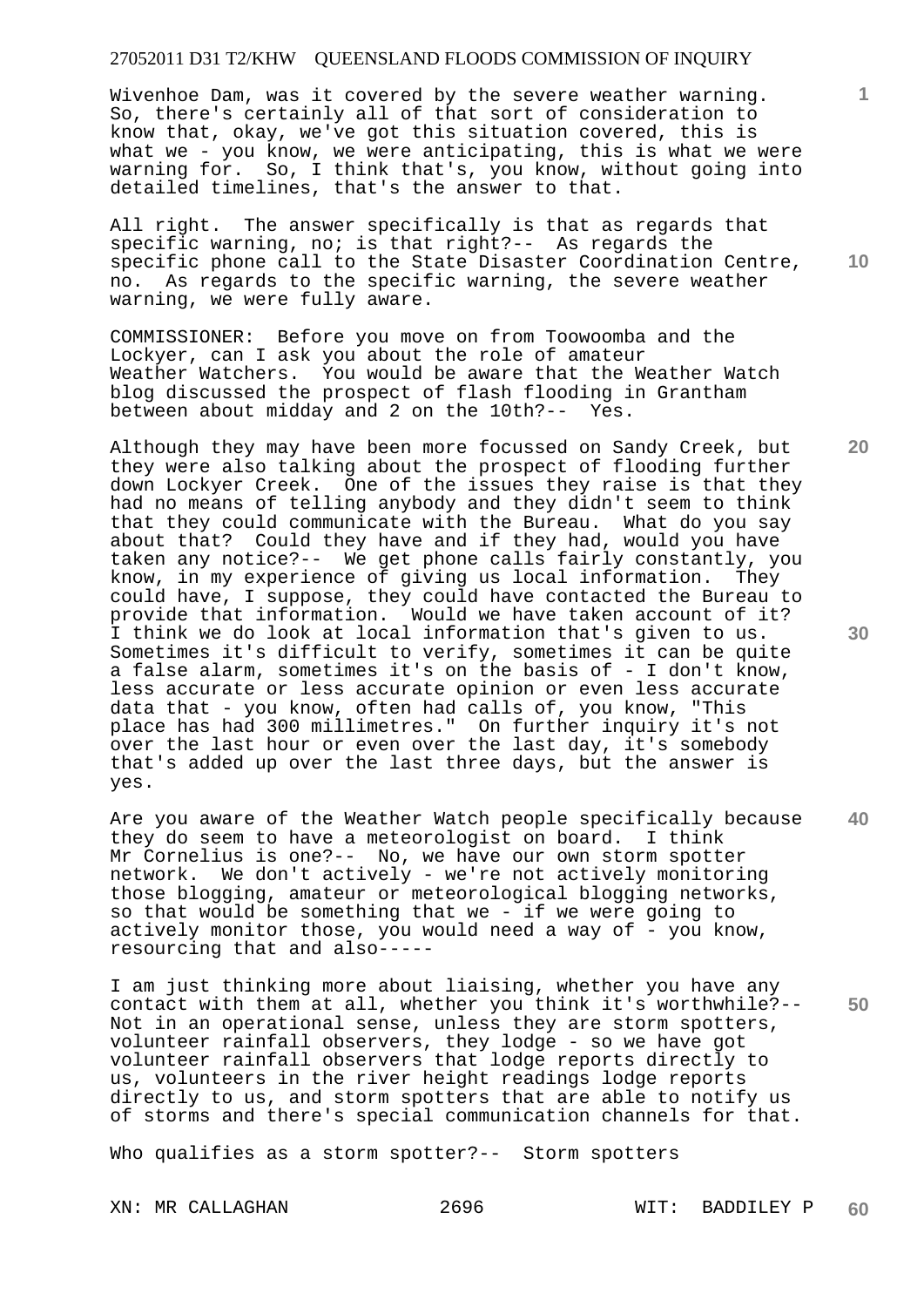essentially are - volunteer to the Bureau, so that we put out information in the media or by - that we - that we have a storm - you know, volunteer storm spotter and we will accept reports from volunteer storm spotters. It needs to be quite systematic in that we need to know who that person is and they need to know how to report into the Bureau. Some of those amateur bloggers, I don't know, but I think one or two of them may well be storm spotters as well.

All right. But you have never had any contact with the Weather Watch people or Mr Cornelius?-- No. Mr Cornelius has had quite active contact with the Bureau of Meteorology over many years, as far as I'm aware, not with my group, but - at least in the early years, he was a storm spotter himself. I don't know whether he's still a storm spotter, but in the early years he was certainly a storm spotter, he's a very active meteorologist in the area, he certainly has spoken with the Bureau of Meteorology on, I would suggest, on many times. I actually haven't - the have not spoken to Mr Cornelius myself.

If somebody like that had made contact with you, what kind of reception would they have got, would they have been able to get through to somebody who mattered and - say it was Mr Cornelius - and would he have got a hearing?-- He would have got a hearing. We have - we had at that time a severe weather meteorologist absolutely dedicated to the task. They were taking calls about the events that were transpiring. It may have assisted.

Is there any way that communication can be improved for those purposes? It just seems a pity that there were these people thinking very hard about this particular area and looking at their blog fairly rationally, looking at the storm cell and what it might do-----?-- Yep.

-----but somehow they didn't feel able to communicate or didn't know how to do it?-- I think we should - we should look hard at that. I mean, obviously they were benefitting at that time from their local knowledge and they would have been able to provide some valuable input. We'd need to - I mean, we have got official - if you like official volunteer storm spotters that are given special ways of communicating to the Bureau via - I think via internet or via telephones, so dedicated phone calls, not competing with, you know, the general phone load. It's something we could certainly consider, but, again, we - we'd need to look at just, you know, in considering that, how you'd resource that and how you would respond and how you would verify.

You have to work out who's credible, that's half your problem obviously?-- Exactly, yes.

But it's not impossible that you would contemplate dealing with people like that?-- Not impossible, and I think maybe there's a more coordinated approach for the whole of - you know, we're operating very much within a disaster management you know, with our disaster management colleagues in a

XN: MR CALLAGHAN 2697 WIT: BADDILEY P

**20** 

**1**

**10** 

**30** 

**50**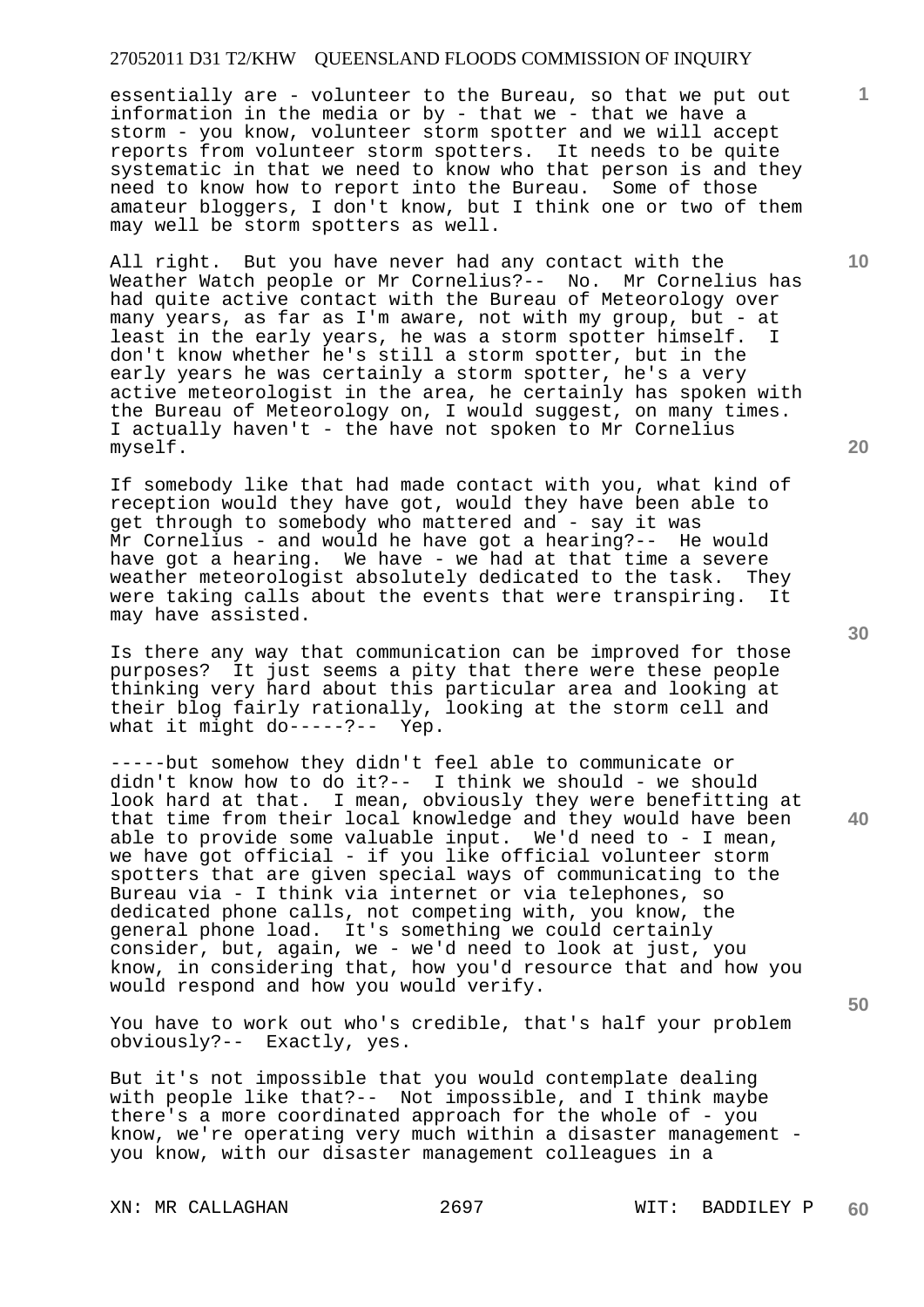disaster management system and maybe there's a - you know, some sort of central or coordinating focus for that activity of - you know, a growing potential benefit from, if you like, storm spotters or people of creditable opinion being able to you know, inject their information at the right time. Again, it's an issue of, you know, getting something systemic about that and knowing what is good information and what is not.

If they had contacted you, is there a risk you would have said, "Flash floods not us."?-- No, I don't think that at all. We have certainly - it's not a case of, "Flash floods not us.", it's a case that we have got a fairly clearly defined role in flash flood warning. So, we have got severe weather warning for flash flood, we have - so, we don't actually put out flash flood warnings in terms of, you know, specifically which creek and location, but I certainly don't think that it's not us, it's certainly - we have a service, a severe weather warning, at times it's for thunderstorms but, you know, it can be for flash flooding and if we have local information that can be included in the updates to those warnings.

Well, if you're this group and you've looked at the weather pattern, you have seen the rain cell, you know enough about the topography there to think that the Lockyer Creek is a real risk of flooding of communities further down, who should you contact?-- Well, I think that's a good question. I mean, I think I would be - if it was me, I think I would be trying to contact into either the Bureau or into - probably more likely the local government disaster management area, or directly into, you know, the local disaster management system. I mean, one of the phone numbers that are commonly-----

What if there's no local disaster yet so there isn't a Local Disaster Management Group, this is a disaster about to happen?-- Yes. I think - well, under this occasion, I think most of them were active at that stage. I think probably the point is, yeah, you'd need - you'd need to have a system that was enabled to take those calls, you'd need to be able to resource that system to do that, but I suppose if you were a member of the community and you had these grave concerns, you might well be ringing triple 0, you might well be ringing police, local government, disaster managers, Bureau of Meteorology, wherever you could ring if you had that level of knowledge.

All right. Thanks for that.

MR CALLAGHAN: It was in this context that I was going to take you to Exhibit PB2 at 26, page - 2.6, I'm sorry, 2-6, at page 24 of the manual, and to the concept of informal prediction systems. This isn't just something that might be a good idea as expressed in the manual, it's actually quite important to recognise that such an informal prediction system may exist; is that correct?-- Yes.

And the manual at least seems to positively encourage exploration of the way in which these sorts of things can be

**10** 

**1**

**20** 

**30** 

**50**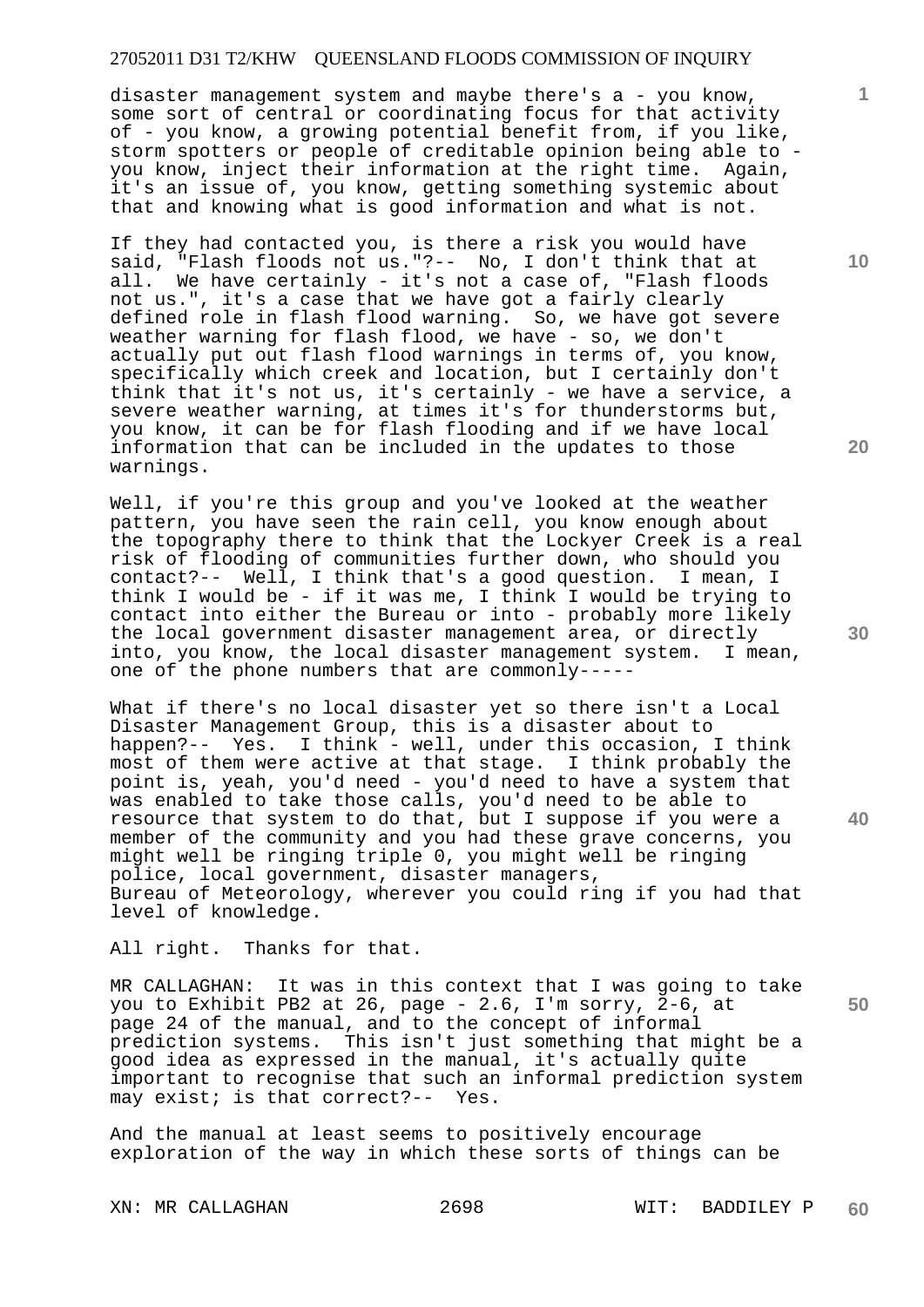incorporated into the Bureau's information?-- Well, into the total warning system. Whether that's into the Bureau's-----

Or into the total warning-----?-- Into the total warning system, so that if you capture all available information and if there is - I mean, one of the - you know, in terms of developing flood warning systems over the years, it's to try and capture the local benefit where that's identified and, you know, quite a number of local areas have these informal prediction systems, but, you know, whilst they're informal, they're still very valuable.

And I suppose the one question arising out of the Weather Watch concerns is is there actually a phone number that someone in possession of relevant information could have designated for them to get information directly to those who would be able to act upon it; in other words, something other than the general landline?-- Not for - not for general - not for general public, for designated official storm spotters-----

Yes?-- -----those that are - that are in the Bureau's volunteer rainfall program or in the Bureau's volunteer river height program, yes, there's ways of reporting information that can be handled quite systematically.

And how does someone get on that list of people who would have access to that number? The people you have identified are obviously people who are doing specific tasks-----?-- Yes.

-----for the Bureau, but is it open for someone to say that make a submission to you requesting that they should have access to that number?-- Well, generally those numbers have been provided to those that are giving us, you know, specific tasks, like storm spotters-----

That's right?-- -----or measuring rainfall and so on. I don't think we would open that - if you're asking me would we open up that telephone number for anybody that wants to ring in and give their opinion about what may or may not happen, no, that wouldn't be the case.

No, if they made a case to you though?-- Yes. Oh, yes.

Would you entertain it?-- Yes. If they are wanting to become a storm spotter, certainly, yes, that's - we would give them the necessary paperwork and list them as a storm spotter. For volunteer rainfall readers that read rain gauges on a daily basis - and this is getting a bit away from flash flood - but we'd give consideration as to whether there was gaps in the network or whether that additional information was needed. I mean, we don't need - necessarily need two side by side, for example, we might be able to say to that person, "Look, you know, there's already rainfall measurement from there." In respect of reading river gauges, there's a little bit more involved where generally when we have people coming to us to say, "Look, I think there should be a river gauge here for which I'm prepared to read.", then generally our response is

XN: MR CALLAGHAN 2699 WIT: BADDILEY P

**20** 

**40** 

**50** 

**10**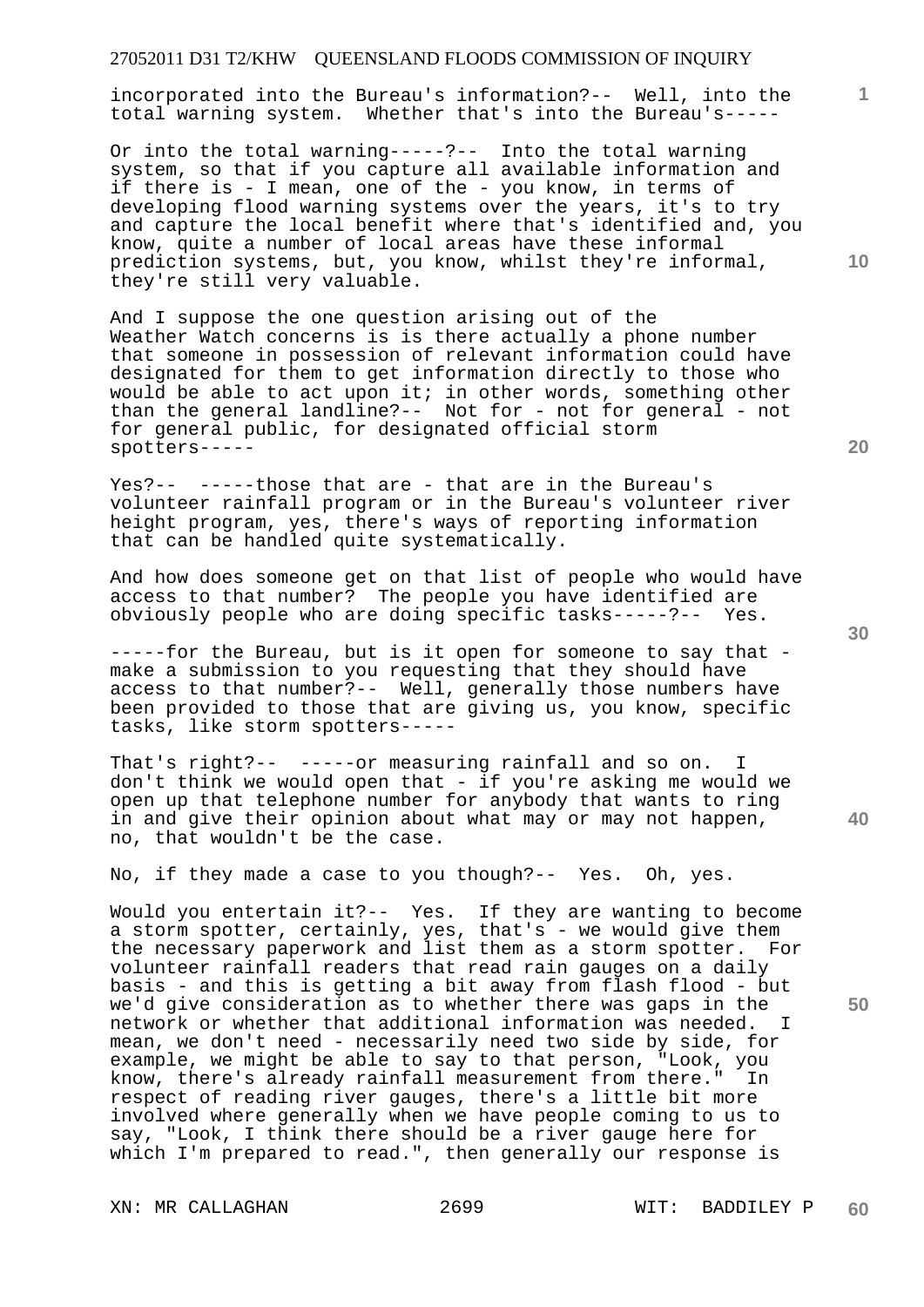to say, "Well, look, could you work through your local government to - for them to reaffirm to us that it's needed, that they would value that information.", and then we would need to look at a way of funding the equipment, because obviously they're more expensive than, say, a volunteer storm spotter that's supplied with a bit of advisory material as to how the report the look of a storm.

**10** 

**1**

**20** 

**30**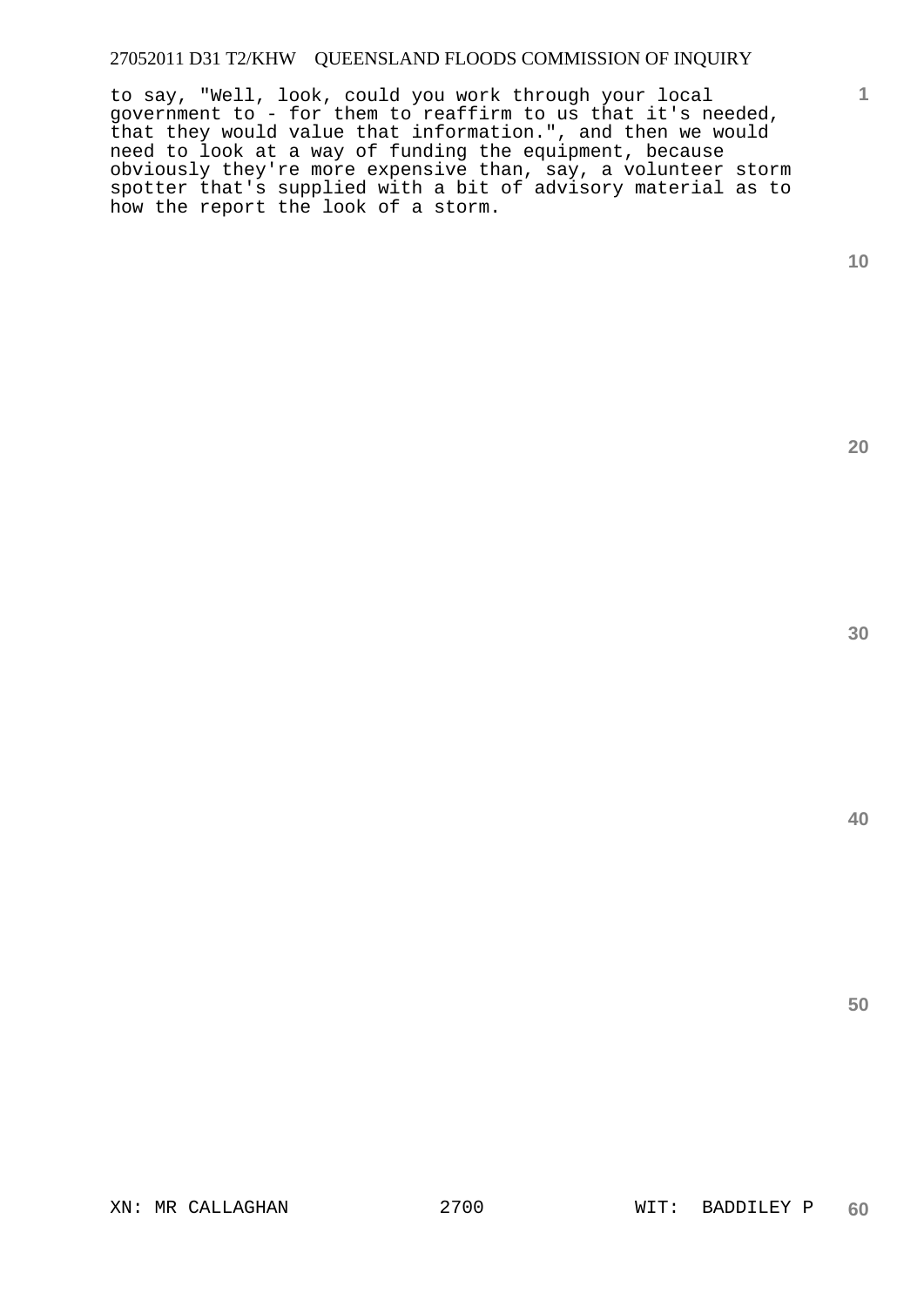COMMISSIONER: These people are not really storm spotters, though, they are enthusiasts who analyse what they can see of weather events. It may be that you don't think they are sufficiently reliable to want their information on a regular basis, perhaps your impression is perhaps they got lucky with this one and it is a flash in the pan, but you don't seem to be embracing the idea, at any rate, of welcoming the involvement of a group like this in any way?-- No, quite the contrary. I think we should consider it. There is definitely this growing band of experts - you know, storm chasers and that are really committed - that are really committed to this. Whether it is something the Bureau has got to look at, you know, of capturing this knowledge, whether the knowledge needs to be captured into the Bureau and whether we could even handle the demand that that might be across Queensland for people that are experts that want to inject their expertise, if you like, or whether we should be looking at localising that to say, "Look, really, the best people to evaluate what you're saying is a possibility or a risk is those at local level and then they have - they already have - that brings them into the disaster management system, so they already can make a decision about whether that's good information, make a decision as to whether that should go out to the Bureau, should it go back up to disaster managers for some - but I certainly don't discount it. I think it is something that in this day and age we need to look at.

All right, thank you?-- It is just really I am thinking how to do it.

MR CALLAGHAN: What you say is consistent with the philosophy at least expressed at page 24 of the exhibit?-- Yeah, and I might add - I mean, I think - you know, I was listening to the hearings in Emerald. It is very much that we're capturing informal and local expertise provided it has been thought about in a sense beforehand. It is very hard to capture this information ad hoc from people you just don't know, you don't know - in a sense Bureau of Meteorology doesn't know a lot of the local detail they are talking about, and that's why I am thinking - I am really thinking that maybe some of that information needs to be - it is not meteorological, it is sort of "here is a local interpretation of what I think will happen", and I am thinking that, you know, maybe that would need to go to a local level for verification, but that's the style of thinking I have got at the moment, anyway.

Can I ask you some questions about the flood warning service, and there is an overview of that service in the Bureau's report between paragraphs 32 and 37, and in your second statement, I think, at paragraphs 50 and 51? Mr Davidson was asked about any improvements that might be made to the flood warning service, the possibility of a denser network of river height gauges and more rainfall supporting stations was canvassed. Would you agree with those as suggestions for improvements?-- Yes, continuing to invest in monitoring, certainly, you know, underscores the ability to provide flood warning.

XN: MR CALLAGHAN 2701 WIT: BADDILEY P

**10** 

**1**

**20** 

**30** 

**40**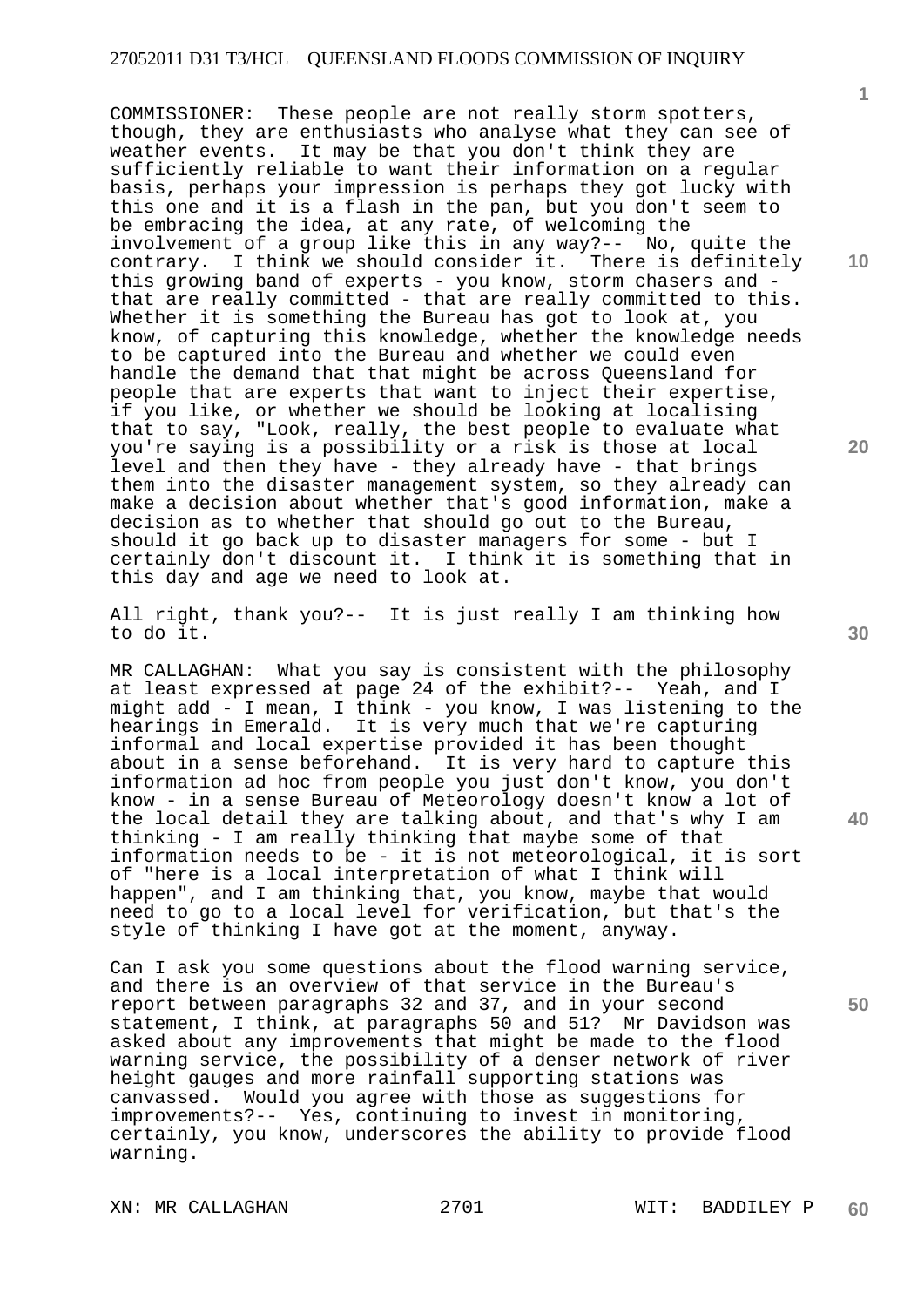And specifically, for example, in Brisbane, there seems, for the layperson at least, to be a significant distance between the gauges at Jindalee and the gauge in the city. Would an increase in the number of gauges in that and other reaches of the Brisbane River assist in providing more accurate predictions?-- I think I can maybe address that in two ways. I don't think it would assist in providing more accurate predictions. These predictions are made, you know, sort of 24 hours ahead, 12, 24, maybe up to 36 hours at the best for those locations of Moggill, Jindalee and Brisbane. With the degree of modelling that's available to hydrologists and to councils, there is certainly - those stations are enough to define, you know, the flood levels and inundation between those locations. I have wondered to myself that maybe there is value in having more gauges, such that they become more like neighbourhood gauges where they are sort of a recognition that they apply to a particular neighbourhood, that you don't live so far away from Jindalee that you don't think it is something that you should think about, and so maybe, you know, more neighbourhood gauges, particularly where you have got that complex flood level interaction in the Ipswich area, there may be value in putting in more of these neighbourhood gauges that people relate to, that build their awareness, and that's - but I don't think it is needed from a technical viewpoint.

What you suggest has a common sense appeal. Would that be a Bureau responsibility or a Local Government responsibility, or something you would work together with Local Government to achieve?-- I think it is something that we would work together with - I think it would certainly be a Local Government decision as to, you know, how many river gauges you wanted and where you would want to place them. That's certainly their decision. What the Bureau's role would be to integrate them into the Bureau system. So, you know, we have got very well developed communication systems to enable that data, those readings to come through into the official system, if you like, and within, you know, a very short space of time be lodged on to computers, be made available at websites, and so on. So I think, really, that's where the Bureau of So I think, really, that's where the Bureau of Meteorology role comes, and I think it is a natural progression more of seeing, you know, the need for more river gauges throughout the State.

Can I ask you another question which Mr Davidson referred to you and that was about the run-off models and the manner in which they work and how they are taken into account in the flood modelling undertaken by yourself. Can you give us a brief statement as to the effect of them?-- Well, the Bureau has in its Flood Warning Centre, the hydrologists have developed flood warning models, or flood forecasting models for most river systems in Queensland. I think we're dealing with about 47 river basins and 150 models, and variously, you know, according to where you want to speak about, they look at taking all the inputs of rainfall and water level and enable the hydrologist to interact with them to make predictions of downstream river heights. They will - they vary in

XN: MR CALLAGHAN 2702 WIT: BADDILEY P

**10** 

**1**

**20** 

**40** 

**50**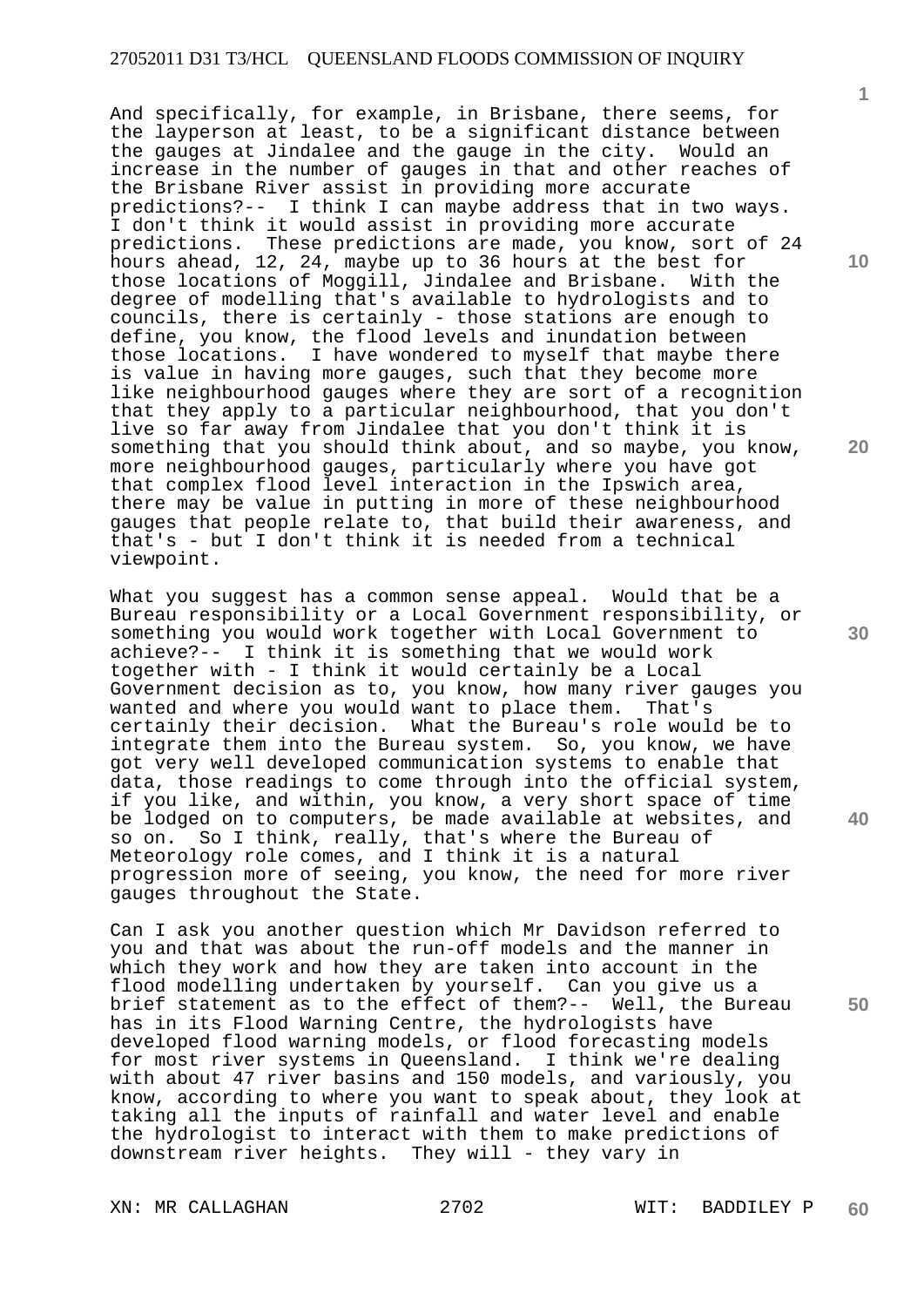complexity, they vary in ability to make predictions based on, you know, limitations of, you know, the monitoring network, they vary in how far you can look ahead, according to what we spoke about earlier, you know, about some catchments respond very, very quickly to rainfall. Others, as we know, may take days.

And does the modelling incorporate all of those variations?-- Yes, it does. I mean, I have seen quite a bit of conversation about Brisbane model, for example, is one of the more complex models that we operate and it has, as we know, input from Wivenhoe Dam in terms of dam releases, it has modelling of each of the major tributaries of - and I am using each of these as an example - each of the major tributaries of Lockyer and Bremer. It looks at the local contributions of heavy rainfall over the middle reaches of Brisbane, for example. It looks at the interaction between Brisbane and Ipswich, between the Bremer River and Brisbane River, and the timing of those flows, their interaction in terms of how they affect the heights. As we come further down the river it takes account of the astronomical tide at, say, Brisbane City gauge. So we look at - so we have got in our models the ability to model the interaction of tide and arrival of or predicted flow. And if we go right to the bay, Moreton Bay, we can impose or model or include the effect of elevated sea level, which was a factor early on in last year - late last year. If the sea level is elevated or, in fact, if we, you know, have got a cyclone arriving which is going to cause a storm tide. So there is a lot of factors, if you like, taken in the more complex models but simpler models do exist.

All right. Well, let's stick with the Brisbane model because I was going to ask you about the concept of projected releases from Wivenhoe Dam and the use that's made of those in the predictions made by the Bureau. There is a specific example referable to the 11th of January and that which occurred on that date. As a starting point, though, your modelling is done on the basis of the Flood Operations Centre's advice about what the release strategies are going to be, is that right?-- Oh, yeah, correct. So we get an actual - the actual releases plus the projected releases ahead in time.

All right. Well, what, you get the actual releases up until that point-----?-- Up until now and then a projection beyond that time.

And your predictions obviously have to be based upon the projection which is said to be the worst case scenario, is that right?-- No, our prediction is based on the-----

Sorry, the releases. You get a projected worst case release?-- I don't think it is - I wouldn't say it is a projected worst case release; it is their actual release strategy at that time.

Yes. Isn't that how it is described, though? I might show you a collection of documents. Or at least there is an email at 1.32 p.m. on the 11th of January?-- Yes.

XN: MR CALLAGHAN 2703 WIT: BADDILEY P

**10** 

**1**

**20** 

**30** 

**50**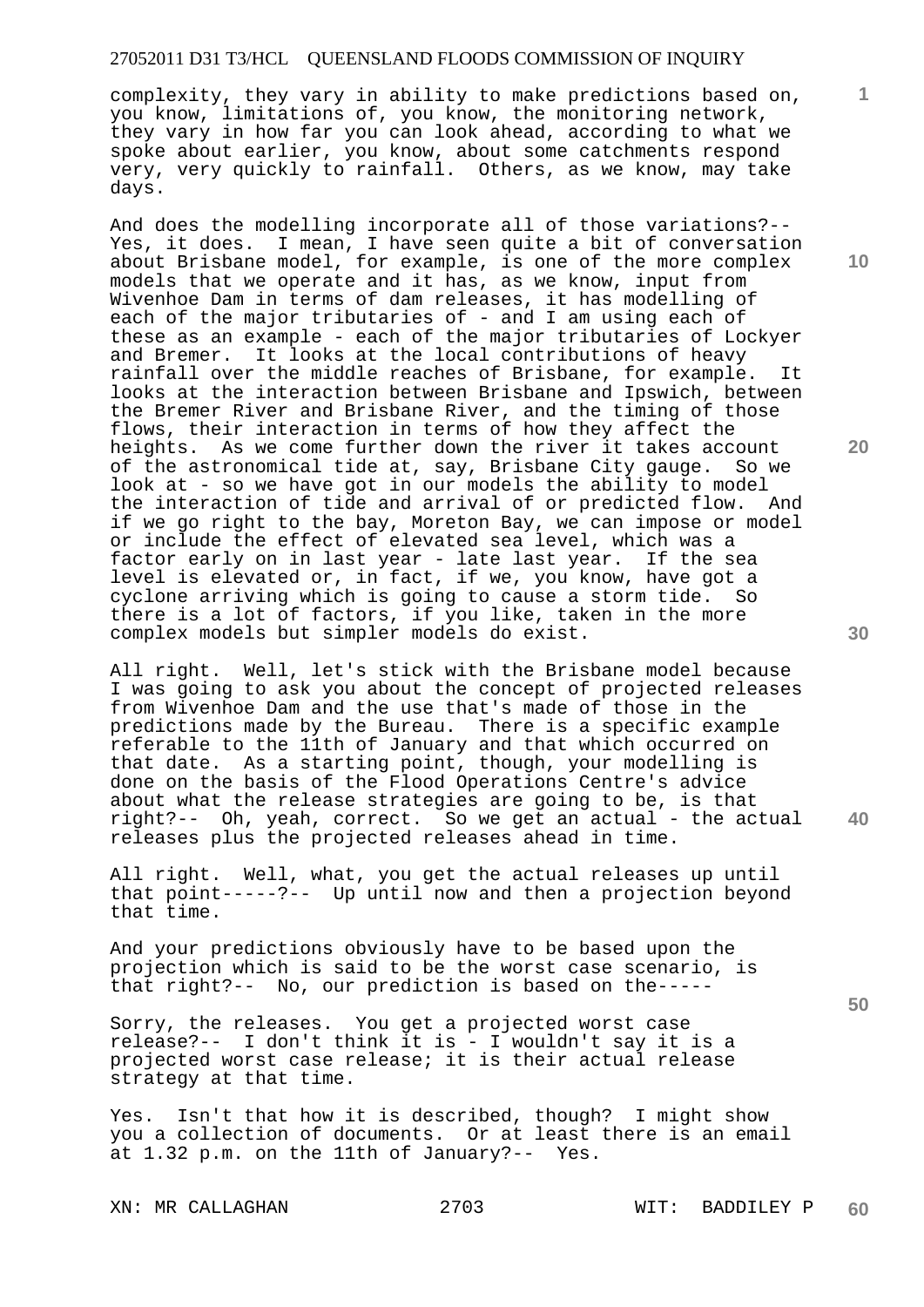The subject is "Actual and projected Wivenhoe releases - note that this is our worst case for the next 12 hours." And it is actual up until the time-----?-- Yep.

-----2 p.m. on the 11th and from then on it is projected. So I would interpret that as saying that's the upper limit of the projected releases - projected upper limit of releases. Is that the way you would interpret worst case?-- It is the way I would interpret it. I think - I don't know why that comment's been added. I wouldn't have expected to see that comment there, and, in fact, that particular scenario had a peak I think of about 6,675 CUMECS in that particular scenario, which is the critical one for which we had to do, you know, the modelling for projection of Ipswich and Brisbane flood heights.

All right?-- However, I don't know why the term "worst case" is issued there, because at that time at 1.30 p.m. it was still raining very heavily and the next one that arrived and in fact took flood peak up higher. So I think you would have to ask the dam operators why they were thinking-----

Well, we probably don't-----?-- -----or what was meaning by that this is a worst case.

We probably don't need to bog down on that because I think, to be fair, it is perhaps not a term that's commonly used in communications of this kind. That might be the only occasion on which it occurred. But in any event, that projection is the basis upon which your modelling is done at that time?-- Oh, yes.

And you are aware that, in fact, the actual releases which were being made at, say, 3 p.m. on the 11th were different from the projection? I might show you a document which just summarises this. You are not expected to have the figures committed to memory. I emphasise this is a Commission document. It is prepared as a summary. If there is a mistake in it it is all ours?-- Yep.

But there is a comparison there which I would ask you to accept-----?-- Yep.

-----for the purposes of this exercise-----?-- Yep.

-----which shows that the actual releases which were made were different - and the differences are recorded there - from the projected releases upon which your modelling would have been done?-- Yep.

Do you agree with that?-- Yes, I can see that.

And the difference in the first case at 3 p.m. is one of over 600 CUMECS?-- Yep.

We have a sense that a difference of 500 CUMECS can have a significant effect, depending upon where the river is at and

XN: MR CALLAGHAN 2704 WIT: BADDILEY P

**10** 

**1**

**20** 

**30**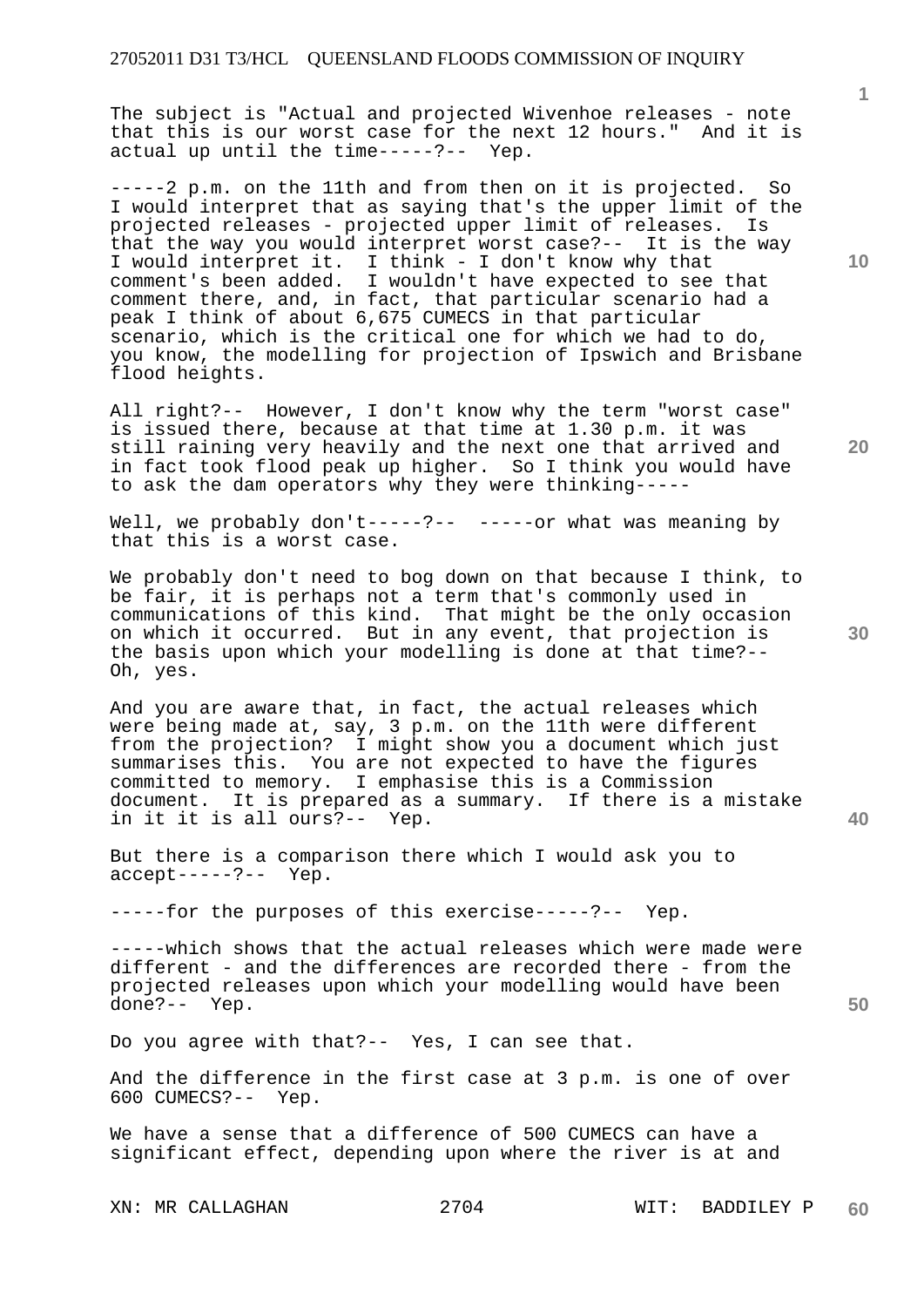where you are looking at it?-- Yep.

The question is simply this: you were doing, I think, some modelling at 2.55 p.m. There was obviously a lot of modelling done that day?-- Yes.

And we know from your statement, I think, that you were doing some modelling at 2.55. At that time we can tell that the actual release was very different from the projected release upon which your modelling would have been done?-- Yes.

The question is simply this - and I am not interested in knowing what difference it would have made necessarily, or what river level you might have predicted at the time - but the question is simply this: would such information be useful to you at the time you were actually doing the modelling at 3 p.m.? Would it have been useful for you to know that the actual release was different from the projected release?-- Only marginally. I mean, at that time, what we were actually modelling and making our downstream predictions - our predicted levels, if you like, for Moggill, Jindalee, Ipswich and Brisbane is based on the scenario going through to 6,600 CUMECS that night. The way in which it gets to that makes some subtle variation in the speed and the rates of rise that occur, and there obviously - if I take this as, you know, as what was occurring at the time, the releases are slightly quicker than the strategy that we have been given. But it is not going to change the ultimate prediction that we made at that time, which, if I can recall, was, you know, the possibility of 22 metres at Ipswich and greater than 74 at Brisbane, which we're looking some 24, 36 hours ahead. So this is quite subtle refinement that you would be making about, you know, how the rates of rise that you would experience downstream, and, of course, yeah, it is becoming somewhat significant, you know, a 500 or 1,000 CUMECS, but in the scheme of the uncertainties that we're dealing with, the uncertainties of Lockyer Creek flows, the uncertainties of Bremer River flows, the projections we're making of what this rain is doing and what impact it will have, I suspect that this is really in sort of real fine tuning territory, apart from, perhaps, if you were making predictions immediately downstream of the dam. So you might need to take account of these if you are making projections and you were concerned about projections immediately in that Fernvale/Lowood area, for example, you would probably want to be seeing that. We don't actually get all of those dam releases or actual releases, you know, hour-by-hour description of them - and we were getting updated every two or three hours, let's say and, of course, that's also the sort of latency in our modelling, is that, you know, we're not modelling every 15 minutes and fine tuning, you know, with all of the uncertainties that are involved, necessarily going to get value out of fine tuning every 15 minutes. We're doing a run approximately about every couple of hours.

That's why I drew your attention to this example because you were doing some modelling at about 3 p.m.-----?-- Yes.

**1**

**10** 

**20** 

**30** 

**40**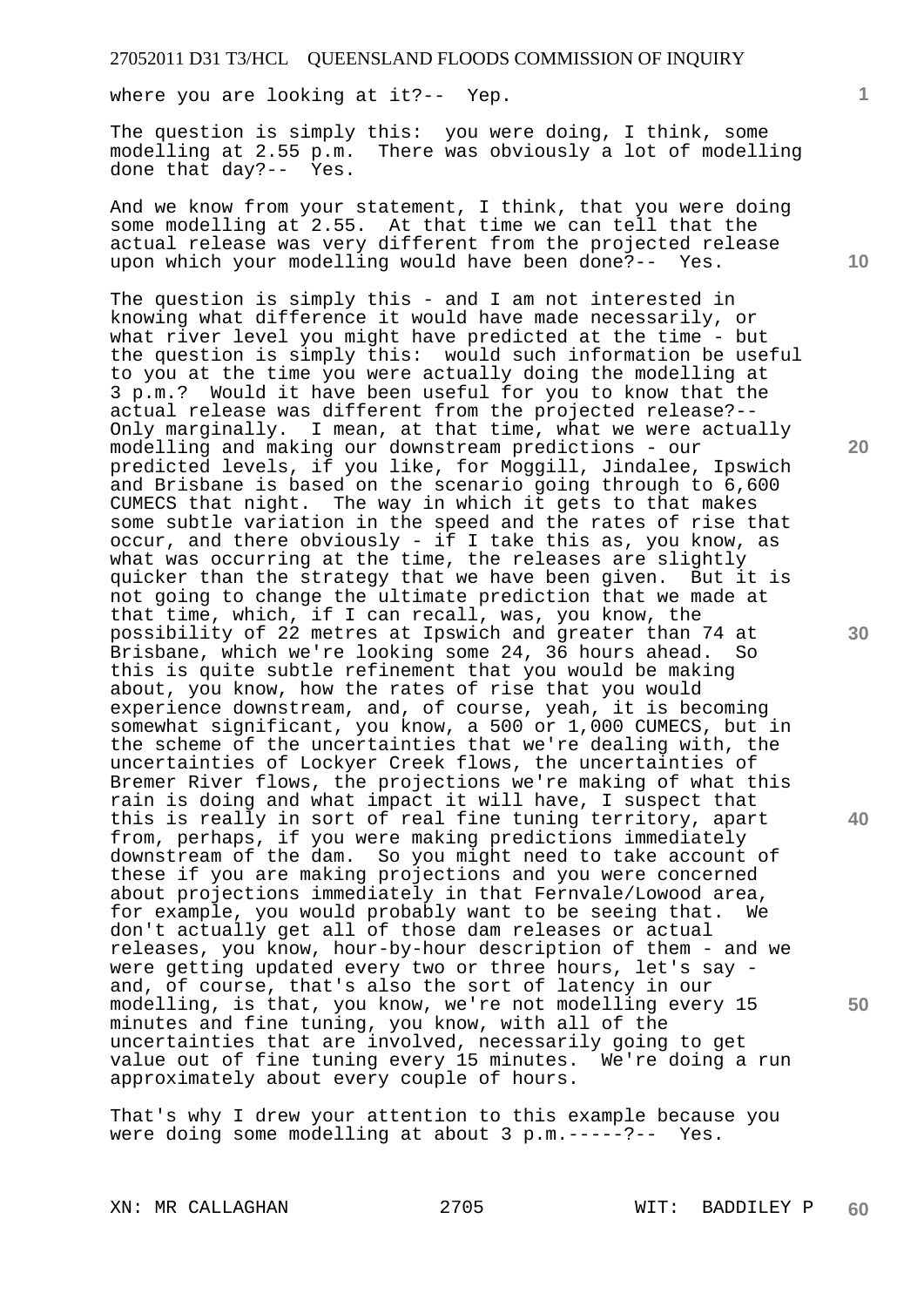-----and there was that discrepancy then?-- Yep.

All I am asking is whether it wouldn't be helpful, when you were doing that sort of modelling, to have the best information possible?-- At that stage I don't - we wouldn't be able to go back and insert those actual values there. The Brisbane River model at that time was taking probably of the order of 20 minutes or so to run, and of the order of 40 minutes really to analyse and so on. I don't think we would go back - unless we had a specific need to really refine a prediction immediately downstream of the dam to take account of a 500 CUMECS change, and somebody was using that product for that area, then I don't think it would be something that we would find that we would, you know, immediately adapt. It is not to say in the future, I suppose, as we get quicker models, more - maybe set them running in an automatic way with this automatically ingested, that you wouldn't use that information.

What if, for example, you had been doing some modelling at 4 p.m. and the difference there is a bit more pronounced, perhaps 1,200 CUMECS? Is that starting to get significant, or it still falls under the qualification that it is the uppermost figure that counts and it doesn't really matter?-- Yeah, we have made the forecasts on the uppermost figure. It is - it is, if you like, suggesting that things are going to downstream is going to rise slightly quicker than what our models would be currently saying, but I am sort of suggesting to you that - and the CUMECS is getting important, but in terms of the predictions that we're making that Ipswich let's say Ipswich or Moggill will go from here to 22 metres, refining how that will do it in the next few hours or, you know, in 12 - I mean, effectively this 1,200 CUMEC difference makes an immediate difference, say, six hours' difference for Lowood, but it doesn't come into play until 12 and 15 hours down at Ipswich. So by then - so you are saying at 4 p.m., shortly after that at 4.51 p.m. we have got a whole new update that includes all of these - their actual releases up until 4.51 p.m. I think what it gets down to is how quickly can we, you know, change things, rerun models, you know, can we run on a 15 minute updating cycle and with that provide lots of value. I suspect not.

That's essentially my question?-- I suspect not.

All right?-- Something we might do in the future.

**50**  As models get more sophisticated?-- As models get more sophisticated, as automation increases. Certainly not discounted. In terms of, though, providing a forecast for Brisbane, Ipswich - I mean, we were really pushing it to give out 24 to 36 hour for the city. That's taking a lot of uncertainty into account and, you know, as we know, they were slight overpredictions. They were overpredictions.

Can I just pick you up on something you said a moment ago. In effect, I think you said 20 minutes to run and 40 minutes to analyse, or something like that. Is that what you said?-- Of

XN: MR CALLAGHAN 2706 WIT: BADDILEY P **60** 

**10** 

**1**

**20** 

**30**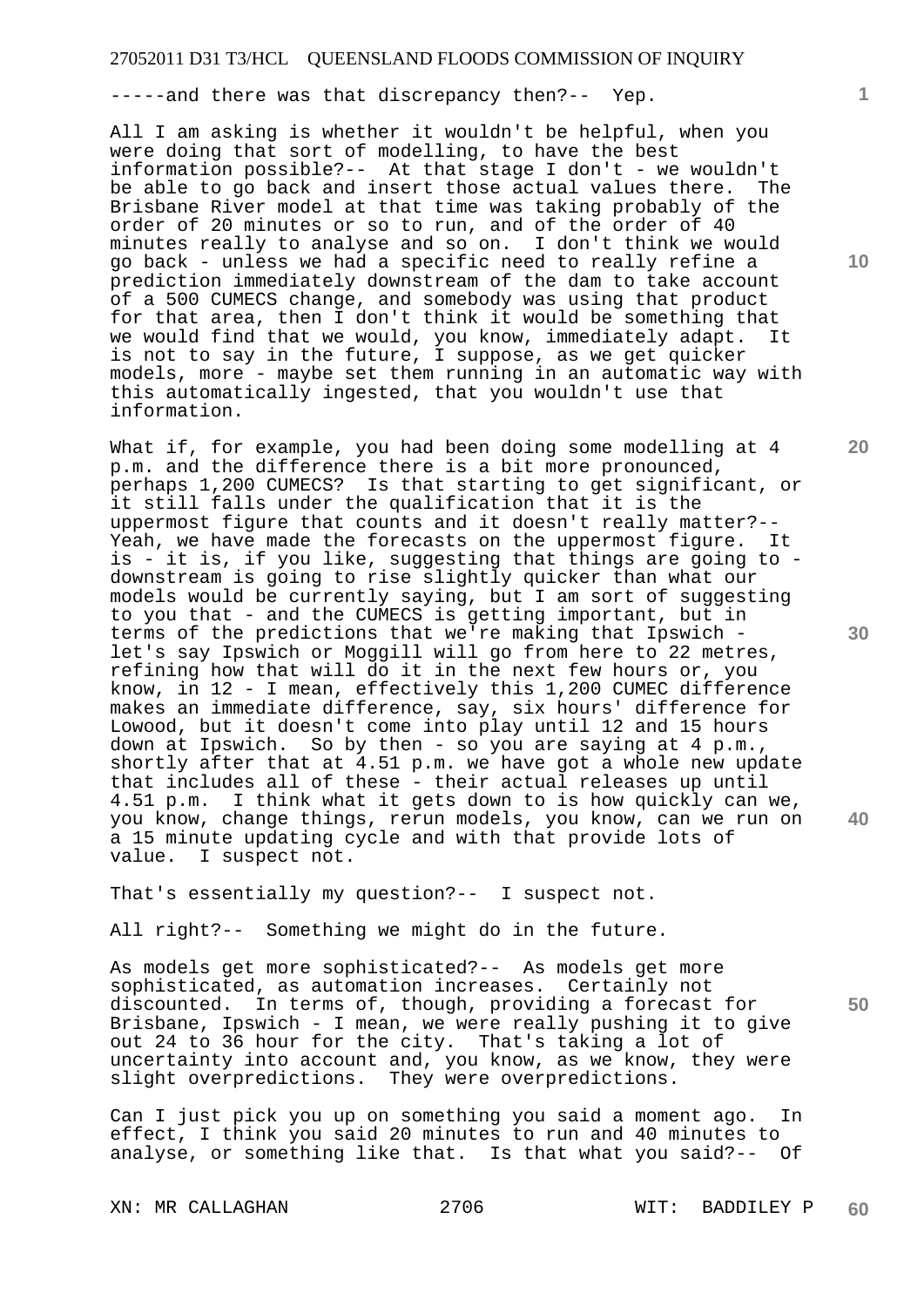that order, depending on the complexity of the model. So I think in that particular time-frame, very, very marked change. We were pretty actively modelling. We have got that new scenario at 1.30. We were very actively modelling between 1.30 and about 10 to 3 we - around about 10 to 3, 5 to 3 we really finalised on the scenario that we would run with and the predictions that we would give in that warning that was eventually issued at 3.24. Other models can happen far quicker than that. This was one of the more complex jobs that we had on our plate on that day.

COMMISSIONER: Mr Callaghan, do you think Mr Baddiley will be finished by lunchtime? If he will, then we might press on. If not, we-----

MR CALLAGHAN: We might have to ask my colleagues that. I have probably got about another 15 minutes.

COMMISSIONER: I think your chances are fairly good then, if you want to keep going.

MR CALLAGHAN: All right.

COMMISSIONER: No pressure on anyone.

MR CALLAGHAN: You mentioned that you were doing some work at about 1.30, I think. We know, by reference to your statement at paragraph 129(d), that by about 1.40 p.m., or perhaps at the latest 2 p.m., that we were looking at something that approximated, at least, the 1974 level, is that right?-- Yes.

It wasn't until 3.25, I think, that the actual warning went out using the term "1974". You may say it is only two hours, but once that figure - once that concept of 1974 was alive, shouldn't that have been the subject of a warning straight away?-- As I say, there was a lot of modelling work, a lot of uncertainty in arriving at such a critical forecast for Brisbane at that time. So I think that 129(d) is showing some of that around about 2.15 p.m. we are dealing with thinking about as high as '74. At that time, though, at 2.15 p.m., we have got extremely heavy rainfall continuing. So we have got a very rapidly changing circumstance and we've got one shot at this, in a sense. We spent a bit more time, if you like, after that 2.15 p.m. to really take account of the - really look hard at some of the uncertainties, to really look hard at some of the forecast - the observed and forecast rain that was continuing at that time, to not only use the rainfall run-off model but to bring out some verification techniques that we have about - to verify, based on past floods, the likely outcome, such that in the next, you know, half an hour we're really taking into account all of that, we're back to looking at potentially if this situation continues as it looks like it was continuing at that time of being higher than '74, and you can see that we're arriving at that at around about 10 to three-----

Yeah, but at - between 1.40 and 2.15 it was agreed that the wording in the next warning should be "as high as" - and I

XN: MR CALLAGHAN 2707 WIT: BADDILEY P **60** 

**30** 

**40** 

**50** 

**20** 

**10**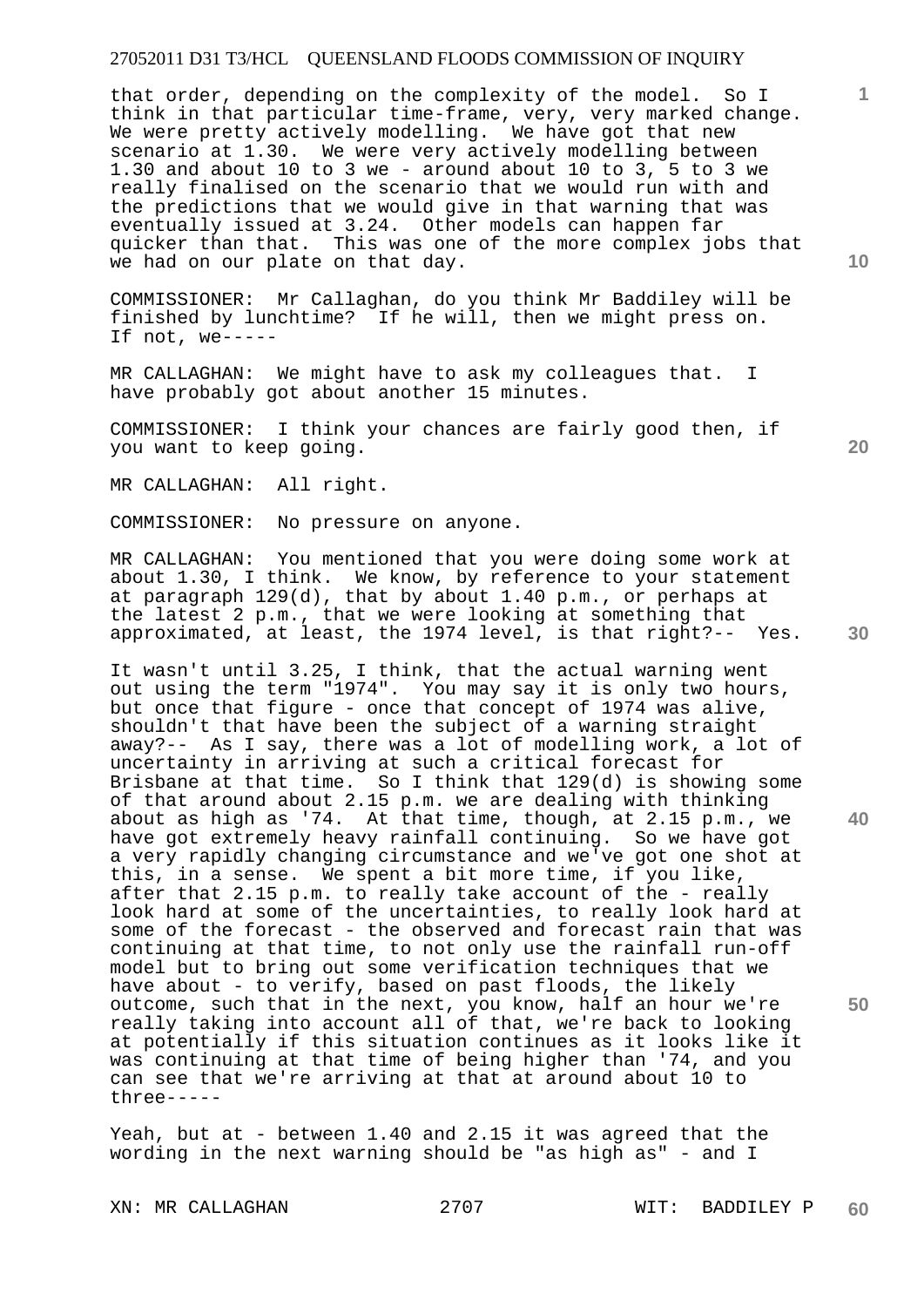appreciate that the later warnings refer to higher - but the concept of 1974 was invoked at at least that time. That's what I am suggesting to you?-- Yep.

 $And----$ 

MS McLEOD: Can I just correct something here? In fact, 1974 is referred to at 9.28 a.m. on that day with a reference to the Lockyer Creek falling .3 metres below that level. So in terms of the reference to the concept of 1974, it had appeared earlier than that 3.24 warning.

MR CALLAGHAN: All right.

COMMISSIONER: Thank you.

MR CALLAGHAN: Well, in any case, you specifically at 1.40 p.m. had settled on the wording to be intended to be used in the next flood warning?-- No, that's not at 1.40 p.m.

2.15?-- That's about 2.15 p.m. because we'd only just got the - as you have put that email in front of me before, we'd only got the new strategy at 1.32 p.m. So up until that time, we were operating on about a 4,000 CUMEC peak release from Wivenhoe Dam. At 1.32 p.m., all bets are off. We have got to go back to completely remodelling the Brisbane River. So that initial conversation at 1.40 was to say, "Look, we've just started another round of modelling with a whole new release strategy", which at that stage now has gone, because of the really high rainfalls, has now gone from 4,000 to almost 6,700 CUMECS. So around - so you can see there at about the half hour of modelling, we're getting to some - forming some opinions at 2.15 p.m. that based on what we've got now, based on the 1.32 release and what's occurring, we're forming an opinion at 2.15 p.m. that this is starting to look more like a '74 flood. From between 2.15 p.m., that next half hour, if you like, we were still doing intensive modelling, if you like, and verification of what we were coming up with, and, I suppose, really, my - I think you will find that we really hadn't gone through the whole process that then is required of us to agree on these predictions or at least notify these predictions until just before 5 to 3.

The warning then goes at 3.25?-- Yeah, the warning then goes at 3.24. So at that stage I have finished the negotiations or the advising of Brisbane City Council. I go on to a telephone call with the State Disaster Management Group and my senior hydrologist writes the warning and gets it out by 3.24.

**50**  All right. Changing subject, are you aware of the suggestion that the flood operations engineers should be provided with ensemble forecasts by the Bureau?-- Oh, yes, I am.

What's the Bureau's current practice in respect of the provision and use of ensemble forecasts?-- Current practice is we're providing them, as they have reported, with a Quantitative Precipitation Forecast, a QPF, which is not of the ensemble form, it is provided twice a day, it is a range

XN: MR CALLAGHAN 2708 WIT: BADDILEY P

**10** 

**1**

**30** 

**40**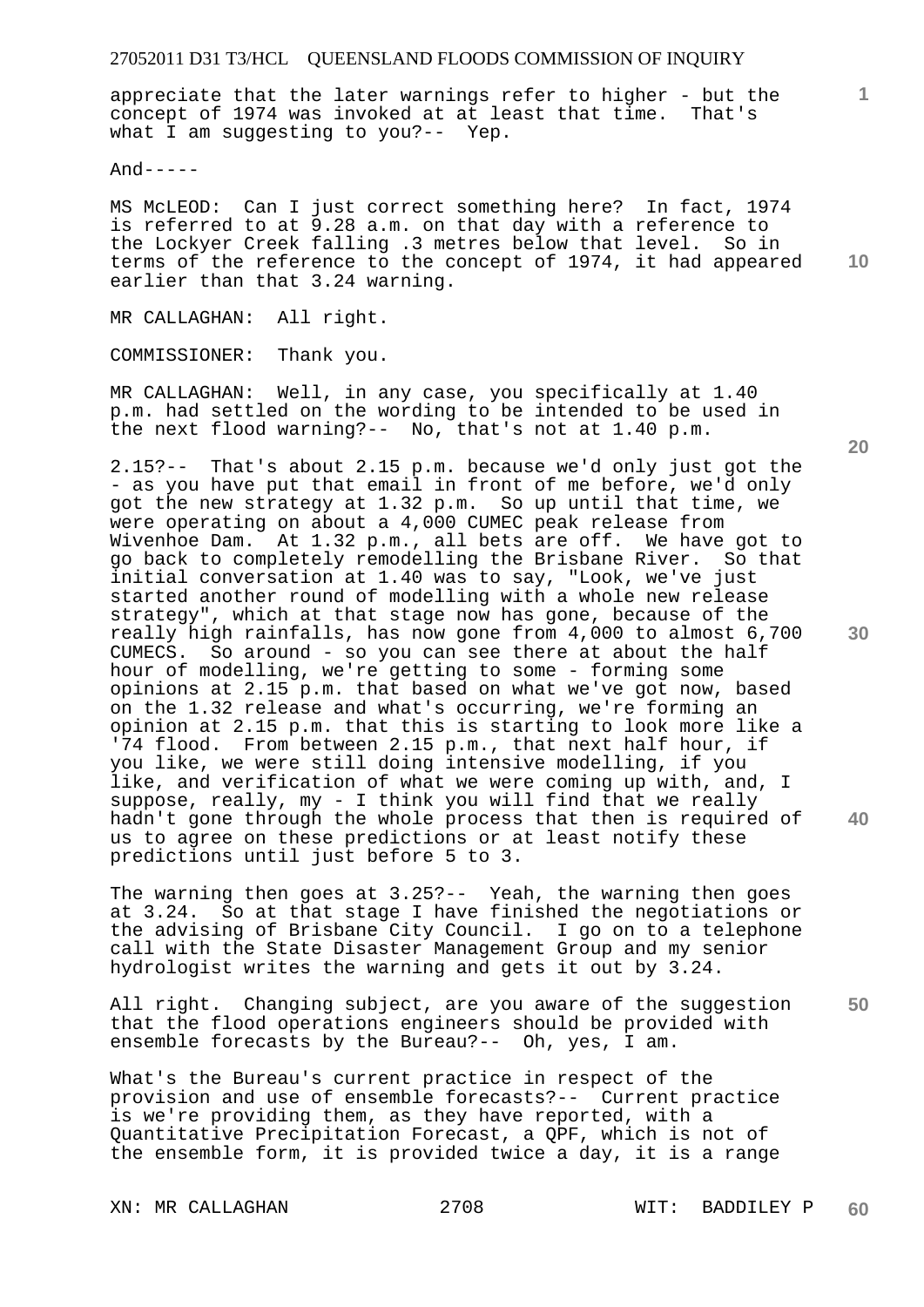of possible forecast rainfalls for the next 24 hours. So currently we don't have an ensemble forecast, as such, except when you look at, as has been termed, the WATL, water and the land, forecast rainfall website, also called the poor man's ensemble. So it is - whilst it is just presented graphically, it is an ensemble of a set of models.

**1**

**20** 

**30**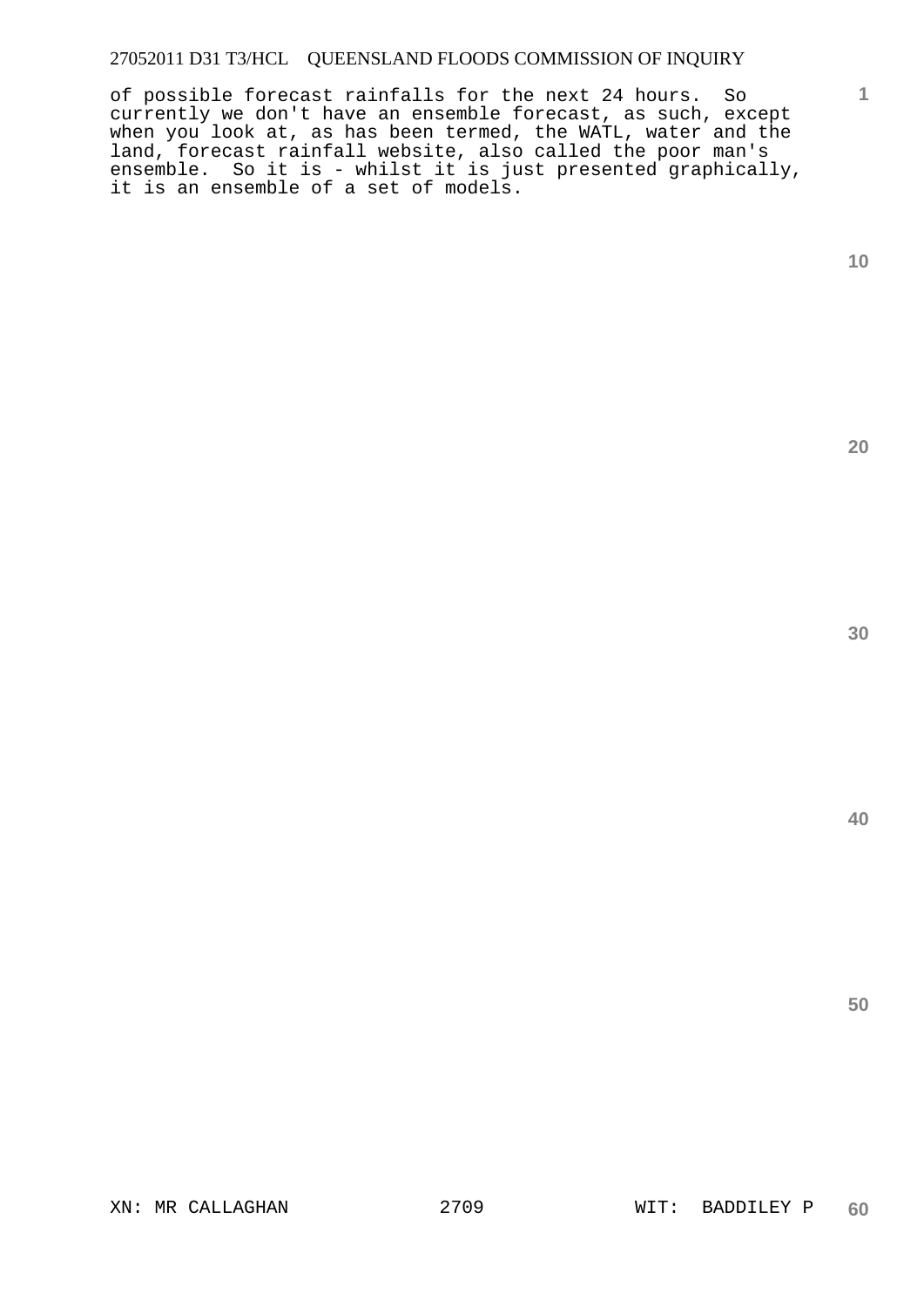What's it used for at the moment?-- It's provided on our public website in a - well, it's a quantitative form, but it's just presented in a graphical format on our public website.

All right. Can we question get Exhibit 408 on the screen, please? Have you seen that document?-- I have seen the document. I have read it very briefly.

Okay. Have you read it to the extent that you can comment not on the actual responses, but upon the questions that are raised within it?-- I have read it - it is very comprehensive - and noted the areas in which the Bureau may be invited to participate.

All right. Did you have any suggestions that should be included on it, not in response to it, but as-----?-- As additionals?

**20**  Yes?-- No, I thought this was quite comprehensive, but I haven't spent - you know, a long time deliberating over this document.

All right. Thank you.

COMMISSIONER: If you should do so, feel free to let us know any additional views you have?-- Thank you.

MR CALLAGHAN: Can I show you another document? Sorry, I should tender the summary of discrepancy between projected and actual releases.

COMMISSIONER: Exhibit 498.

ADMITTED AND MARKED "EXHIBIT 498"

**40**  MR CALLAGHAN: And the document you have got in front of you now is relevant to the reliability of seasonal forecasts. Oh, you don't have it yet, sorry. Now, I realise you didn't prepare this, but you understand it shows the reliability data for seasonal forecasts between 2000 and 2011?-- Yes. Well, I can read - I have seen this document once only very briefly. I can read that it is between 2000 and 2011. It's looking at the reliability of our seasonal climate outlook statistical model. So, yes.

**50**  And in assessing the reliability of the model, where there is forecast, say, at 75 per cent chance of medium rainfall and there is, in fact, an above medium rainfall of 75 per cent of the time, that would be a reliable model; you'd agree with that?-- It's indicating statistical reliability for the objective of the seasonal climate outlook model which is predicted, you know, above or below median rainfall for a whole three month period, yes.

**1**

**30**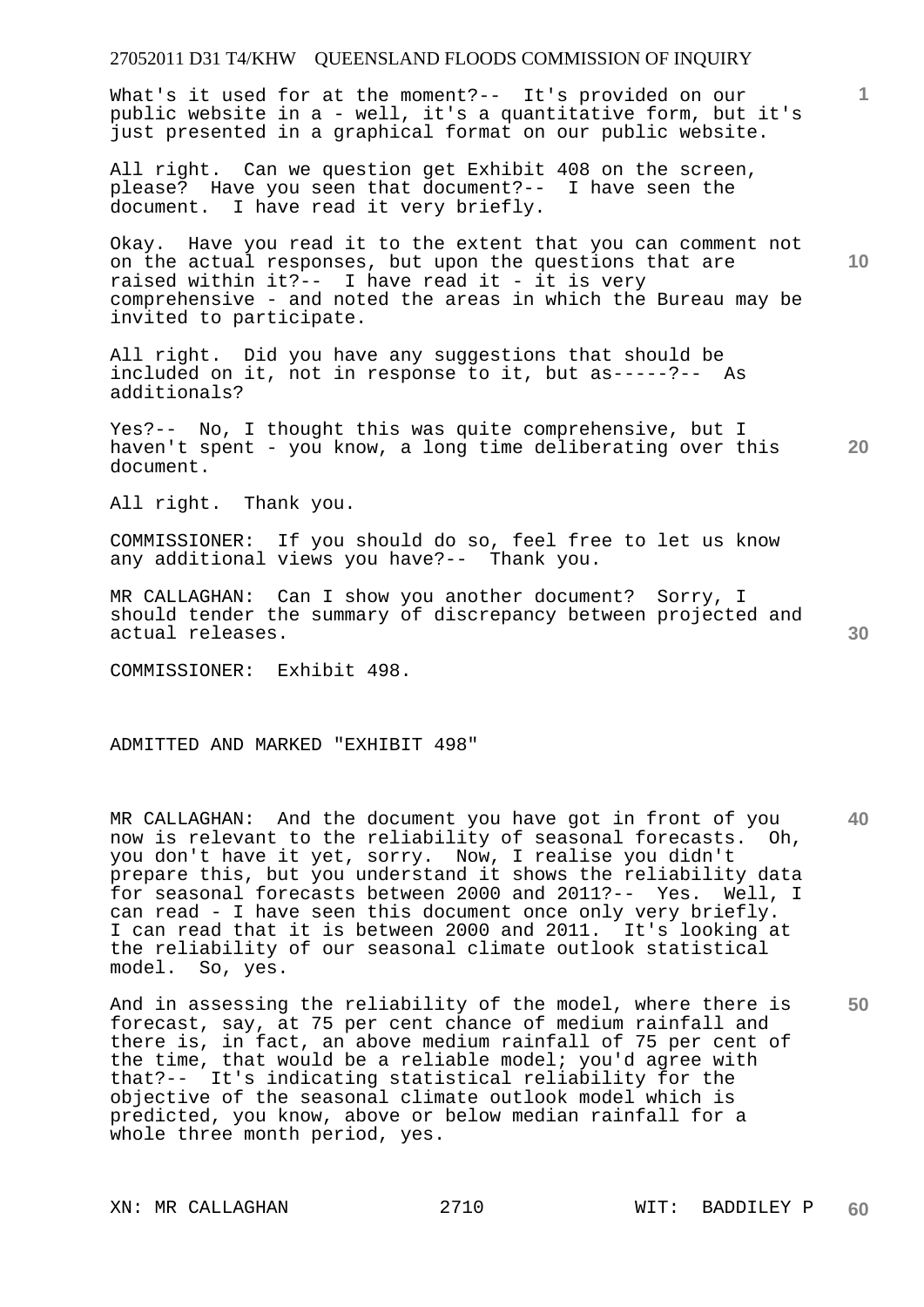The reliability is reflected by the proximity of the dots on that graph to the diagonal line?-- Yes, they are, and-----

Overall, it would suggest that the Bureau's seasonal climate outlook model is reliable?-- Yeah. Look, I didn't prepare this diagram. I mean - but I also note that at the - you know, around the forecast probabilities of .2 at the low end and .8 at the high end, there is movement away from the reliability line, if you like, and I'm certainly not the expert to know why that is, but there's - there is less reliability when you get away from the forecast probabilities of, you know, the central forecast probabilities.

Yes, but overall it tends to suggest it's reasonably reliable; you accept that-----?-- Yes.

-----overall proposition?-- Well, in the area of - you know, about forecast probabilities of about .3 through to about .8, yes, and then there's deviations.

All right. I tender that.

MR O'DONNELL: Commissioner, I would object to it. The document hasn't been vouched by this man. He doesn't say it's his document. We don't know what from what information it's been prepared, who prepared it, what it's intended to show. All he said is he's seen it once only briefly.

COMMISSIONER: All right. So he may not be authoritative on it, but can you give its origins?

MR CALLAGHAN: We might address that separately.

COMMISSIONER: All right.

MR CALLAGHAN: If there's an objection now, we can substantiate it elsewhere.

**40 50**  I asked Mr Davidson a question about the protocol for communication of flooding information, which is referred to, I think, in the Bureau's report at paragraph 57. That was one that he suggested that you might speak to, rather than him. What can you tell us about that protocol?-- Is this going to come up on my screen? So, this is the protocol that was developed following the October Brisbane flooding? Yes. What can I tell you about it? I was - I participated in the meetings that were held between October and December for the development of this protocol. It is a protocol between State and local government. The Bureau is not a signatory but we have provided input.

Just finally, I might ask you are you aware of any initiatives which were undertaken after the 1974 floods, initiatives relevant to flood warnings, flood mitigation or anything that might be of interest to us, any initiatives that were undertaken then and whether they were completed and whether benefit was derived from them?-- Because I wasn't - I wasn't a hydrologist in 1974, I was here in the flood, but what I am

XN: MR CALLAGHAN 2711 WIT: BADDILEY P

**10** 

**1**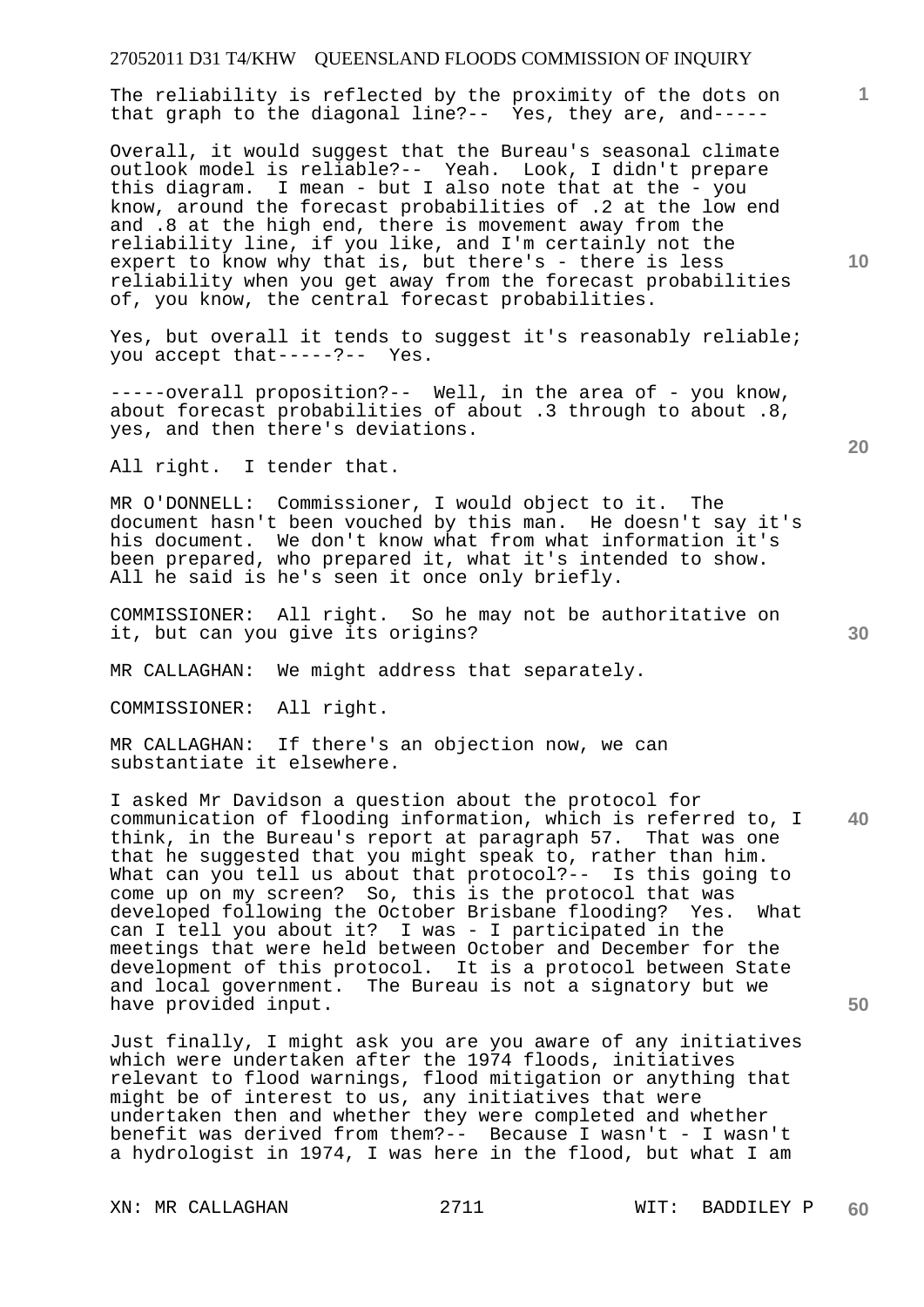aware of is that after '74 there was intensive technical evaluation of the floods, there was a series of conferences held, there was a number of studies undertaken, there was production of - I think they're tomed the 1975 or 1976 Cities Commissions - Cities Commission Flood Mapping, which is about 18 or 20 very large scale sheets. They were developed at that time. At that time also I think there was, you know, looking at response, there was a volunteer engineer system developed which didn't obviously - wasn't sustained for 30 years. Obviously I don't know when that stop.

A volunteer engineer system?-- Yeah, there was a set of from my recollection, there was engineers, volunteering to participate and lend their expertise in suburbs of Brisbane should another flood occur. Of course, it took a long time for another flood to occur and that doesn't exist today. In fact-----

Would such a system - what would such a system have achieved?-- I think it was addressing the interpretation issue of having - well, in those days, I suppose, you know, some trained or skilled engineers interpreting where the floods might go and so on, but it actually came from the professional body. I think it was instituted from the then Institute of Engineers Australia, sort of, "Gee, how can we help Brisbanites?", and there was a volunteer engineer system set up. I suspect that certainly when I came on the scene, around about 1980, I think - I don't think it was in force then. Certainly the maps, the maps exist and obviously the all the studies that were undertaken, you know, we'd built upon them since that time. It initiated obviously the Wivenhoe Dam work, but the - those flood maps still exist.

I have nothing further.

COMMISSIONER: Mr Dunning?

**40 50**  MR PORTER: I am dealing with this matter, Commissioner. Just one question on behalf of the council - I appear for the Brisbane City Council, Mr Baddiley. You were discussing with Council Assisting the prospect of neighbourhood gauges or more gauges being put into the river between Jindalee and the river mouth, and I think you indicated that that wouldn't assist in providing more accurate predictions of flood levels, but just moving on from that report, for the Brisbane River model, when you are running the Brisbane River model and making flood predictions, would it be possible, if there were additional gauges in the river, for the Brisbane River model to provide flood level predicted - predicted flood levels at those additional gauges?-- Yeah, it would be possible. I think the way in which you would use those, though, is that the council, Brisbane City Council, runs the more detailed modelling, if you like, looking at the subtle variations that occur between Moggill and the City gauge and right to the Bay.

Yes?-- So, I think really it would still - my first thinking

**10** 

**1**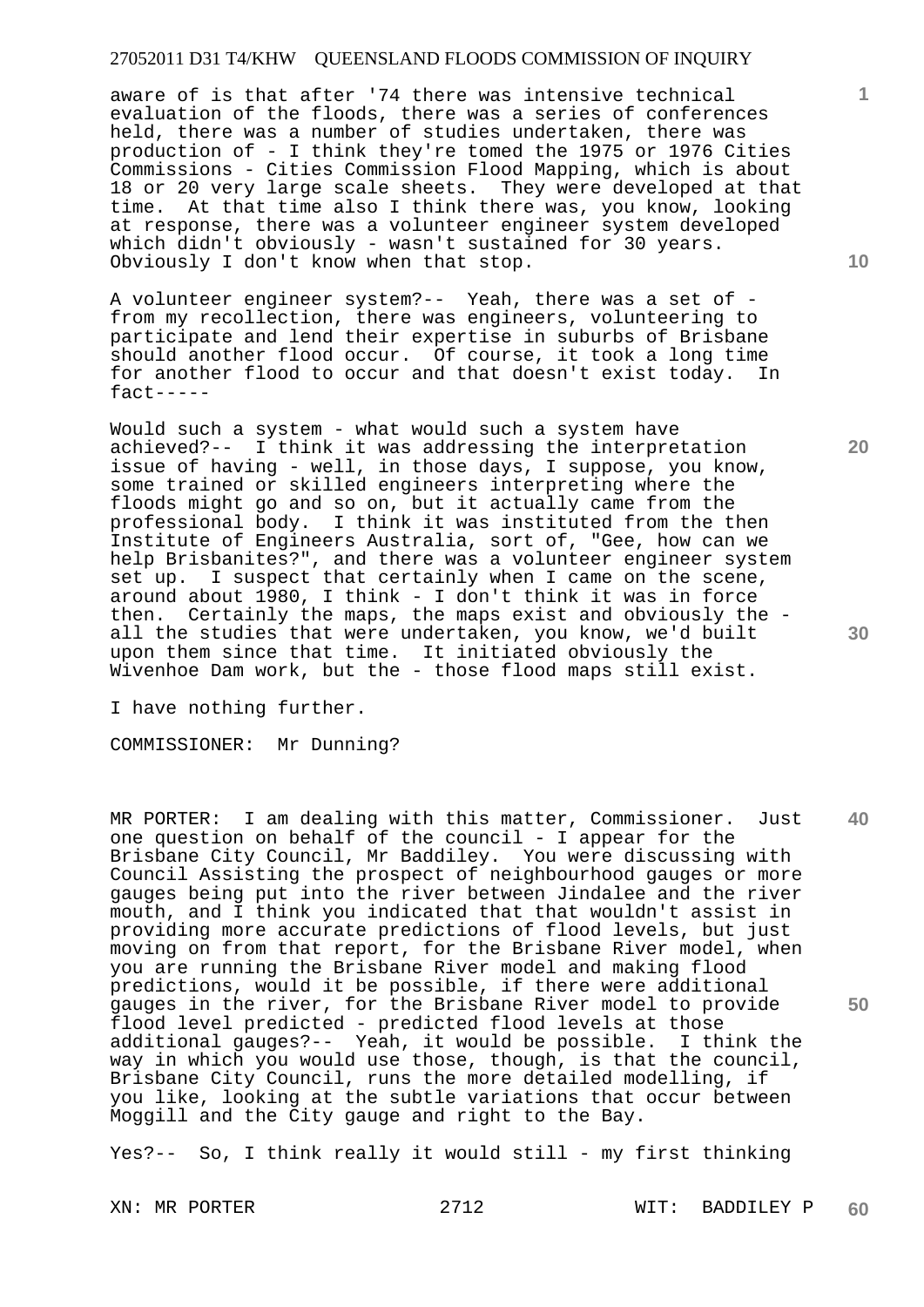on that would be that we would probably still be involved with forecasting for the key gauges.

Yes?-- And council, in effect, does this now, where, as you know, they use their profile Bender to get all the subtle forecast heights all way down the river, and I suspect if there was infilling of that information, public information going out about that, that might well be a council detailed information at the council detailed information level.

So, is it your view that the sort of interpolation that's done with Bender and similar kinds of models is likely to be just as effective in identifying the differing levels down the river's path as identifying further levels using the Brisbane River flood model from BOM?-- Yeah, I said, yeah, those - those gauges, I don't think, would add technical value. I was thinking out aloud they may well add some social value because what we saw in this flood was that people distant from Moggill or from Jindalee or City didn't realise that there's a significant flood slope along the river, that if you live somewhere between Brisbane and Jindalee it was going to rise much more than what Brisbane was going to rise, and I was thinking more or less out aloud that maybe - maybe neighbourhood gauges would help, although - you know, there is other ways of looking at that - providing interpretive and detailed information at the householder level.

I take it, though, that it would be possible for the Bureau's Brisbane River model to produce more levels and additional gauges to predict more levels-----?-- Yes, yes.

I don't think it should be much better than that which the Brisbane City Council can already do?-- Yes, it would be possible.

Nothing further.

COMMISSIONER: Ms Brien?

MS BRIEN: Mr Baddiley, I appear for Ipswich City Council. Mr Baddiley, do you agree there are three methods of communication of information used by the Bureau? One is by the website, one is by way of e-mail, and one is by way of telephone communications. There may well be others, but if we can just-----?-- Oh, yes - yes.

Information provided from the website, it has a benefit that reaches the widest audience; would that be correct?-- It has that benefit, but it doesn't have as much detail as may be in an e-mail. I think if we're talking about - in an e-mail, although I am not too sure what we are referring to as e-mail, but certainly, yes, it has a wider - a wider access, but less information than what would come through a telephone conversation.

Certainly.

**10** 

**1**

**20** 

**40** 

**50**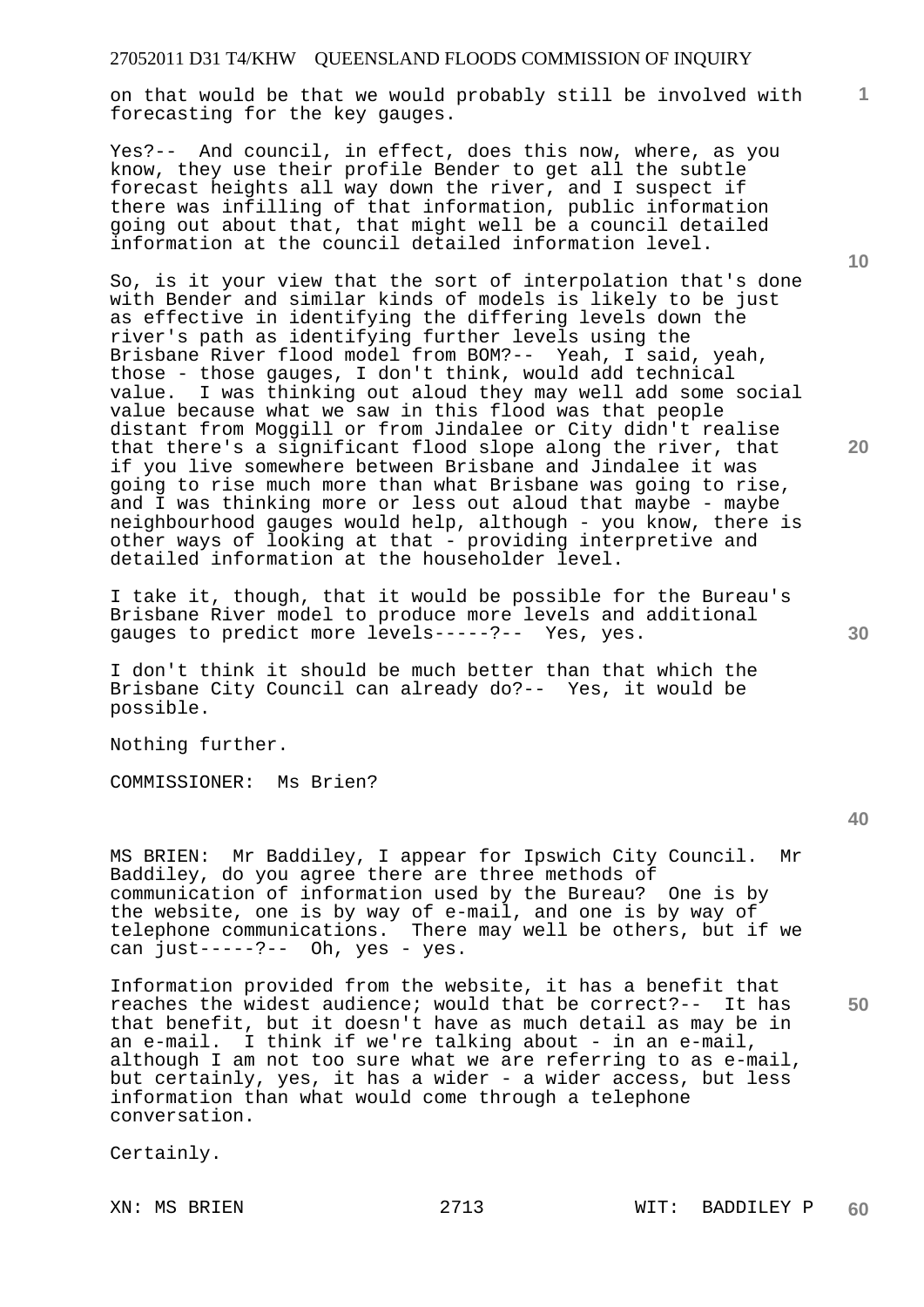COMMISSIONER: Ms Brien, just before you go on, can you get any closer to the microphone, do you think? Either that or bellow?

MS BRIEN: Is that better? Information provided by way of e-mail - considering these three options of communication - in your view is that the next best option as it's written, it can be broadcast to a number of people at the same time?-- I am wondering - I think the e-mail - I think what you are referring to as e-mail is the provision of our flood warning via e-mail or is it our river - I mean, there's a lot of information that goes out from the Bureau via e-mail. I am just trying to see what information you are talking about.

Sorry, as a method of communication, it is a method that can be directed to a number of people at once?-- Yes.

And it is a written form of communication?-- Yes.

You will have to answer?-- Yep.

So, of those three, then a phone conversation is inferior to the extent that it does not have the benefit of being a written recording of the information provided; would you agree with that?-- Well, a phone conversation is not written, but, as we know, speaking directly is often of much higher value than a written communication, and I have seen many an e-mail misunderstood, I have seen much better conversation and communication going at telephone level with people speaking.

Right. Now, to your knowledge, during the January 2011 flood event, was there an event log kept recording the phone or e-mail contacts between the Bureau personnel and outside agencies?-- Was there an event log? There's logging of phone numbers - logging of phone numbers in and out, so at that level, yes. Logging in my own diary, for example, yes.

Okay. In PB4 to your first statement you include a list of calls between the Bureau and the Flood Operations Centre, and I don't refer to any of them in particular, but there is a document that captures the calls, it records the time of the call, the number that was called, and my recollection is length of time of the call?-- Yeah, correct. We were asked by the Commission to provide from our logs that I was just mentioning, a log of the calls between the Seqwater Flood Operations Centre and the Bureau of Meteorology.

That's fine. So, is there a similar list in existence of calls between the Bureau and other agencies and, in particular, with Ipswich City Council?-- We can prepare such a list and we have access to that list.

Has that been provided so far?-- I don't think so. I don't think it's been requested.

In paragraph 76 of your second witness statement, you refer to a conversation at 11.45 with the Ipswich City Council. If I

**1**

**20** 

**40**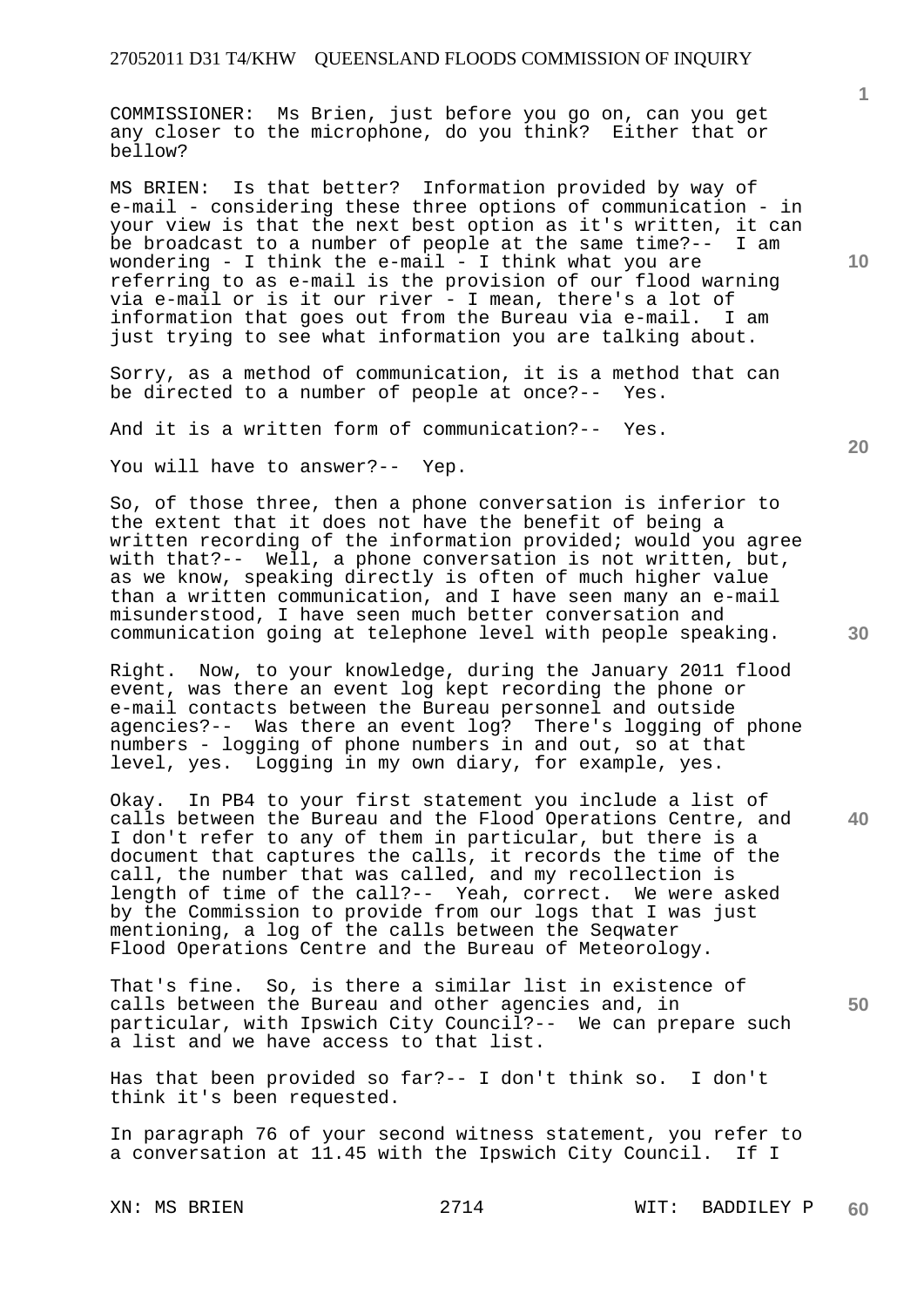can just ask you to-----?-- Yes, I do.

Do you recall who you spoke to at the council?-- In my diary - I mean, I see in paragraph 76 I am just referring to the fact that Mr Stewart and I spoke with Ipswich City Council. We have - the mobile phone number - I have my diary here - and I initially wrote "Tony Trace" against that, and I think I should just check my diary, and then wrote, I think, "Andrew Teat" or "Andrew Teese" in notation. Neither of those people have I met, so I thought at that stage I was speaking to Tony Trace, but I think that what may have happened was that we were expecting a call or whatever from Tony Trace and it was actually Andrew.

Have you seen a transcript of Mr Trace's evidence to the Commission that, broadly speaking, he has no recollection of a telephone conversation of this nature?-- Yeah, yes, I - I haven't seen the actual transcript. I did hear - I did hear that, that he has no recollection of that conversation.

And that he has also made some inquiries of others and was unable to locate anybody else that had a conversation?-- I think - in that - I mean, I would be quite happy - there's two diary entries, mine and Mr Stewart's. There is a log of the mobile number that was incoming, there's a log of the duration of the call, there's - in my diary, there's a log of the substance of the conversation. I think that in the transcripts there was a check against whether the substance of that conversation sounded plausible, so, yeah.

Have you provided a copy of your diary to the Commission?-- I have not provided a copy. I think I've referred somewhat to - I mean, when we say "diary", it's a technical - it's here with me today - it's a technical book in which I keep times and calculations, key phone calls, key messages, and it certainly was a great thing for me to check back on in terms of being able to provide evidence, and then we have the telephone logging system which logs the time and the actual phone number and that matches to my diary.

Certainly, but at this point in time, there certainly appears to have been some confusion about potentially whether or not there was a phone call, certainly whoever participated in the phone call, the passing on of what really was quite important information; would you agree with that?

MS McLEOD: I don't accept the characterisation that there's a question from this witness's point of view about whether there was a phone call, which was the first part of the question built into the assumption.

COMMISSIONER: There were a couple of things in the question too.

MS BRIEN: Sorry.

COMMISSIONER: Perhaps one at a time.

**1**

**20** 

**30** 

**40**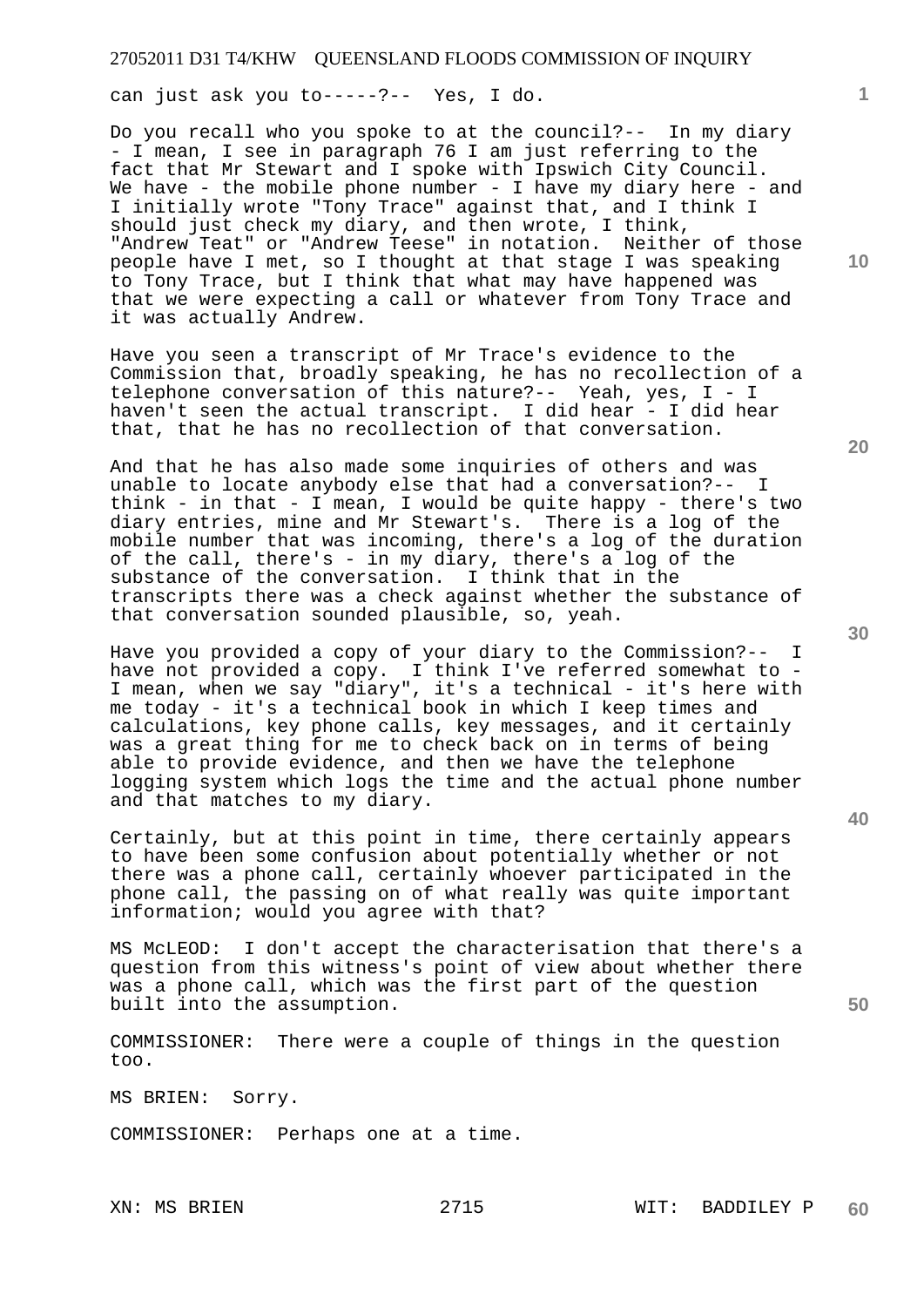MS BRIEN: Perhaps, Mr Baddiley, then, firstly, I will start with this point: would you agree that information about a rise in a predicted level of at least two metres is important information for Ipswich, the Local Disaster Management Group?-- Absolutely, and I think - I think it is really important to recognise that it was a key point, that we made that announcement at the State Disaster Coordination Committee Meeting between 11 and 11.40, made it very, very clear that this was 18 metres, and then proceeded on a phone conversation with the Ipswich City Council which I have got no doubt occurred.

But you have no recollection as to who you spoke with?-- As I said, I have got two names written in my diary, I have got "Tony Trace", mobile phone number, "Andrew Teat", I wrote, then the substance of the conversation.

Mr Baddiley, armed with information about a two metre rise above a previous prediction, did you send an e-mail to the Local Disaster Management Group to convey that information?-- No, we didn't send an e-mail.

Was there any update of the Bureau's website about this information?-- No, the - the Flood Warning was reissued again at 3.24 p.m., so you are quite right, there was - there was no - that wasn't added to the website.

Why not?-- Why not? Because the situation was changing very rapidly at that time. I have had in my experience a number of occasions where you have to make a call between, if you like, contacting and speaking with - directly with those that are involved that are able to do something versus updating a flood warning, so on this occasion while we had - you know, very, very changing circumstances, we endeavoured to make that very clear at the State Disaster Coordination Committee briefing, a very clear announcement that Ipswich now had moved from - I might say that it moved from being 16 metres, I think, overnight to about - I came back on and said, "Look, this is going 18 plus, because we have got this significant rainfall occurring." That announcement was made between 11 and 11.30 at the State Disaster Coordination Committee, and I just assume the Ipswich City Council was there, but then the intention then was that we would speak directly with Ipswich City Council.

But in a situation such as that that was unfolding on the 11th of January, it is quite dangerous to make assumptions about the fact that a person, for example, a local disaster coordinator, to assume that they may get some information; you would agree with that?-- Well, I thought we'd taken two positive steps, and that was at the formal State Disaster Coordination Committee to make it very clear and, secondly, to make the phone calls.

Do you agree or disagree with the proposition I put to you?-- The proposition was?

That it is quite dangerous when there is a situation that is

**10** 

**1**

**30** 

**20** 

**40**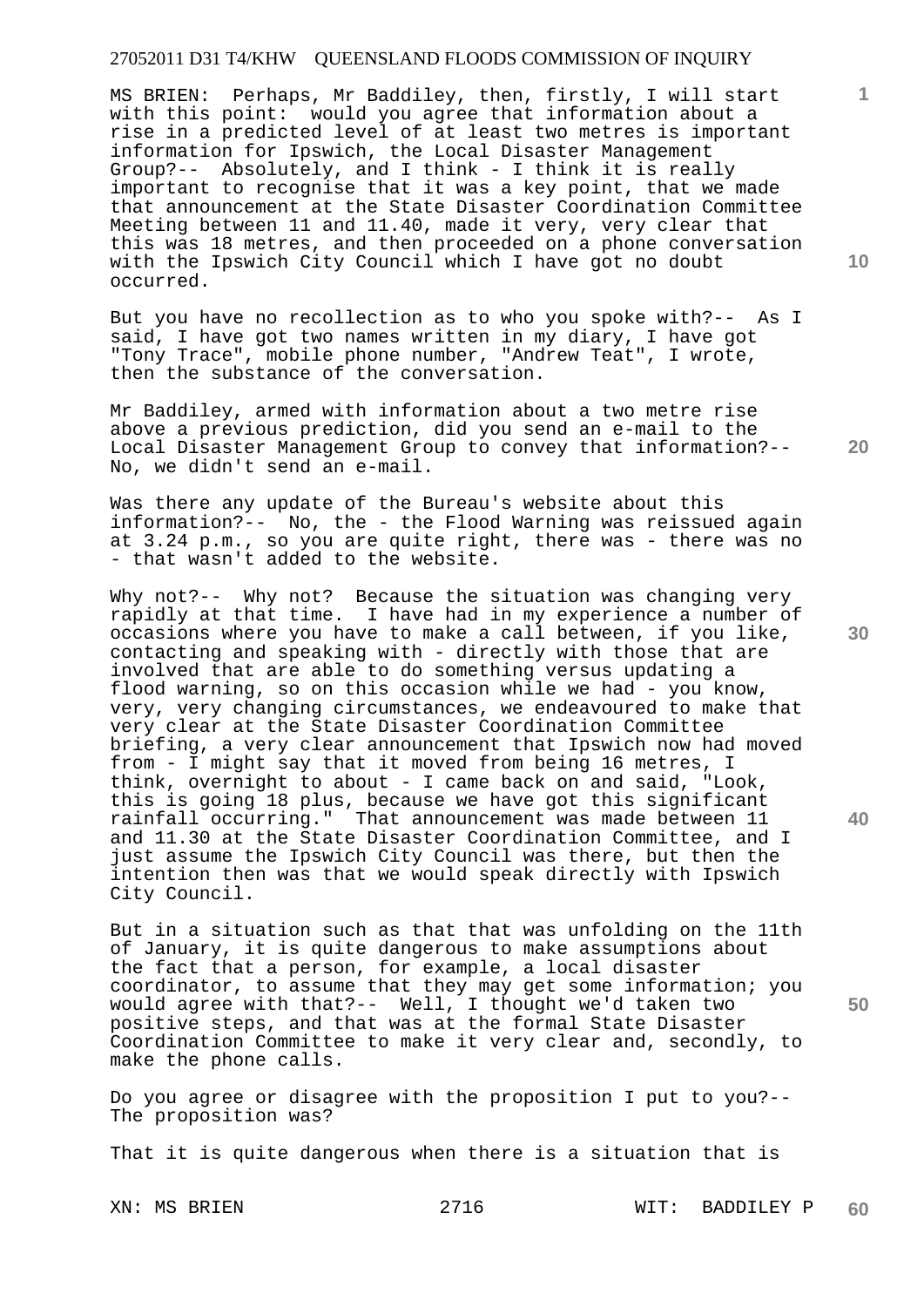unfolding, as was occurring on the 11th of January, to assume that the Local Disaster Coordinator will, in fact, receive that information if it is not given directly to them?-- I can't say - I can't say I do agree with that. I mean, I had, as I understood it, a conversation from Ipswich City Council to the Flood Warning Centre to myself about what was occurring, about the fact that they would then plan for one metre higher than that 18 metres, so I was sort of fairly comfortable that Ipswich City Council officials were aware of the very rapidly changing situation.

If we can move, then, to the warnings, the official warnings that were published on the website? At 9.29 on the 11th of January it was indicated the Bremer River at Ipswich was expected to reach about 16 metres during the Wednesday and then there was a qualification, "High levels expected."; do you accept that?-- Is this going to-----

I can take you to the document?-- Going to come up before me? I mean, that's ringing the right messages, but-----

If you would like to, I can take you to the actual document. Perhaps it can be brought up.  $P\overline{2}-8$ , bundle 21, and then<br>page 61 of that bundle. About-----?-- Thank you. page  $61$  of that bundle. About-----?--

-----four-fifths of the way down the page. Do you see that?-- Yep.

If you can just turn the page then? About midway through the page, it states, "The next warning will be issued about 3.30 p.m. on Tuesday."?-- Yes.

Okay. And then the next page, page 63, is, in fact, the next warning, which is at 3.24 p.m. on Tuesday, the 11th of January 2011?-- Yep.

And then about, again, two-thirds of the way down the page, "The Bremer River at Ipswich is expected to reach about 22 metres during Wednesday. High levels are possible as rainfall continues."?-- Yes.

So, on the official warnings, from 9.28 the indication was, leaving aside the qualification, the indication was 16 metres, and then at 3.24 it has risen to 22 metres?-- Correct.

Do you think from the position of usage of the website and utilisation of information being provided on that website that more frequent warnings would have assisted - of assistance as the river height was rising, the predicted river height was rising, sorry?-- Yeah, look, I think - I think if you - if you had a time when you could issue warnings more frequently than that six hours apart, yes. We wouldn't - I mean, when you look at these cycles of flood prediction, getting releases and the sort of negotiation that goes on there, it's hard to bring that back much shorter than six hours, so you infill it with more direct conversation.

But I understood that in your conversation at 11.45 there was

XN: MS BRIEN 2717 WIT: BADDILEY P **60** 

**10** 

**1**

**20** 

**40** 

**50**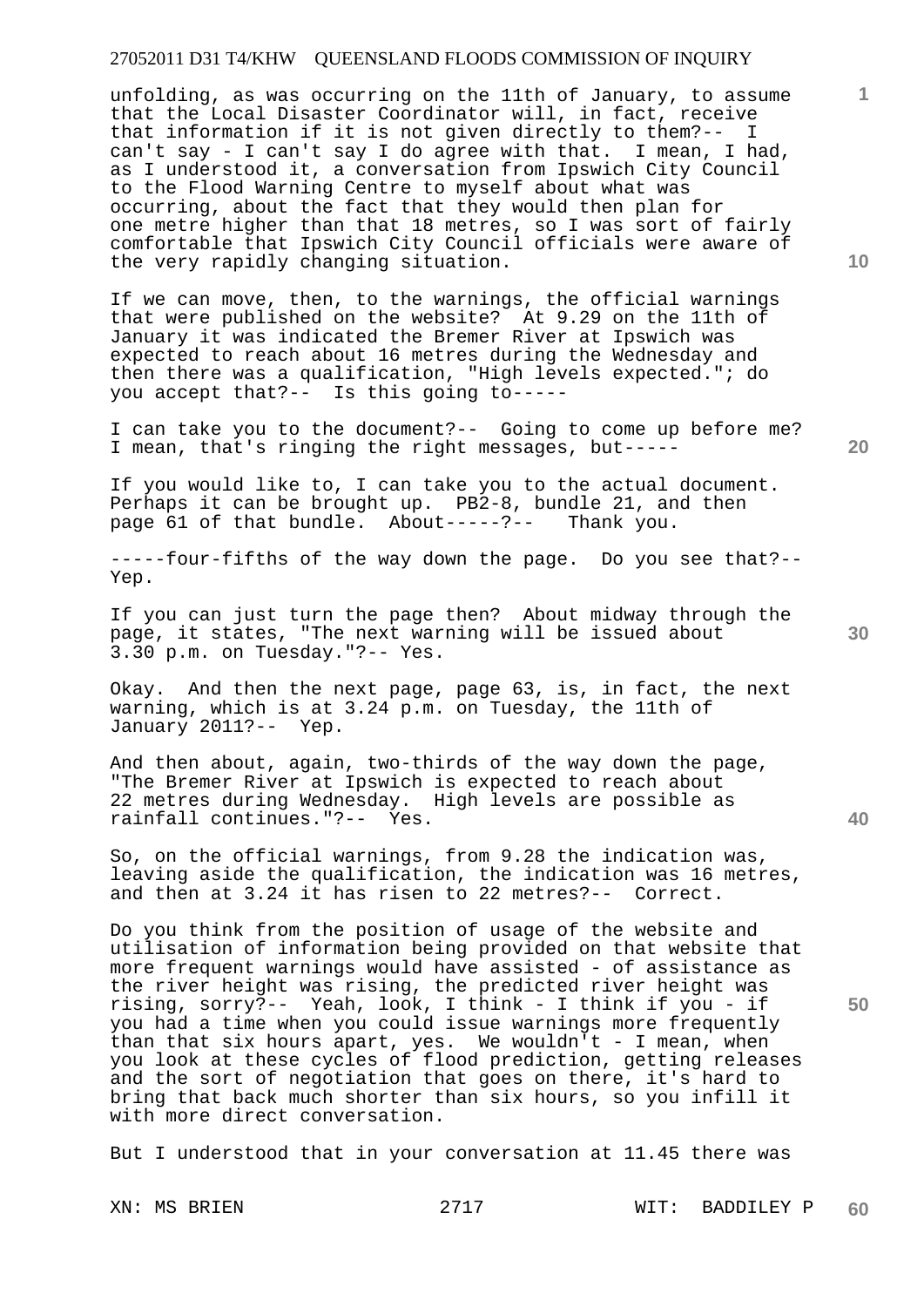knowledge of 18 to 19 metres?-- At 11.45 there's knowledge of 18 plus metres for the night. So, in other words, it's rained sufficiently heavy for Ipswich to be reacting very quickly to rain in its immediate catchment. So, we are needing to take the prediction upwards. Of course, that qualification was in the early morning warning to say, "16 metre and higher", and I think - and  $I$  - and it talked about that the heavy rain is ongoing and it's likely to produce - I better get the words - "Further rise expected all four locations with continued rainfall." So, it's not the notion that we're getting to 16 metres, it's - and stopping there, it's a notion that it's getting 16 metres and higher, but that the rainfall has caused it to react much more quickly and we're into expecting 18 metres that night, which-----

My point is that the - leaving aside the qualification, because it seems that nearly all of these warning notices, include a qualification where there is a - of the relevant ones that we're talking about - include a qualification. So, at about 9.30 in the morning it was showing at 16 metres, and then later in the day at 22 metres, and my question is that wouldn't it have been preferable to have had additional flood warnings posted as that additional information came to light?-- Two comments: it's very important not to leave aside that qualification. That is a very important piece of information, that we will only have qualification there when we have got a developing flood. So, we have got a developing flood for which we don't know where it's going to, it might be going through to 25 metres at Ipswich, as it did in 1893. So, that qualification is exceptionally important. The qualification doesn't appear when the rain has stopped and we can forecast peaks. The second point, I suppose, is that, yes, it would be desirable to update these things more frequently than six hours, but the circumstances of the heavy rainfall in the immediate Ipswich area were changing things very, very quickly and I made a judgment call that we had briefed all those that needed to know under this very exceptional changing circumstance and that we would issue the warning at 3.30 p.m., because at that stage, shortly after midday or so, we're starting to see that this is worsening.

**20** 

**10** 

**1**

**30** 

**40**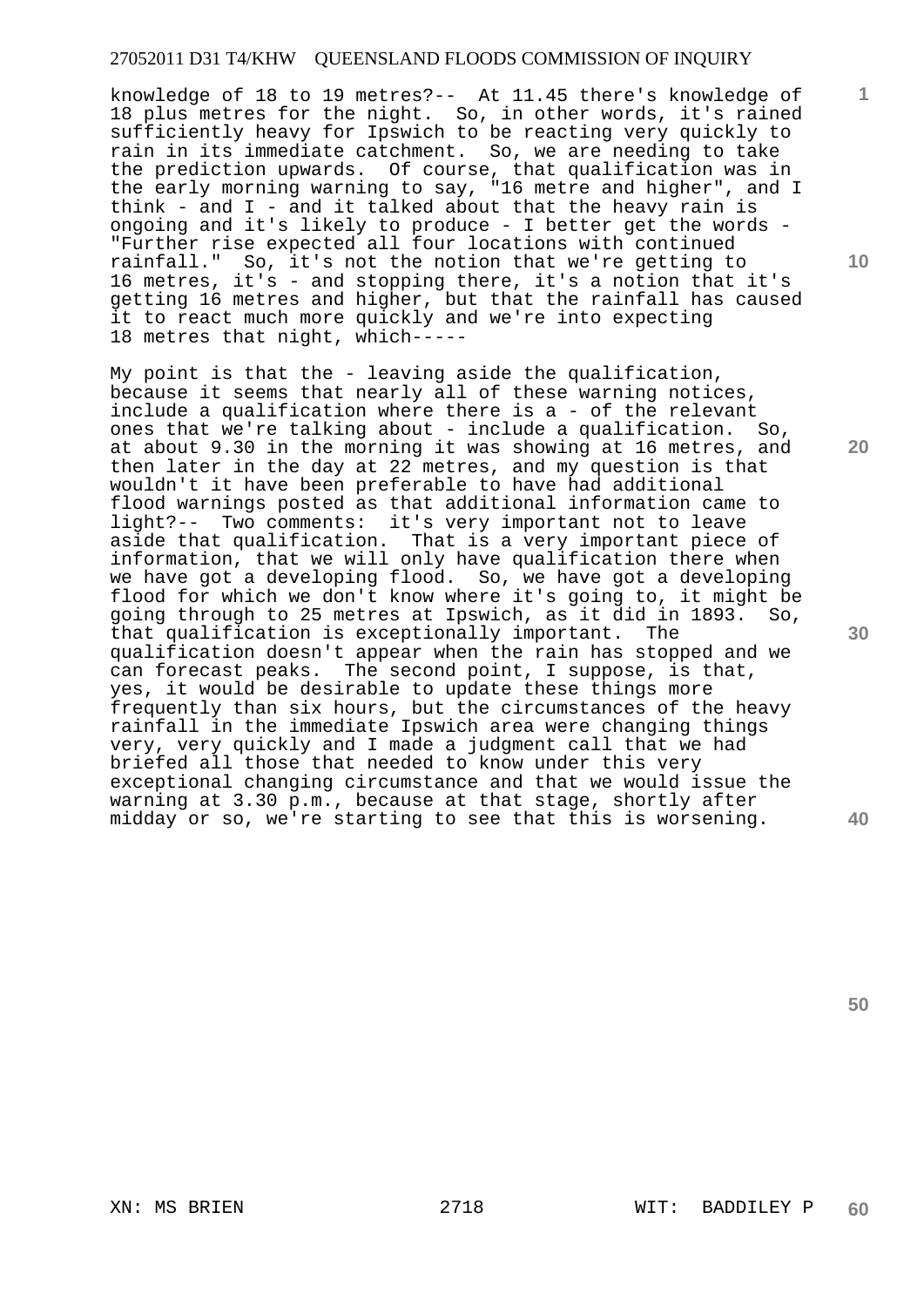But, Mr Baddiley, aren't the people of Ipswich people that need to know this information, and if the information is available within that time-frame that it ought to be placed on the website that they can access?-- If we had the ability to run those models quicker, update those warnings more thoroughly - there is a lot of work in those warnings - the answer is yes. I suppose if you look at the end-to-end warning system and look at the responsibilities that we looked at earlier, we're not the only agency giving information to the Ipswich residents.

I accept that?-- Yeah.

In relation to then - you have touched on the concept of the qualification of these warnings, so if we can actually turn to that issue? Now, in paragraph 54 of your second statement, you set out the factors to consider in interpreting flood warnings and river height predictions?-- Yep.

And in 54(a), which I understand from what you have said is the circumstance that presently applies, it was a rising flood height prediction, would that be correct?-- Correct.

So at the very last sentence in 54(a) is, "The key message is that the river height is predicted to be reached at or by a nominated time and then exceeded". So, firstly, then, a warning that doesn't include a time, only a day, is open to a subjective interpretation. Would you agree?-- Yes.

Now, Mr Davidson gave some evidence in relation to the qualifying words that it is standard practice. And I can take you to that evidence if you-----?-- Standard practice to?

To add those words?-- Well, what's not said is it is standard practice in the case of a developing flood.

So to a reader, if it is standard practice, might they well set those words aside as just being something that's - not much weight ought to be placed upon them?-- I think the meaning of the words are fairly clear, that it is expected to reach a level and continue rising, that further heavy rainfall is continuing. It is only standard practice while the flood is developing. If at the time that we can make a prediction of the peak, as in 54(b), we will then say so-----

Certainly?-- -----and you will find that that happened the next day.

Okay?-- But I think the - you know, one of the keys is that's why I wrote some of this, is that there is this absolute confusion that if we mention 16 metres and further rises, that sometimes the whole system looks at 16 is being the upper limit without understanding that the situation is continuing to develop, that 16 metres and further rises, they may occur quicker, really is saying that this is a flood that is developing.

**20** 

**10** 

**1**

**40**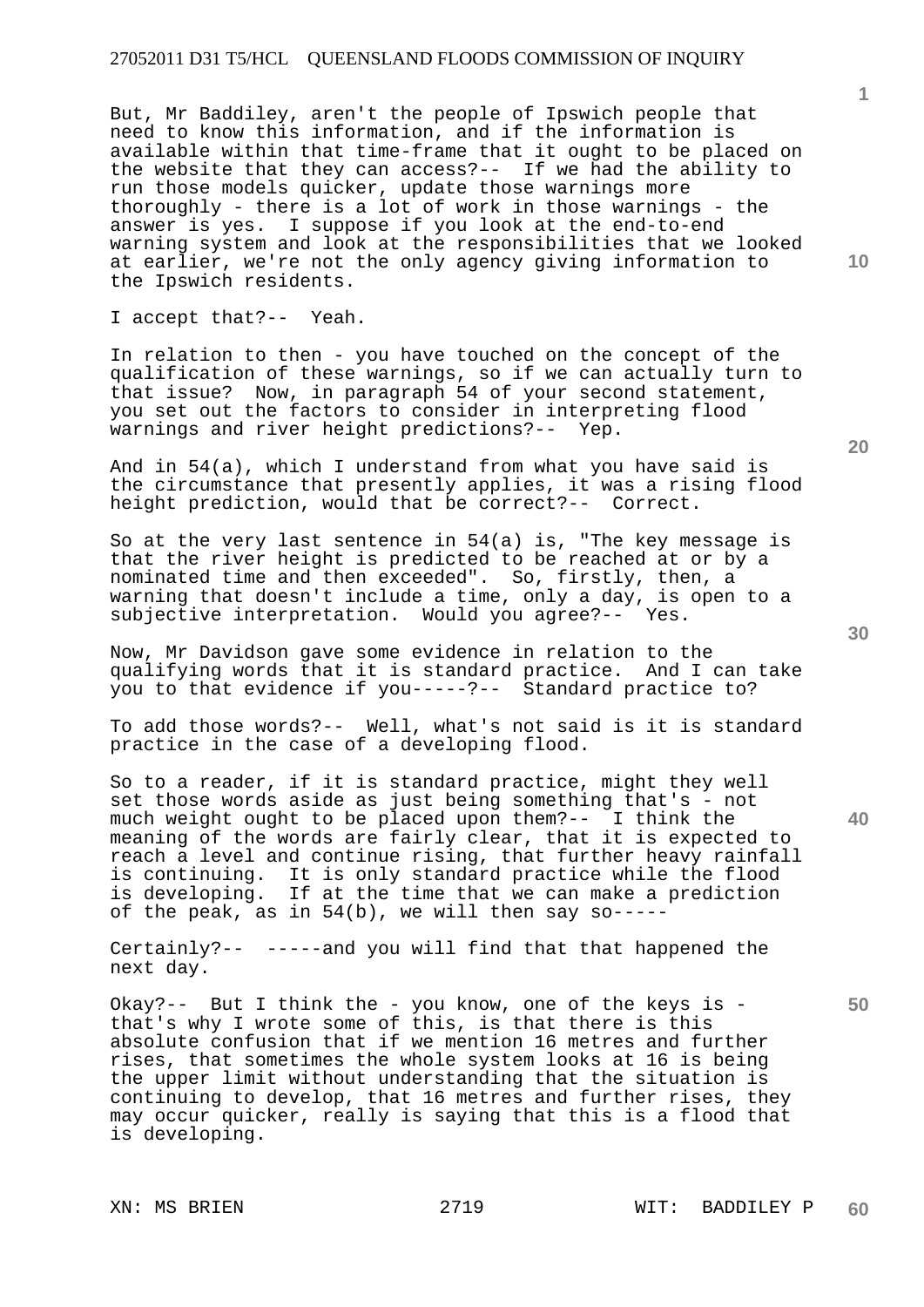So it is very subjective for the reader as to how they might interpret that then. They might understand the 16 metres but the qualification is quite subjective?-- Yeah, and that's why we have direct conversations wherever we can with the hydrologists in the Local Government. So as you are aware and I think we haven't entered into this - is that our model predictions are also made available to the Local Government and we haven't spoken of that. We have certainly made those available to the Ipswich City Council. And on the basis of those model predictions we have discussions with the hydrologists.

On the 10th and 11th of January, the flood warning levels there was two different qualifications used; one was higher levels are possible, and the other one are higher levels are expected. So does one understand that the intent of the difference in that language is to convey a difference in probability of higher levels depending on which phrase is used?-- It is a subjective reference to that, yes.

So-----?-- So we're more certain when they are expected because we're more certain that the heavy rainfall is continuing and we're more certain that it is going to rise higher, yes.

So when the advice refers to high levels, either expected or possible, what is the reader of the advice expected to understand from that advice regarding the potential magnitude? Is it 10 per cent greater or half a metre greater? Is there some-----?-- The answer to that is that you don't know unless you are - you don't know unless you can accurately forecast the future and you accurately understand the flood risks, so that when Ipswich is at 16 metres and it is raining exceptionally heavily, it could be going - it could be going through to 20 metres, it could be going through to 25 metres, and it could be going higher than that. It just depends where the situation - you know, when the rain eases, and that you can't tell that midway through an event.

Could I take you to paragraph 120 of your second statement? And the second sentence starts with the word "again". If I could ask you to read to the end of that paragraph, please?-- Yes. So this is where we're looking at "strategy came in at 1.31 p.m. and, again, the river level at 22 metres at Ipswich was not predicted as a peak."

Okay. So the next flood warning that had the 22 metres had the qualifier "higher levels are possible". So if one was to read that paragraph where you say that, "The modelling was suggesting a possible height of 22.5 metres", then "higher levels are possible" might mean half a metre?-- If we're referring to the - it may mean that. It may mean half a metre, it may mean five metres. It depends on what forecast rainfall scenario you are using at the time.

But if the modelling was showing 22.5 metres, why would it be issued at 22 metres?-- Because the modelling is not a precise science. There is a lot of judgment goes into running a

**20** 

**10** 

**30** 

**40**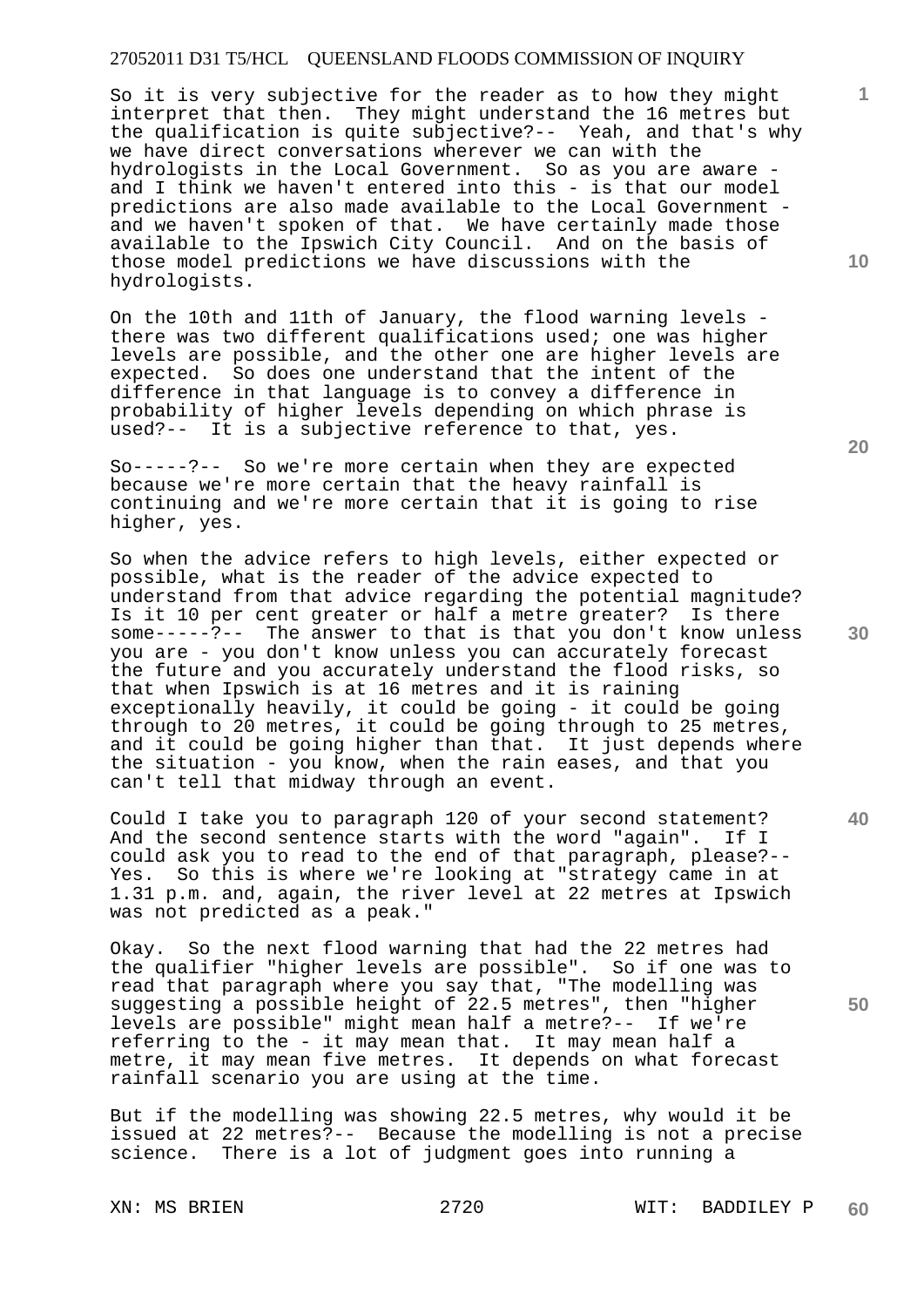variety of scenarios in the model looking at - we may well get a range, you know, quite a significant range of potential outcomes for Ipswich, or for Brisbane, or for where ever. There is then, as I was speaking before, a lot of judgment required to validate and test against other methods that we have. The 22.5 is a guide to using the - whatever scenario you looked at, you would need to look at close detail what factors were put in that.

So if the use of qualifying words is standard practice when interpreting a flood warning, is there not a risk that any implications of those qualifying words will not be fully appreciated by the readers?-- Oh, certainly there is that risk of not fully appreciated, and that's why we have very open dialogues with - and what I have been trying to encourage is very open dialogues between a hydrologist in the Flood Warning Centre and a hydrologist at, for example, Ipswich City Council.

**20**  I think one should not forget that it is not just hydrologists in Local Governments that are actually reading this information?-- Absolutely.

Now, Mr Baddiley, are you aware as to whether or not the Bureau has done any long range weather forecasting about the next wet season?-- Look, I am not aware. I mean, it is not it is not part of my activity. I have read in the press and in any Bureau-----

If you are not aware, that's fine?-- Yeah, not aware specifically, other than the La Nina breaking down and what the likelihood it, and that's all.

Thank you.

COMMISSIONER: There seems to be an issue about this conversation. So are you able to get hold of your diary notes and that portion of the log that I gather will disclose the mobile phone number of whoever rang in?-- The mobile phone number is written in my log, yes - and in the log, yes.

MS McLEOD: We will package that up for you.

COMMISSIONER: Thank you. Mr MacSporran?

MR MacSPORRAN: I have nothing, thank you, Commissioner.

COMMISSIONER: Mr O'Donnell?

**50** 

**1**

**10** 

**30** 

**40** 

MR O'DONNELL: Do you have that table showing projected and actual releases you were shown before? Exhibit 498, I think?-- Sorry, where was that?

It was a table showing projected and actual releases from Wivenhoe Dam?-- Okay, yes, yes.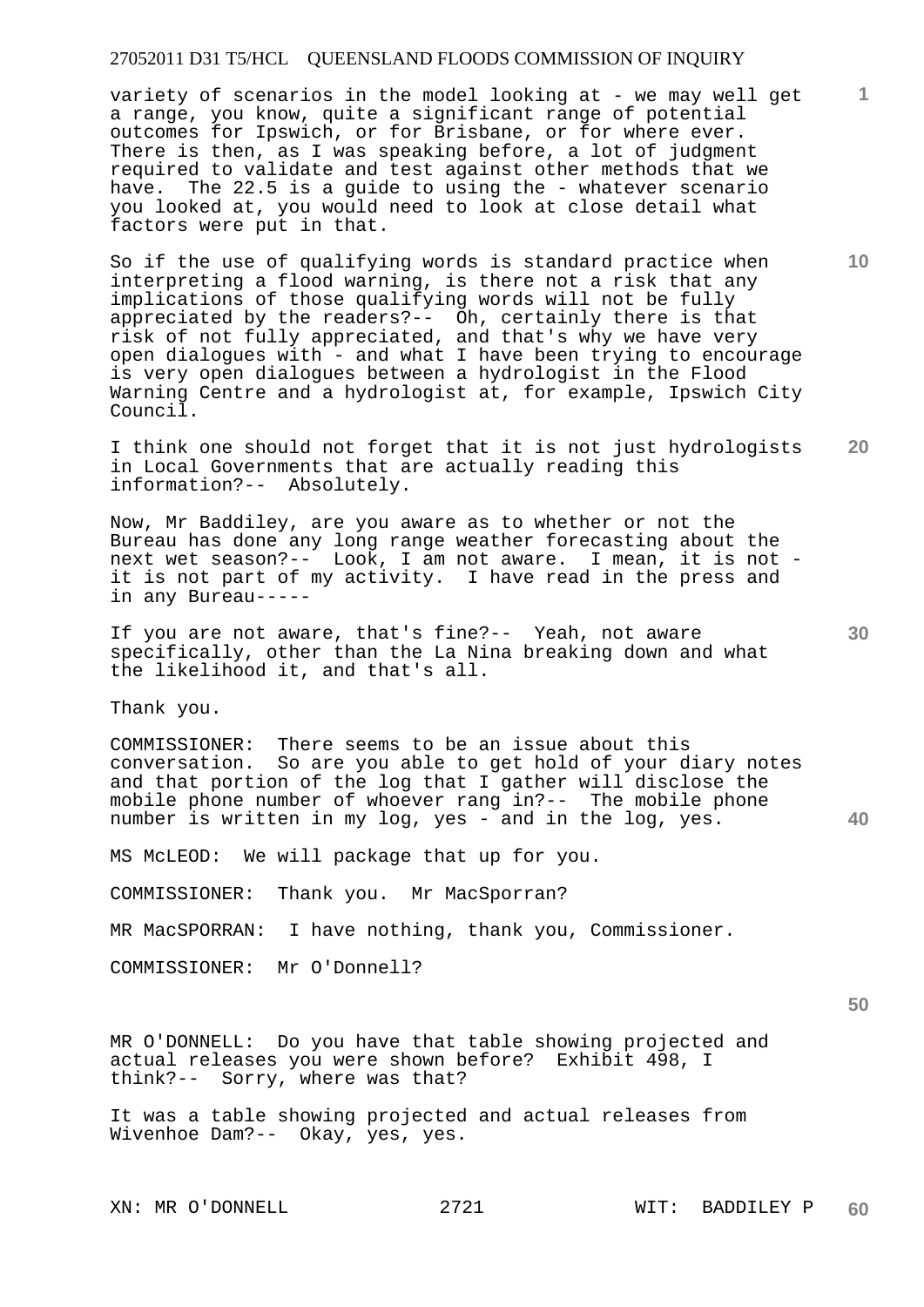If you look at the fourth column from the left headed "Difference in release rate between projected and actual releases", we have got a figure in CUMECS. The first is 312 CUMECS. Then the column to the right of that attempts to convert those CUMECS into a volume released in one hour. Do you see that? It is expressed in megalitres? Do you know what the formula for converting one cubic metre per second into megalitres in an hour?-- Multiply by 3,600 effectively, because there is that many seconds in the hour, divided by the - I don't know it offhand but that's effectively it, and then you have got to relate cubic metres to megalitres.

If you multiply it by 3,600 - sorry, I will start again. Can I suggest to you the formula is one cubic metre per second equals 3.6 megalitres per hour? If you multiply by 3,600 what you get is litres per hour?-- Yeah, you are quite right because it is 86.4 divided by 24.

Right?-- Yep.

So if you look against the 2 p.m. entries, 312 CUMECS per second, I suggest should equal 1,123 megalitres?-- I would want to just spend some time doing that calculation, but from what you are saying that sounds correct. Certainly certainly the equation is flow in CUMECS by 60 minutes by 60 seconds is giving total flow in CUMECS per hour, not in megalitres per hour.

You might want to think about what you just said. If you multiply it by 60 by 60 you get a volume in litres in an hour?-- Yes.

But to get megalitres you have to divide by a thousand?-- I would want to go away and just do those sums.

Will it take you long?-- If I spend some time thinking right now, I might be able to work through that. I think the calculation there is giving cubic metres and there is about 1,000 litres in a cubic metre.

Well, it doesn't quite answer my question. Let me put it to you this way: if you look in the right-hand column, I am suggesting that each of those figures should be divided by 1,000 to give you megalitres in that hour?

COMMISSIONER: I can take expert advice, if you like, Mr O'Donnell, from Mr Cummins who seems to think you are right.

**50**  MR O'DONNELL: Yeah. I thought Mr Baddiley as a hydrologist could give that answer quickly.

WITNESS: Yeah, I think what you saying is correct but I want to just stop and pause on that for longer than at this moment.

MR O'DONNELL: If you look at the total on this document, 7,700,000 CUMECS over the three hours, I mean, that's something like three times the entire capacity of Wivenhoe,

**10** 

**1**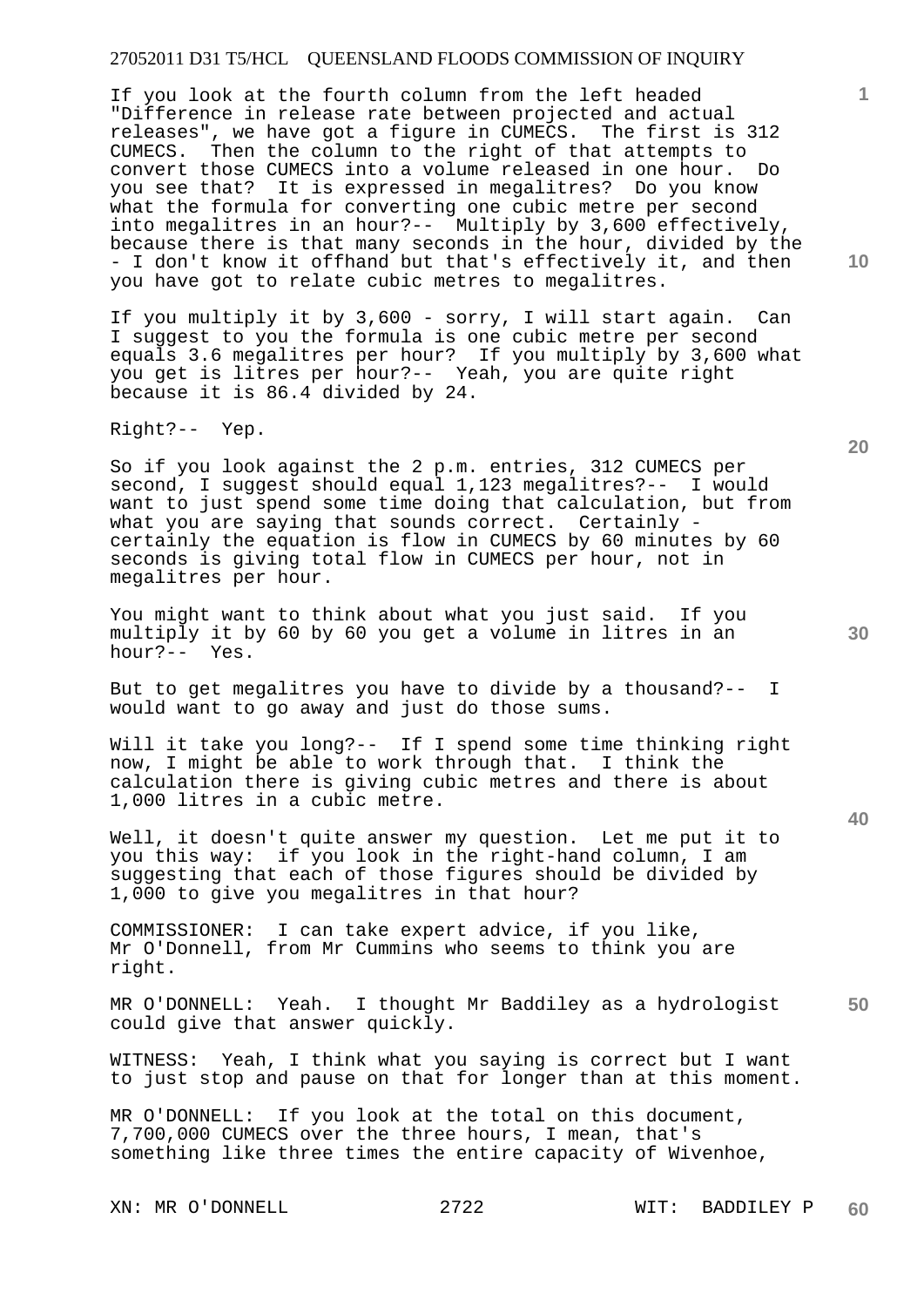27052011 D31 T5/HCL QUEENSLAND FLOODS COMMISSION OF INQUIRY **1 10 20 30 40 50**  isn't it?-- It is clearly wrong. COMMISSIONER: Okay. So we have just got to drop everything back by 1,000. It is 1.123 megalitres. MR CALLAGHAN: I seek to amend the document just by deleting the "(ML)" in the column. COMMISSIONER: So it is litres. MR CALLAGHAN: So that it is clearly just the flow in CUMECS as described just below that. So if the document could be amended by deleting the reference to megalitres, that will that would accommodate Mr Cummins' interpretation, as I understand. MR O'DONNELL: Thank you. COMMISSIONER: Mr Ambrose? MR AMBROSE: We have nothing. COMMISSIONER: I am sorry, I haven't got your appearance. MS GARRAHY: Commissioner, may I enter an appearance, please, for the Fernvale----- COMMISSIONER: I am sorry? MS GARRAHY: May I enter an appearance, please, for the Fernvale Resident Group? COMMISSIONER: Well, who are you and who are you for? MS GARRAHY: I am sorry? COMMISSIONER: Who are you and who are you for? MS GARRAHY: Yes, thank you, Commissioner. My name is Garrahy, initials M A, solicitor with Maurice Blackburn Lawyers, appearing on behalf of the Fernvale Resident Group. COMMISSIONER: All right. So you are Mr Rangiah's stand-in. MS GARRAHY: That's right, Commissioner, yes. COMMISSIONER: Certainly. Go ahead. MS GARRAHY: Thank you. Mr Baddiley, still on your second witness statement, please, would you go to paragraph 85, where you talk about flooding in the Fernvale-----?-- Paragraph 85. 85 of your second statement. You talk there about flooding in the Fernvale area?-- Yes. Would you step through the process by which the people of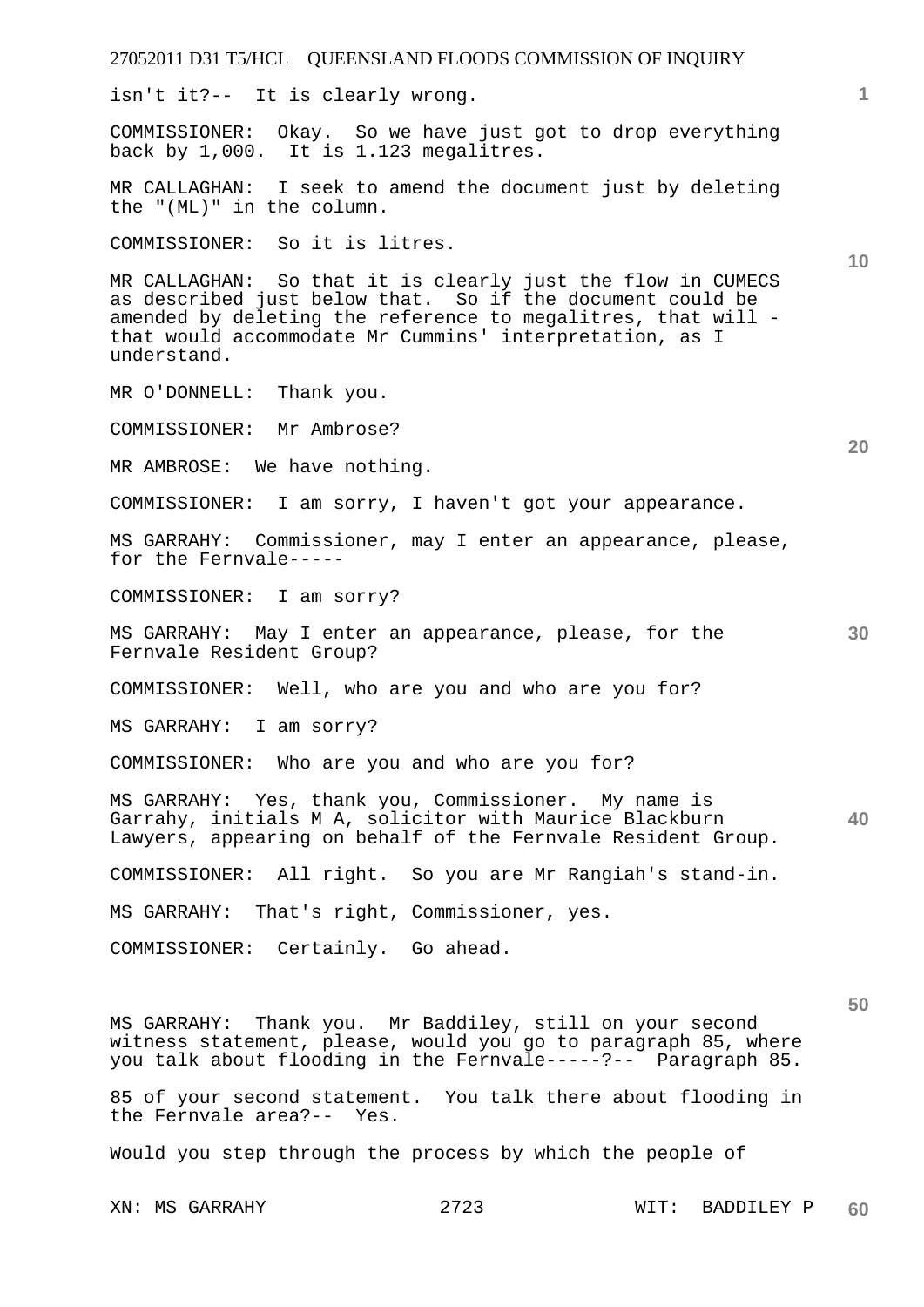27052011 D31 T5/HCL QUEENSLAND FLOODS COMMISSION OF INQUIRY **1 10 20 30 40 50**  Fernvale can go about having predicted river heights at Lowood and Savages Crossing included in the flood warnings? COMMISSIONER: And can you get a bit closer to your microphone, too, Ms Garrahy? MS GARRAHY: Yes, Commissioner. WITNESS: I think the process would be as I have indicated in there, that it is an area that's quite close to the dam. So I think that discussions would take place between the council, Bureau and Seqwater as to how to best handle having predictions for that area. It could be that the Bureau arising from those discussions that the Bureau would be able to provide a prediction for Lowood or Savages Crossing or do furthered modelling with council or with Seqwater to have another specific location included. All right. Thank you, I have got nothing further. COMMISSIONER: Thanks. Ms McLeod? MS McLEOD: Thank you, Commissioner. Mr Baddiley, can I go back to flash flooding? You indicated that the typical rain to flood time for a flash flood is considered to be zero to six hours?-- Yes. And that's a typical time; it is not an absolute?-- It has always got the word "typically" six hours, yes. Now, the Bureau has two roles with respect to flash flooding. The first is to assist Local Governments to establish their local flash flood systems?-- Yes. And provide advice where appropriate and where sought?-- Yeah, when sought, yes. And the second is to provide advice of heavy rainfalls likely to cause flash flooding, which is your weather warnings?-- Yes, that's in our severe weather warnings, yes. Now, are there characteristics typical of flash floods which differ from other floods, such as - people have talked about walls of water, things of that nature, appearing in creeks?-- Yes. Certainly there can be quite complex phenomena that may not be well understood even with a full amount of modelling, but they are very complex phenomena. You have really got to in respect of looking at flash flood, you have got to understand what might occur in a short amount of time.

Is there a characteristic relating to a wave height or a peak seen above the existing creek level or river level? Is that a particular characteristic of a flash flood, or you don't always see that with flash floods?-- No, it is really quite situational dependent. In some locations you will, you know, as we experience, have a much higher wave, faster wave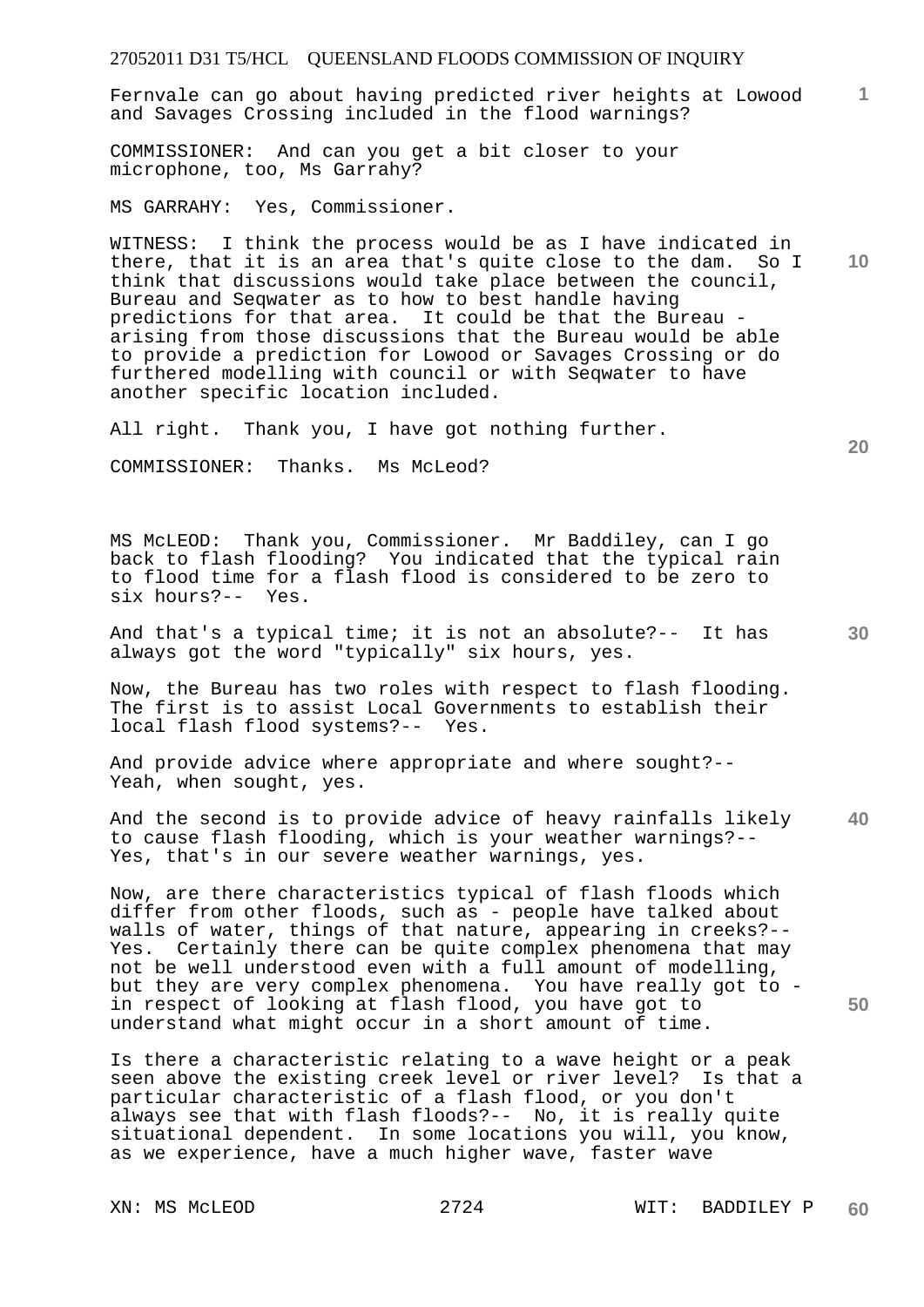according to, you know, topography of the land, steepness of the land, the rainfall intensity. In other locations the flash flood might be much lower, say in flatter country, in Brisbane creeks, for example, would be not as catastrophic.

Now, you were asked some questions by Counsel Assisting about the role of the Bureau in providing advice about flash floods, or the limited role, and a question was asked about whether the Bureau, if it had that local knowledge, or information, or reports from the local area about flash floods occurring, what could it do or what should it do then. Is there necessarily a delay involved in having information fed back from the local authorities to the Bureau in it then responding, verifying and issuing a warning?-- Yes, certainly that's the case. That's why generally flash flood warning is - a lot of the activities is localised to reduce those delays.

And who is best placed to respond immediately to that local information then?-- Well, the way in which flash flood warning systems are structured normally in Queensland is to have the - an official/officials in Local Government accepting the first alarms or alerts that something may be happening in the catchment. Of course, some of them - some of them are, you know, occur with little notice, you know, a very sharp thunderstorm, and some occur imbedded in a wider rain situation for which there might already be some awareness.

To have an effective end-to-end system for flash floods, you start with the gathering of the data, if you like, from the gauges and you end up with the community actually reacting. Can I just ask you to step through the different things that are needed to get from the data to the community response?-- Oh, yes, you can. Let's say we have already got an assessment of what the risk is, we have identified what the catchment is, what the catchment behaviour is. The data network - if you are saying the data network is already installed, so there is a series of generally automatic rainfall stations that report in realtime, and a couple of key water level stations, they will be receiving information all the time - I think this is where you are taking me - all of the time at a computer system that receives that data. At that computer system there should be, and generally is preset alarming conditions, so those alarms - oftentimes we're involved in advising what those alarms are or they come from local knowledge that we want to know that this location is going to reach six metres, we want to know that, or we want to know when this particular rainfall gauge or other rainfall gauges have had 50 millimetres in an hour, or whatever the numbers are. Then there will be established communications of that alarm to - I mean, typically mobile phones and pagers, these days, it might actually generate emails, and so on, as well. So that puts the information of a possible alarm or alert in the hands of a local official, who I assume - and who would then normally tap into the system, the Enviromon system, either from home or at the office, presumably from home, and look to see whether that's a valid alarm, could verify it, maybe talk to the Bureau of Meteorology's 24/7 weather forecasting centre and get some knowledge. Then on the basis of what monitoring, I

XN: MS McLEOD 2725 WIT: BADDILEY P **60** 

**10** 

**1**

**20** 

**30** 

**40**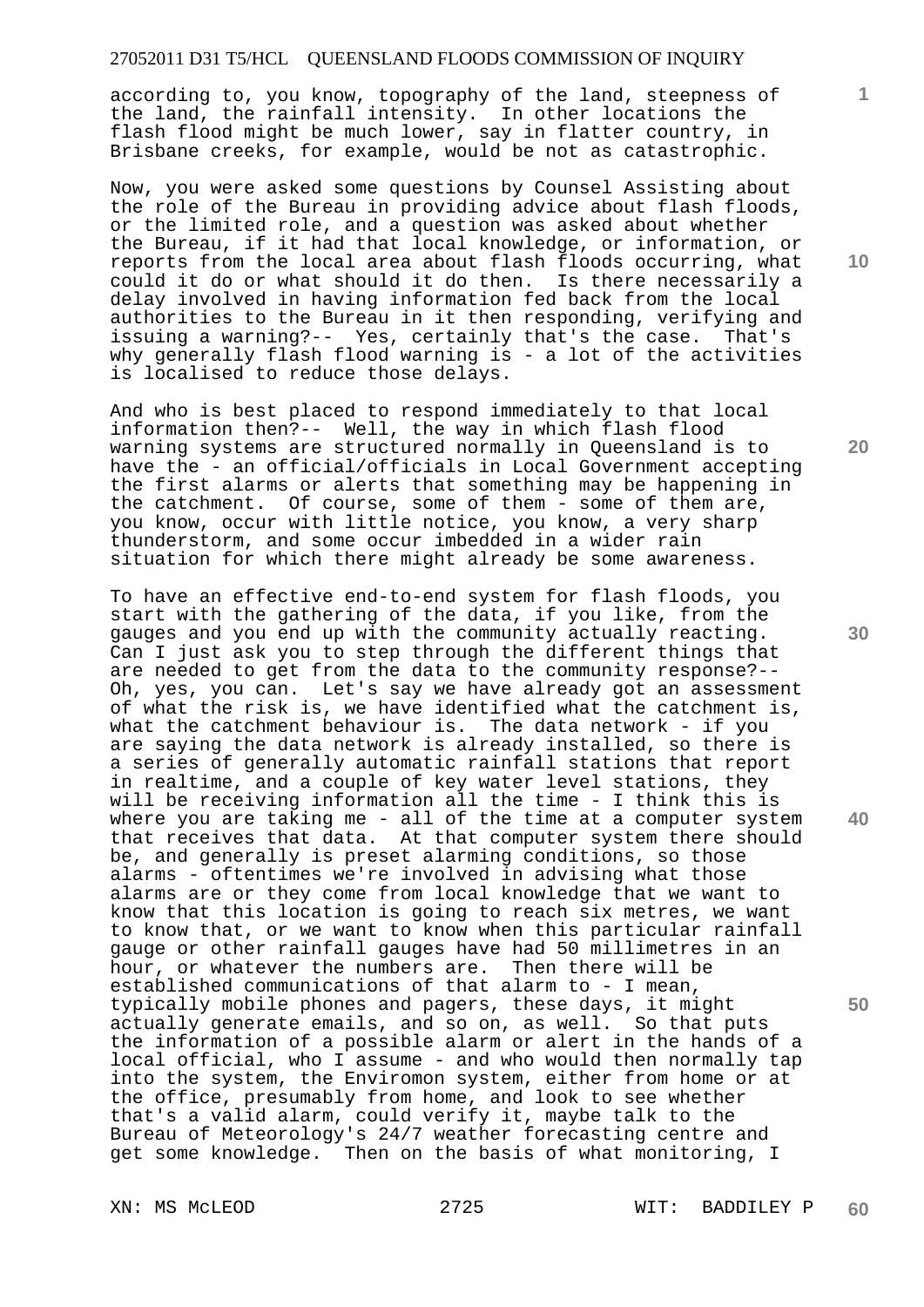suppose, those alarms - usually they are set at lower thresholds - seeing whether thresholds for action occur.

Then taking response by issuing appropriate warnings?-- Yeah, I mean, that's a key part of the end-to-end system, that you have already thought how you are going to communicate, whether it be in the middle of the day or the middle of the night, how you are going to communicate. Generally that requires multiple levels. Some systems involve, as in Ipswich area, Bundamba Creek citizens watch where there is designated individuals on the floodplain that are responsible for their little part, if you like. You could go as - I mean, I shouldn't say it causes extreme - I mean, if it is such a risky place to be and things happen very quickly, you might actually have a siren system for the town.

But a range of possibilities to communicate to the community what the risk is and then you need the community to understand that and react?-- Yes. Generally, more than one communication system, and then an understanding of that community to know what to do and I think in flash floods what not to do.

Yeah. So when you talk about an end-to-end system, you are talking about all of those components?-- Certainly, yes.

From the observation through to the response?-- Yes. The whole system. In fact, it is not just flash flood, but it is flood warning as well. You know, we're really gearing for a community to take action. So if the community haven't taken the appropriate action, then somewhere along that chain something hasn't been as good as it could be. The whole objective of flood warning is to minimise loss of life and damages.

Now, you were asked by the Commissioner some questions about how people communicate local information through to the Bureau, and you talked about the storm spotter network, dedicated phone lines, things of that nature?-- Yes.

On the 10th of January you did receive some information from a storm spotter at Cressbrook Dam?-- Yeah, that came into the Bureau, yes.

And, in fact, that information, which included reference to rainfall, the presence of emergency services, mud slides, things of that nature?-- Yes.

Was communicated then in the 1 o'clock call to the State Disaster Coordination Centre?-- Yes.

And there is a possibility for picking up details about specific locations in subsequent warnings on the Bureau website?-- Yes.

So, for example, you could post a warning about a specific location if that information had come through to you?-- You could. You could attempt to localise the warning indicating,

**10** 

**1**

**20** 

**30** 

**40**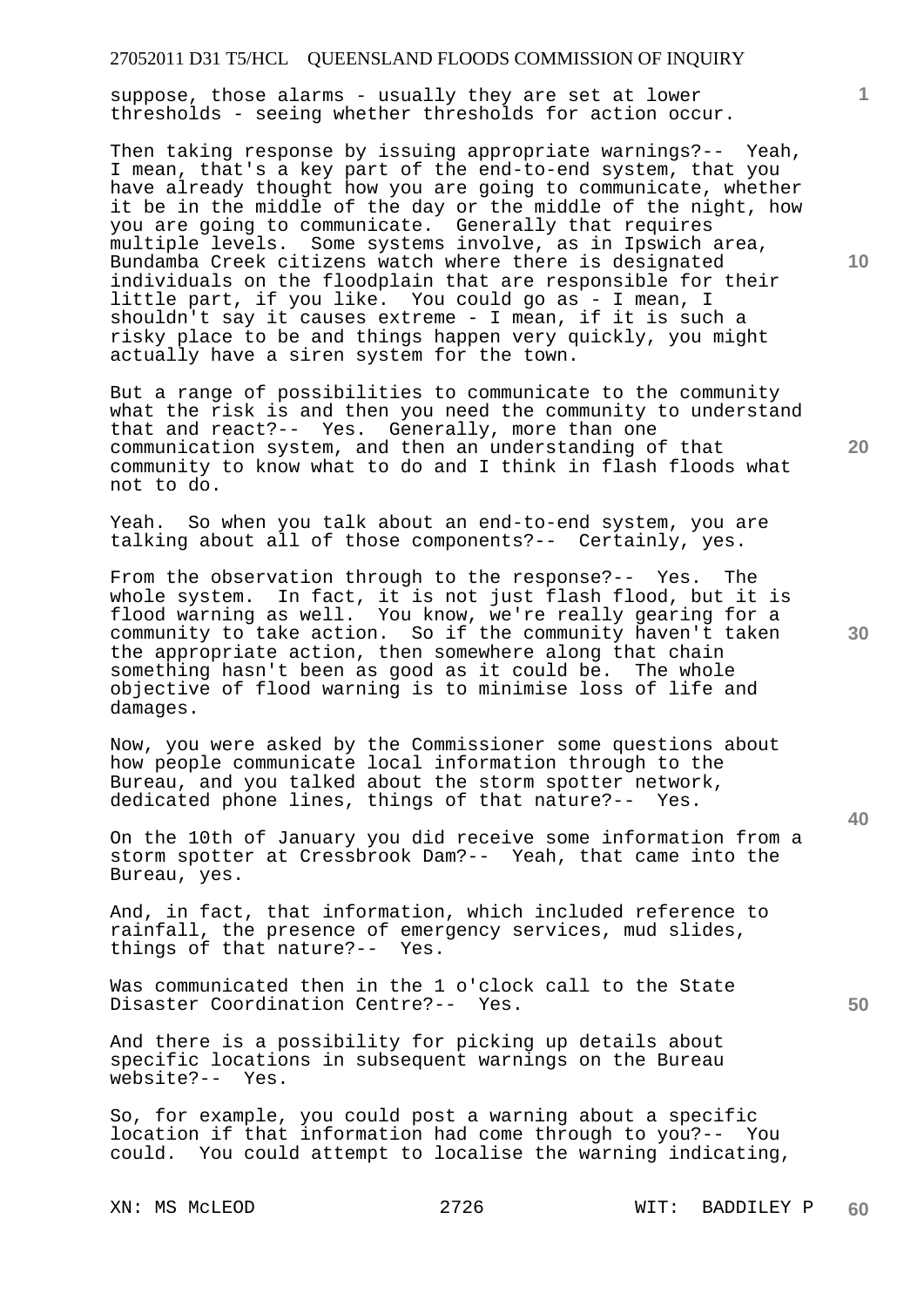you know, the area that's taking the impact.

Or, for example, if emergency services or somebody observed the flash flood at Postmans Ridge or Murphys Creek and responded around 1 o'clock, if that information had been fed through to the Bureau, that information could have been built into things that were posted on the website or subsequent warnings?-- Yeah, it could have. I mean, as we go further into the catchment, I mean we have got - and we go back into much shorter lead times for things occurring. So, you know, as we go further up the catchment closer towards the range, things are happening much more quickly around that area and you might be able to. There comes a point where you would be adding little to no value, you know, that typically naught to six hours is closer down the naught end. So things are happening very, very quickly. And there you are relying on a community to be, if you like, situationally aware and really looking for, you know, the escape hatch up - away from the creek, just get to higher ground on your own initiative because it is unlikely that you are going to really get a warning at that point of value through whatever means.

The value, of course, is in having an immediate response, and if the Bureau reaction or the communication to the Bureau and then its reaction comes some time later, it may be effectively worthless?-- Yes, you have got-----

Except the downstream impacts?-- Absolutely. And you have got to minimise all potential delay times of, you know, shuffling information from one place to another.

Okay. Now, I will come to the special phone line in a minute. If a member of the public makes an observation and calls the general phone line - I assume on the 10th and 11th of January the phone lines were very busy at the Bureau. Is there a triage system within the operators who take those calls for sending things through to appropriate sections in the Bureau?-- I wouldn't quite call it triage, other than, yes, the calls are managed according to an assessment of their importance, their relevance, who could best handle that inquiry. Can it be - I mean, there is hundreds of calls coming to the Bureau. Can it be handled quickly? Is it, you know, a quick call for some quick information? Or is it - or is it truly that this person has announced themselves as an official requiring specific information from a meteorologist or a hydrologist, that would be managed differently to just a general inquiry or in fact a media inquiry.

How would it be managed differently?-- Managed differently in that if it is assessed as an important call, if you like, that the caller would transfer that directly into, let's say the hydrologists - you know, to speak personally with a hydrologist involved in that particular flood, or personally to the meteorologist involved in the severe weather warning area. So - yeah, I think, you know, just transferred to the appropriate area and the appropriate person.

**10** 

**1**

**20** 

**40**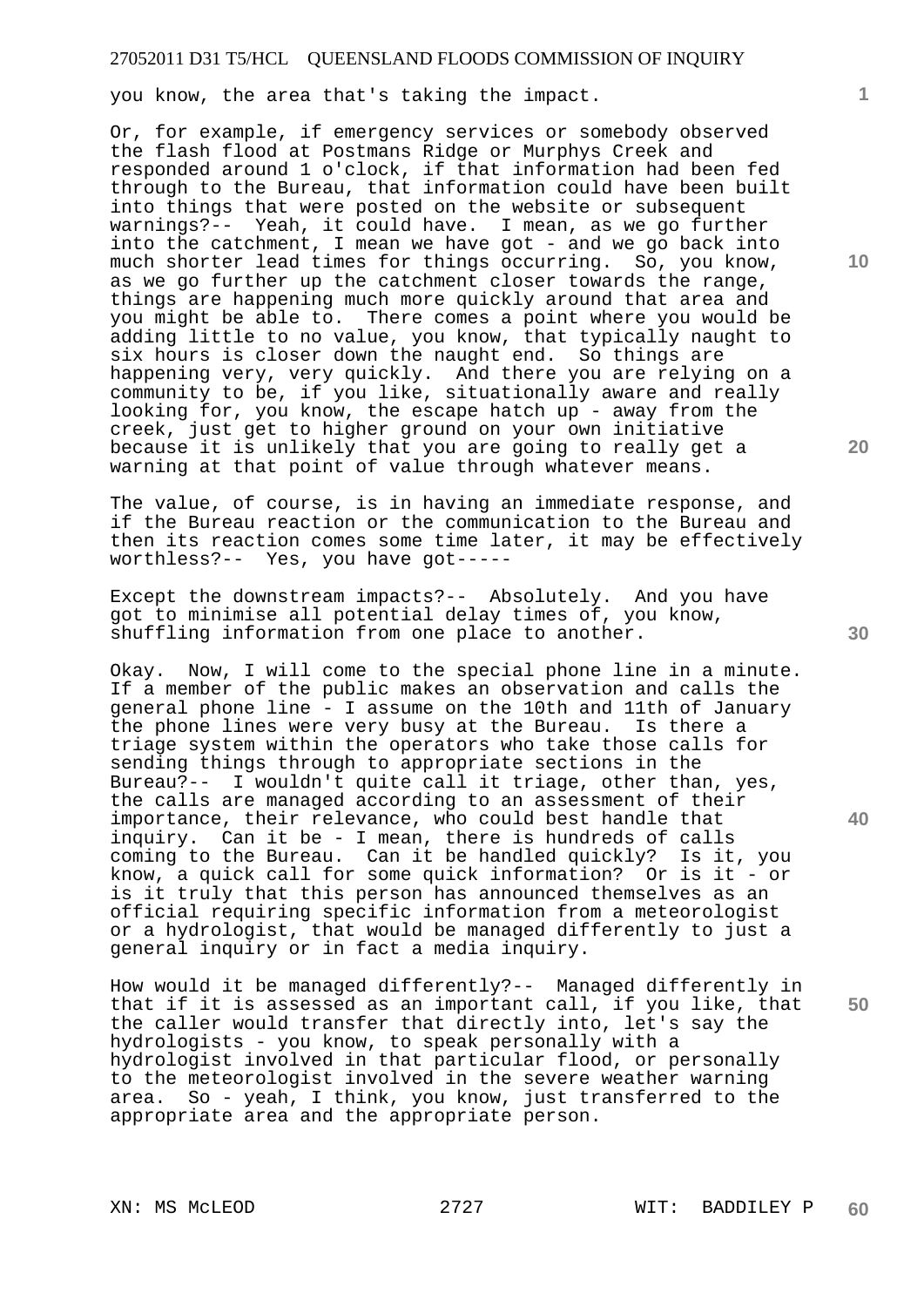Now, local councils and local disaster groups, many of them did have a number to call or a way to contact the Bureau that was not through the general phone line; would that be correct?-- Yeah, the - a lot of local governments for whom we interact with on the flood side have direct, if you like, private, confidential numbers, whatever, to reach the Flood Operations Centre specifically-----

Okay?-- -----directly.

Coming back to the storm spotters, Mr Davidson was very enthusiastic about encouraging storm spotters and the collection of public information, local specific information to come through to the Bureau?-- Yes.

And I didn't ask him about this specifically, but there are ways in which you communicate with your storm spotters, like newsletters, aren't there?-- Yes. Once they have - they're, if you like, enlisted and they volunteer their efforts and we have got their details, yeah, there's - newsletters go out. I think it's called-----

Cumulonimbus?-- Cumulonimbus, I think, and I think one went out just prior to Christmas, just sort of keeping them aware  $of---$ 

The September 2010 version of cumulonimbus discusses some recent interesting weather events. I can hand it to you if you need to have a look at it to refresh your memory, but it also gives information about how to submit reports with direct e-mail access and phone numbers to contact?-- Certainly that's the key, to remind - to remind the storm spotters of the way in which they can communicate directly to the Bureau without, if you like, competing with general public inquiries.

Now, if you were a registered spotter and your address information at the Bureau was up-to-date, you'd expect to receive one of these newsletter, Cumulonimbus?-- Yes, that's a simple mail out to that list of addressees, yes.

I have got a copy that's redacted as to the user name, password and those sort of details, but I would seek to tender this newsletter.

COMMISSIONER: That will be Exhibit 499.

ADMITTED AND MARKED "EXHIBIT 499"

COMMISSIONER: Can I just interrupt you, Ms McLeod, because you might want to take up on the line of questioning, but what about the relation between the Bureau and local councils who have got to look out for flash flooding since they're the ones on the present view of things who are going to have to advise their community? Does the Bureau see any role in tipping

**10** 

**20** 

**1**

**30** 

**40**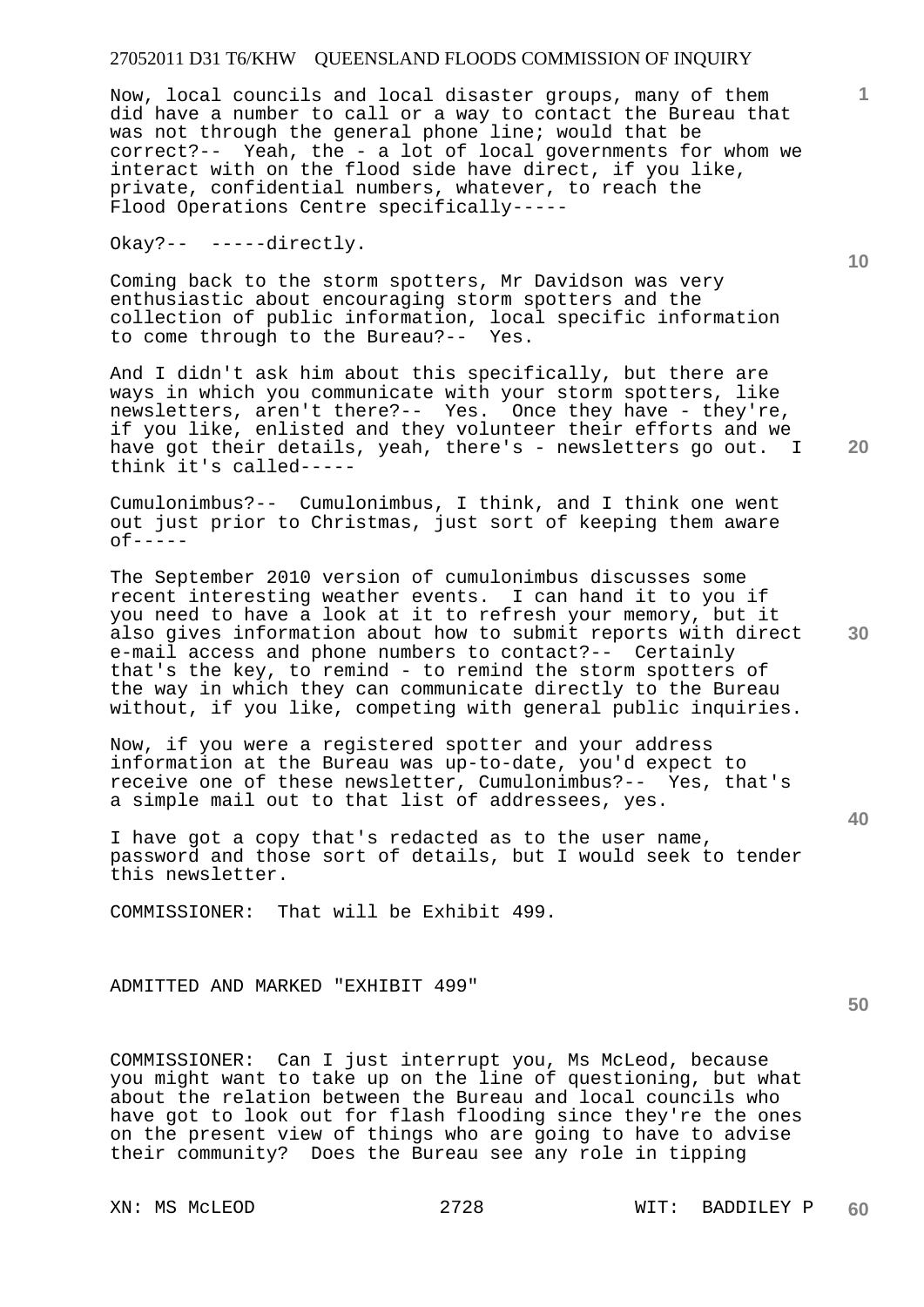local councils off as to what you perceive might be coming their way?

MS McLEOD: Did you preface the question by reference to flash floods?

COMMISSIONER: Yeah, I think I did. I am talking about flash floods?-- We are talking flash floods. I mean, there would be value in tipping off. I wouldn't say that we would be able to undertake - undertake to do that because these things do happen quickly and not necessarily can we forecast exactly where they would - would occur or could occur in the next few hours.

It is just-----?-- Certainly -----

You go on?-- I was going to say that certainly the - I would say that most local governments receive the severe weather warnings for the potential for flash flooding, either directly in their e-mails or faxes or via the State Disaster Management system.

With Toowoomba, somebody at the State Disaster Coordination Centre was advised that flash flooding looked to be imminent but Toowoomba was just left with the general severe weather warning from that morning, as I understand it, and I also got the impression from Mr Davidson that the communication with some councils was better than others, that there were those with whom you do interact regularly and those whom you don't?-- Yes.

What do you think about the role of the Bureau in relation to councils, that sort of advice?-- It's a challenging one. I mean, there's very, if you like, close relationships with many local governments, particularly on the flood side, because we have got this cooperative way of building flood warning systems, but then when you look at - so, when I say many, there might be, say, 30 and there might be 30 plus local governments with which we have a fairly close relationship. We have relationships during the year, not just at operational time, we have relationships during the year at looking after the equipment and advising them when there might be a failure, once a year, maybe inspecting those games. I suppose, how do you scale to 73 local governments that may all need attention - well, half of them as it turned out at the one time? So, I suppose, I have seen a progressive increase in the relationships, close relationships, certainly flood warning between local government and Bureau, but I think maybe we are getting to the point where you have got to, apart from special needs, bringing that back to the systematic process of disaster management system, where the direct conversations are really occurring in the formal disaster briefing, so the State Disaster Coordination Centre is bringing all those local governments in and giving them opportunity to hear directly the Bureau speaking and directly the hydrologists and the meteorologists, rather than us, which we don't do, promise all 73 local governments we are going to give them a call before something happens.

**10** 

**1**

**20** 

**40**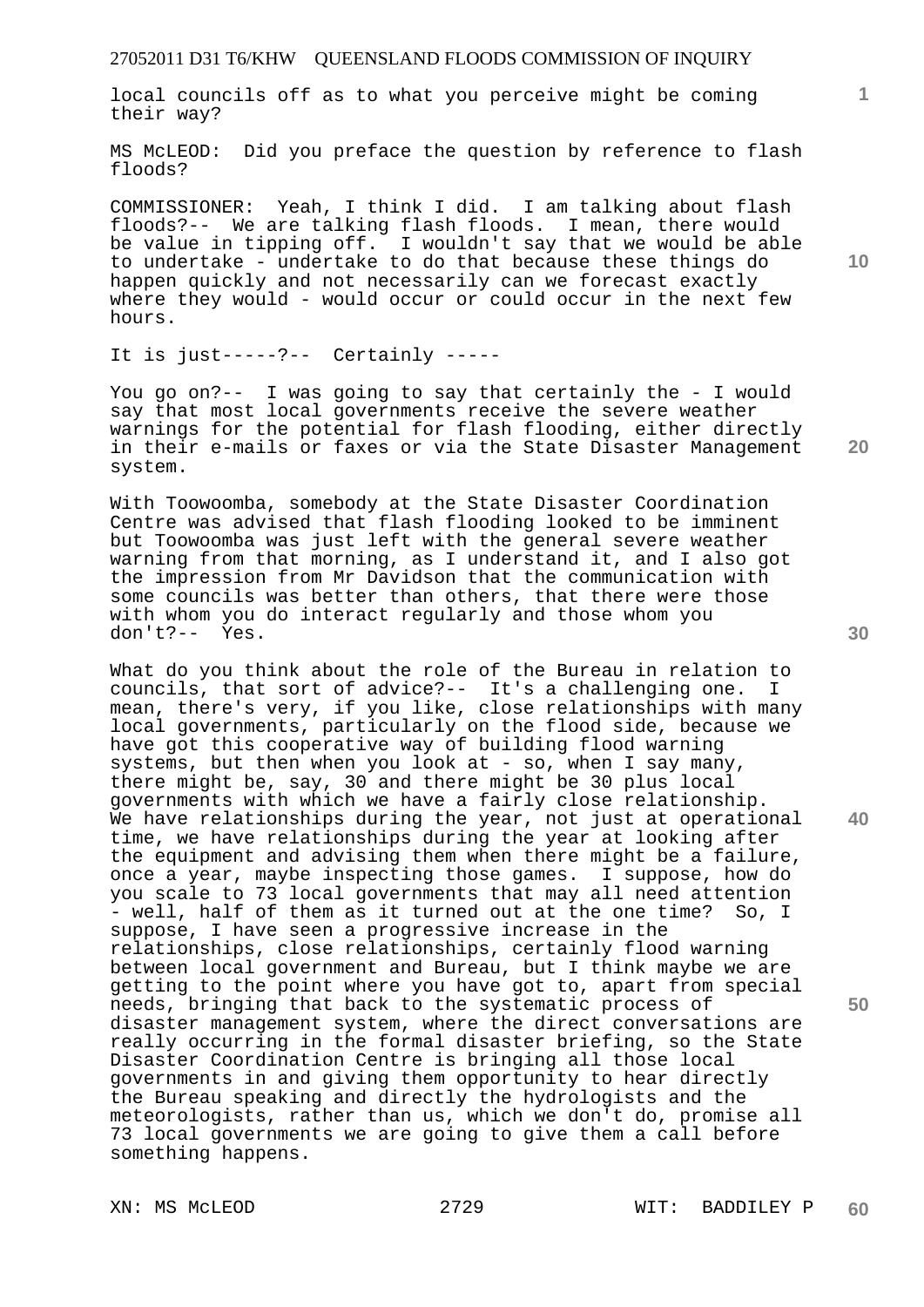I should say that the CEO of Toowoomba didn't think it would have made a difference if the call had been to him direct, but it wasn't made?-- Mmm.

Right. Thank you. Ms McLeod?

MS McLEOD: Mr Baddiley was asked some questions about the National Disaster Resilience Program. We have provided to the Commission the precis that was asked and a bundle of documents about that. I don't need to put them through Mr Baddiley as such because they're Commonwealth Government documents, but at some point in time - I don't know if they have been made public yet - but at some point in time I would seek to tender those documents. I am just not sure of the mechanism if they haven't yet been published on the website.

COMMISSIONER: Mr Callaghan, can you help me with this? We have a bundle of documents somewhere.

MR CALLAGHAN: I don't think they're in the bundle we are tendering. No, it's not in the material that's to be tendered today.

COMMISSIONER: If I give it a number, can it be produced-----

MR CALLAGHAN: If it's material that we've been provided with, then, yes.

COMMISSIONER: But you are not sure if it is?

MS McLEOD: I don't imagine it's controversial, it's publically available for the most part.

COMMISSIONER: All right. I will give it an exhibit number. We will hunt it out or if it can't be found we will be back to you to get it, but would you just describe it for me, the National Disaster Resilience Program, what is it, a precis?

MS McLEOD: A precis and relevant materials.

COMMISSIONER: It's a wonderful system where you can say "relevant materials" and assume the tender will be accepted.

MS McLEOD: And that includes boxes of materials.

COMMISSIONER: All right.

**50**  MS McLEOD: "Natural disaster", sorry not "national", "natural disaster".

COMMISSIONER: So, that's Exhibit 500.

ADMITTED AND MARKED "EXHIBIT 500"

**1**

**40**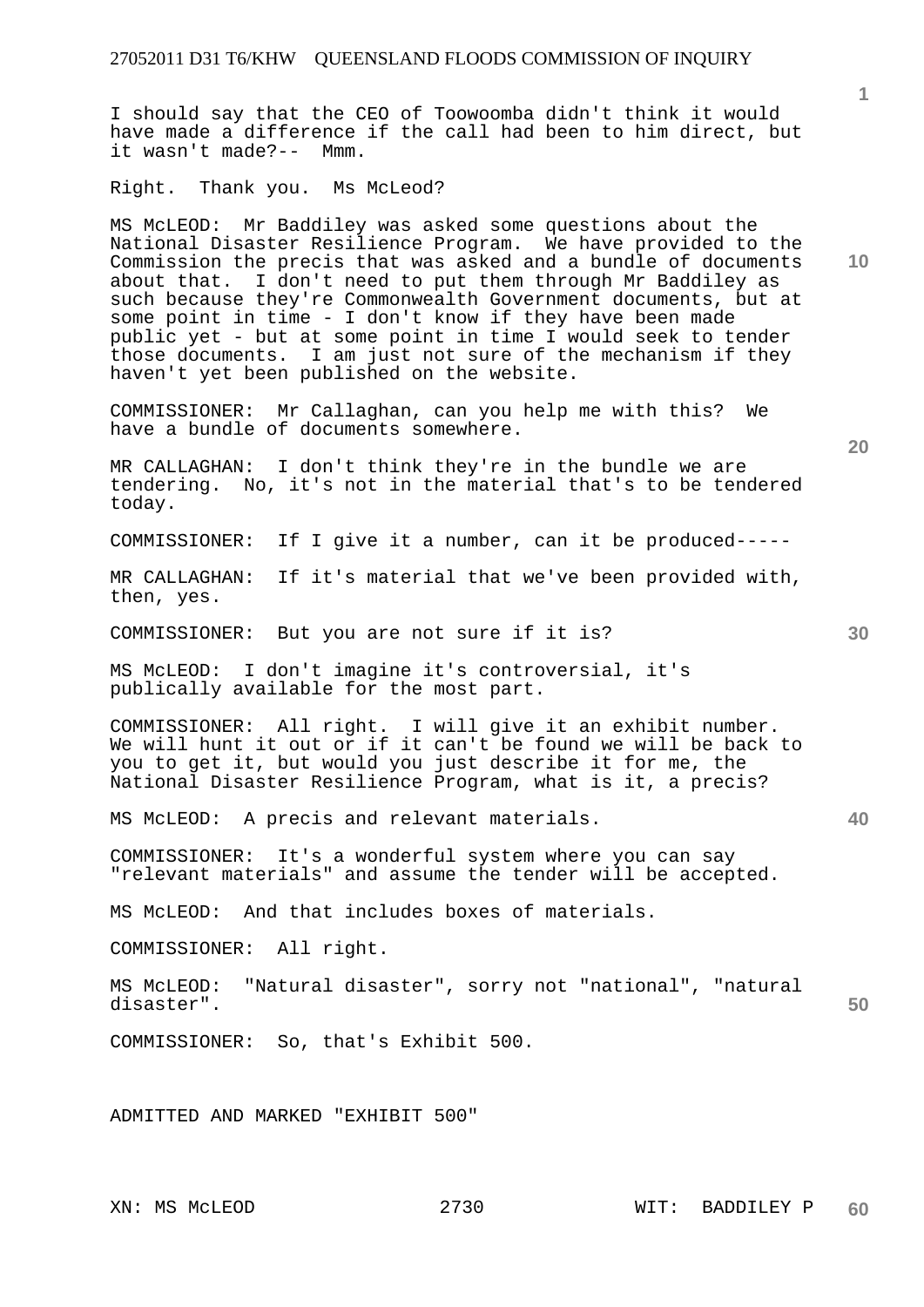MS McLEOD: Thank you. Mr Baddiley, I leapt up during Mr Callaghan's questioning of you to suggest - this is in relation to the reference to the 1974 flood levels and where they first appeared - and I leapt up to suggest that it appeared in the 9.28 a.m. warning of the 11th of January. In fact, I have found one earlier, at 4 a.m. on the 11th of January, but my question is this: the point of referencing the 1974 flood levels, either below or expected to reach or expected to exceed, is to give some information to those reading the warnings with historical content; is that correct?-- Yeah, absolutely. It's one of our small contributions to interpreting - getting some interpretive information , in our warning that people can take meaning of what - if we're saying 10 metre, what does it mean?

If there's an understanding locally that 1974 levels mean my front yard or down the road, then that is a way of communicating that information to them?-- Yes.

Okay. While I am looking at that 9.28 a.m. warning for the 11th of January, which is at page 61 of the folder you have got open, there's three things I want to highlight arising<br>from the questioning by the Ipswich City Council. The first from the questioning by the Ipswich City Council. is the reference to the Wivenhoe Dam providing significant mitigation with river flows from the Bremer and Lockyer catchments combined with releases from Wivenhoe, increasing levels in Brisbane during Tuesday. Now, the purpose of including information about the Wivenhoe mitigation is to communicate what information to the towns downstream of Wivenhoe?-- Well, we have got - alongside this warning, we have got an Upper Brisbane River warning, Upper Brisbane Stanley, which is talking about the very major flooding that is occurring above Wivenhoe Dam. This warning is providing, you know, below Wivenhoe Dam and indicating that there is mitigation of those upper Brisbane River floods, which were very high, which were very high, but they were being attenuated or mitigated, whatever - whichever word you prefer, for the lower reaches of the lower Wivenhoe Dam.

Okay. In that warning under the heading, "Bremer River.", the reference is to a certain peak at around a certain time which is midnight Monday for this warning, and then the statement is, "But renewed rises are expected as rainfall continues. The Bremer River at Ipswich is expected to reach about 16 metres during Wednesday." So, there's a reference to a day, about 24 hours. "Higher levels are expected." If a local council needs assistance to interpret what is meant by a reach or a reach over a particular time, or a probability of exceeding a certain level, does the Bureau provide that service, advice, explanation?-- Yeah, absolutely. I referred before that with many local governments, including Ipswich City Council, we're having direct conversations as we were the previous day. The Ipswich City Council was, I understand it, ringing in fairly regularly, getting the hydrologist's interpretation, so I think there's a real limit to how much information we can put in a public warning. You can see this one is two A4 pages long. So, there is a method

XN: MS McLEOD 2731 WIT: BADDILEY P **60** 

**30** 

**20** 

**40** 

**50** 

**10**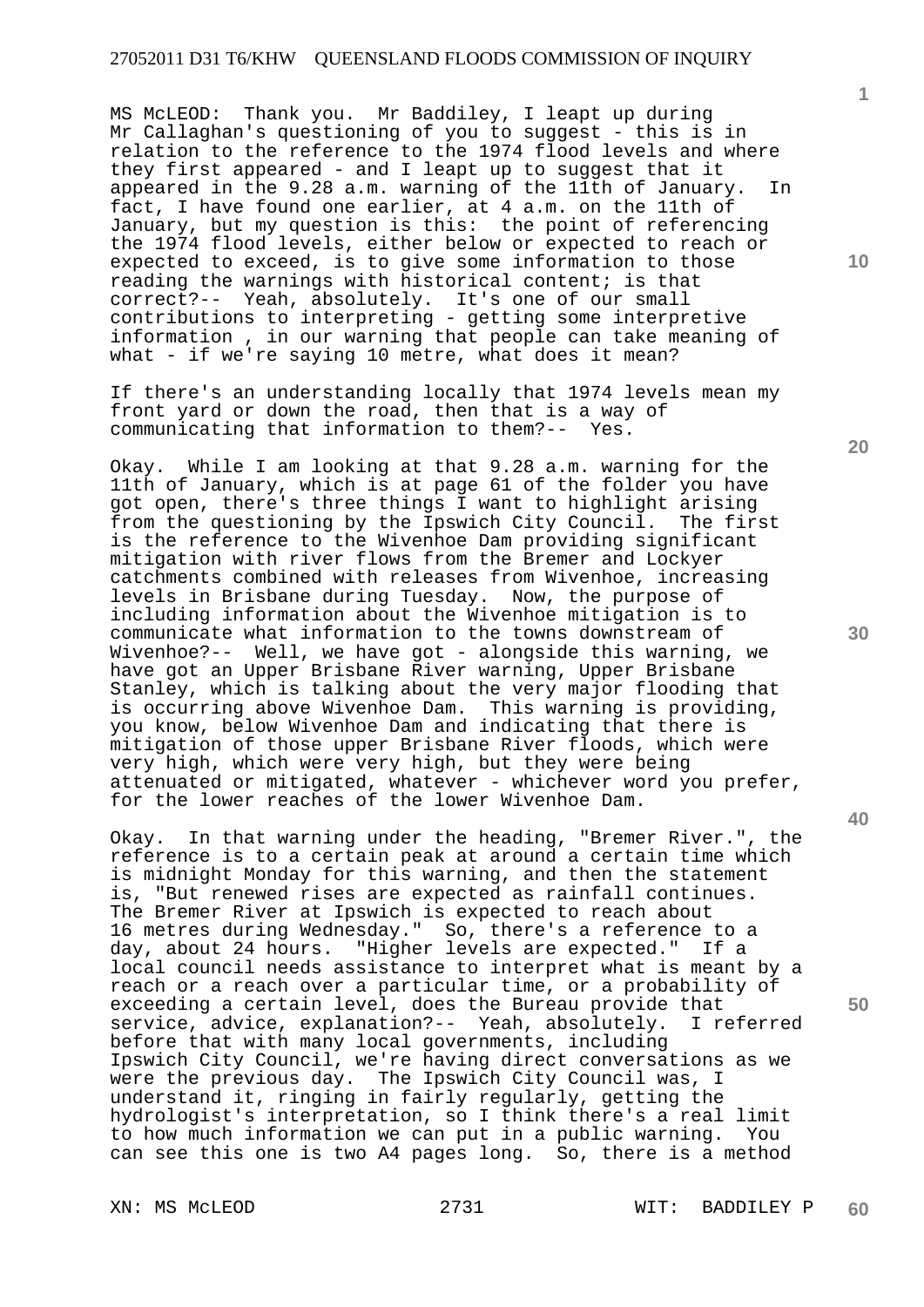by which local governments can make direct contact. Now, oftentimes that's said at the State Disaster Coordination briefings that occur several times a day sometimes. Oftentimes we will give a full briefing which will amplify on the warnings, give more information and then there will be announcement that local governments requiring more information can ring the Flood Operations Centre directly, and sometimes that's because we can't answer the questions, but it's generally - you know, that's the practice and the reason for my mentioning that there is a hydrologist to hydrologist communication is that what I would like to see encouraged, and have been working towards, is that where a local government has engineers or hydrologists that we'd like to be talking to them so that we can describe what's occurring and what's expected to occur at their location, so they can translate that to their, if you like, their nonengineer hydrologist disaster managers, so you get another layer of expert interpretation, modified by local understanding. So, I think that works well, and I think it's a necessary element that we just can't get enough information to these warnings to describe every nuance of a flood.

Okay. If you turn to the page to the predicted river heights and flows for Ipswich?-- Page 62?

Page 62, the reference there is to - it says, "Ipswich reach at least 16 metres (major) during Wednesday; further rises." What's the significance of including the words "at least"?-- Well, that's, you know, very carefully worded to say that it's based on the rainfalls that we have now, that it will reach and there may be some allowance for forecast rain in that as well, that we're confident that we will reach at least 16 metres, in other words, rise above that, and that's why we say "further rises". One of the problems with the "during Wednesday" is that the - we're trying to push ahead as far as we can get, so this is written - this is issued 9.30 a.m. on Tuesday. It's looking as far ahead as 24 hours, that - but intervening rainfall will make things occur much more quickly and I raised this in my statement, that the warning systems really need to take account of the fact that large floods can occur much more quickly than what your experience is based on. The other thing, I think, with Ipswich really, in a way, our guidance material would be don't push - don't provide Ipswich with as long a lead time as that, 24 hours let's call it, in the instance of heavy - unless it's predominantly a Brisbane backwater flood, and that's why we're doing it here, but this is about the time where it changed from being predominantly a backwater flood to being a - very strongly influenced by a rainfall flood from its own catchment, and under that circumstance Ipswich will flood much more quickly and, indeed, if you look at 1974, 1974 at Ipswich rose to 20 and a half metres or 20.6 metres in less than 24 hours. On this occasion, we had something like 36 hours, so you know, it is just understanding these things can really shorten their time scales, and that's why we need to have these hydrologist to hydrologist discussions about just things will change.

You mention the briefing of the State Disaster Coordination

XN: MS McLEOD 2732 WIT: BADDILEY P **60** 

**10** 

**1**

**20** 

**30** 

**40**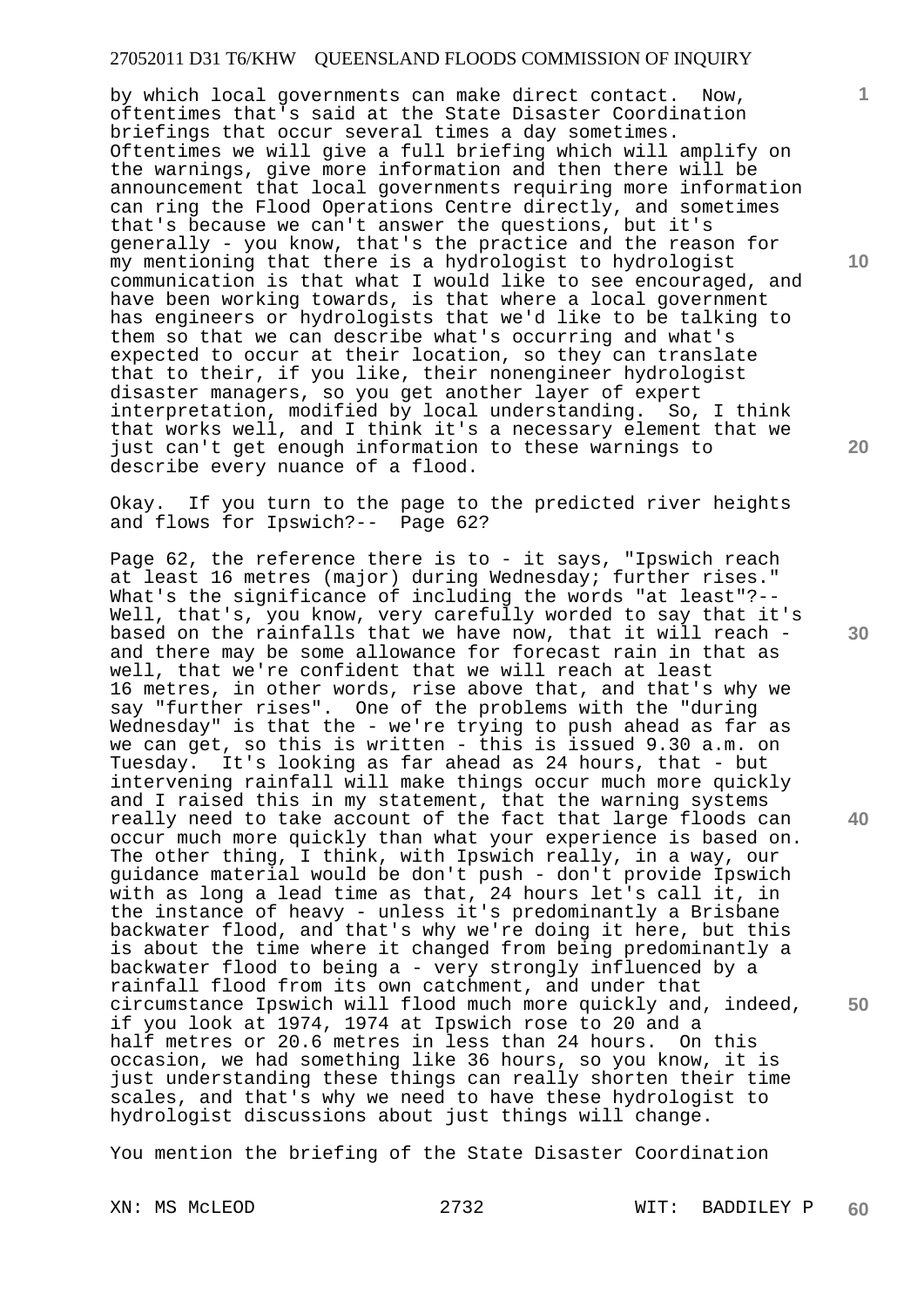Committee at around 11, 11.30 a.m. and the telephone call to the Ipswich City Council around 11.45 a.m., and you were asked some questions about - asking you to characterise or consider characterisation of that method of communication. What was your expectation after the phone call to the Ipswich City Council at 11.45 a.m. in terms of the information you'd delivered?-- Yeah, okay. I think I should just clarify one thing. I am quite certain that the phone call was incoming from Ipswich City Council.

Mmm-hmm?-- So we just need to go back and check, you know, verify that on our logs as has been requested. So, I think it was an incoming call. The - I mean, the substance of the conversation was certainly that you need to be aware that with the current rain that we have got, the expected rain that we have got, it's - it is expected that we will be seeing 18 metres reached overnight at Ipswich, higher than the 16 metres, earlier than the 16 metres during Wednesday, and we went on and had a conversation that how - how is Ipswich planning for this, and what information would you like us to provide, because we're on constant radio briefings.

Through the media?-- Through the media, yes. So, at that time - I mean, 612 ABC had geared up - I think probably they were 24/7 at that point, and we were going on the radio probably maybe every hour for just the local area. I wouldn't be able to confirm that, but it was - it was constant and there was a lot of media activity of hydrologists, like myself, being on air live responding to questions. I asked you know, what information would - how you are planning for this and what information would you like us to relay about this - you know, drastically changing situation for Ipswich.

And the instruction you got or the request you got was to direct people to the website, and if you live close to a stream, you need to self-evacuate, words to that effect?-- That was - that was the - directly what I had written down for future use and that my concerns were somewhat allayed, that also the person from Ipswich said that they were planning for a metre above what we were predicting; in other words, we were indicating 18 plus, "Well, we are going to bit of - a factor of margin on that, we will go 19 plus."

So, we do see in later media releases or e-mails a reference to 18 to 19 metres. Did you give an estimate of 19 metres or is that taking into account that extra one metre?-- Oh, look, the 19 was the factoring of plus one metre on the 18. We went through from a prediction of 18 plus when we got the new release strategy through to thinking 22 plus, and that was based on the release strategy of 130 plus, plus a forecast of the rainfall, because bear in mind that at this stage we're seeing - you know - well, what turned out to be 300 to 400 millimetres of rain occurring at Mt Glorious and above Ipswich in a band. So, you know, it's a rapidly evolving situation, and if the rain had not ceased when it did, Ipswich and Brisbane would have experienced much higher floods, and that was certainly a concern in the - in our minds when we were writing those warnings.

**10** 

**1**

**20** 

**30** 

**40**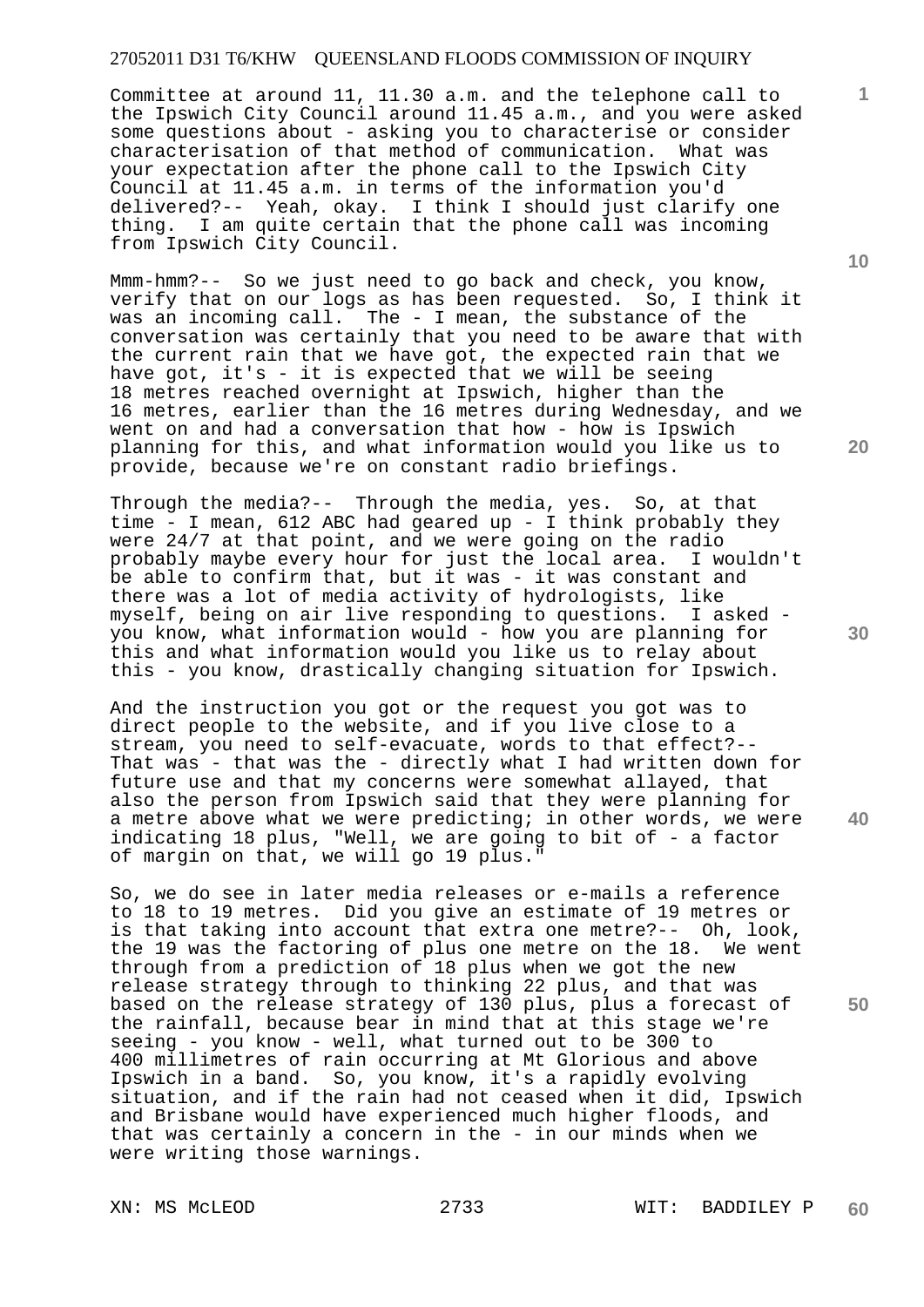Now, do you know whether Ipswich had attended the SDCC briefing at around 11 a.m., or do you not know?-- I just don't know. I just don't know, and I suppose on the day I thought, "Oh, they must have just heard me talking about 18 plus.", because the phone call came in as I exited the SDCC briefing, or just shortly afterwards.

The message to call you?-- No, the phone call in from Ipswich City Council at quarter to 12, the briefing started at 11 o'clock and we were - I am pretty sure that the briefing was around about 11 o'clock to 11.40, and then the Ipswich City Council call in shortly thereafter. So, I assumed - I'd made a mental note, "We have got to make - make contact with the Ipswich City Council.", but the phone call came in before, before that, so it came in at a quarter to 12 and again at 3 o'clock, so Ipswich City Council were quite on the front foot. They were ringing us constantly. When I say "constantly", regularly, as opposed to us ringing back, although note on the previous day, I can recall - on the Monday - around 1 p.m. when - sorry, it would be around about 1.30 p.m. after the teleconference I realised that Ipswich hadn't been involved at that stage. I asked - I rang my - you know, our number 1 contact in Ipswich City Council - this is on the Monday - and said, "Okay.", you know, "We have got to get talking, there's an Ipswich flood coming.", and that's when - you know, more regular communications started up. But that was primarily Ipswich ringing the Flood Operations Centre.

Okay. Was it your expectation that having communicated the 18 metres plus to Ipswich City Council that they would pass that on to the people who needed to know within the council?-- Well, clearly, yes, yes.

Thanks, Mr Baddiley.

COMMISSIONER: Mr Callaghan?

**40**  MR CALLAGHAN: No, thank you. Nothing, Madam Commissioner. May Mr Baddiley be excused?

COMMISSIONER: Yes, thanks, Mr Baddiley. You are excused.

WITNESS EXCUSED

MR CALLAGHAN: Mr Baddiley, was, I am told, the 167th and final witness to appear in this block of hearings. We do have, however, a number of documents to tender.

COMMISSIONER: I have been given a list. Would it be easiest if I just number them?

MR CALLAGHAN: It would. I might just indicate that there is

XN: MS McLEOD 2734 WIT: BADDILEY P **60** 

**30** 

**50** 

**1**

**10**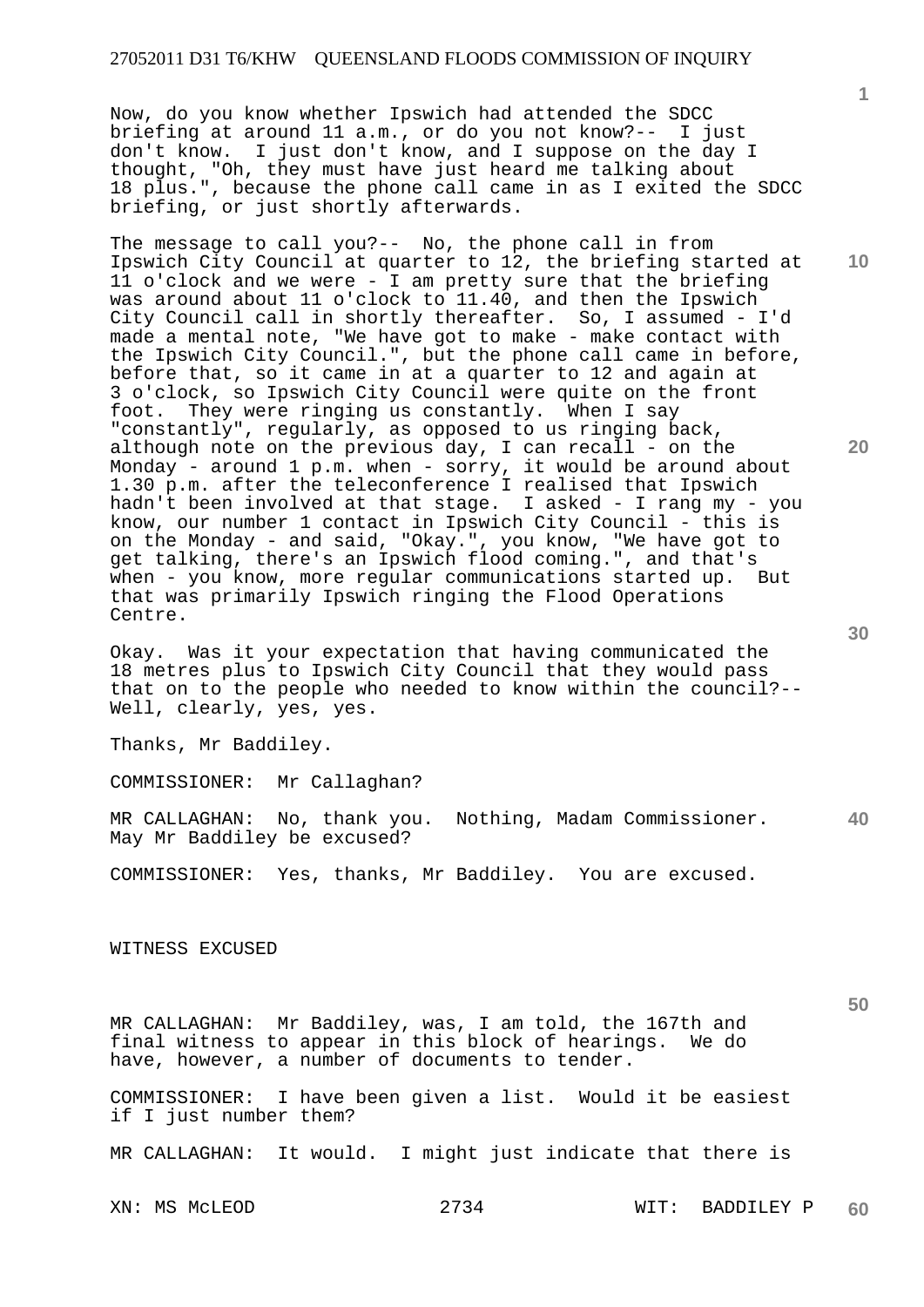one addition to the list which you have which the parties may not have, and that is - the list should be amended with a number "29", which is a document described as the BMT WBM report, entitled, "Technical Report on the December 2010 January 2011 Flooding Within Emerald." I think that will only be of concern to those who were in Emerald, so I don't anticipate any difficulty with this tender at this stage.

COMMISSIONER: All right. Exhibit 501 will be the statement of Rob Keogh, including various schedules; 502 will be the statement of James Grayson; 503, the second statement of Karen Waldman; 504, the statement of Russell Ray Bernitt; 505, the statement of Dirk Karreman; 506, the Brisbane Flood January 2011 Independent Review of Brisbane City Council's Response; 507, the Emergency Action Plan for the EJ Beardmore Dam; 508, the Emergency Action Plan for the Leslie Dam; 509 the Emergency Action Plan for the Coolmunda Dam; 510, the Emergency Action Plan for the Glenlyon Dam; 511, the Emergency Action Plan for the Callide Dam, 512, the Emergency Action Plan for the Kroombit Dam; 513, the Emergency Action Plan for the Fairbairn Dam; 514, the Emergency Event Report from EJ Beardmore Dam; 515, the Emergency Event Report for Leslie Dam; 516, the Emergency Event Report for the Coolmunda Dam; 517, the Emergency Event Report for the Glenlyon Dam; 518, the Emergency Event Report for Callide Dam; 519, the Emergency Event Report for the Kroombit Dm; 520, the Emergency Event Report for the Fairbairn Dam; 521, the letter from the Graham Smith to the Commission of 8th of May 2011; 522, a Response to a Requirement to Provide Information from Michael Clerke, a Local Disaster Coordinator at Bundaberg; 523, the statement of Ian Stewart of 20th of May 2011; 524, a bundle of documents in the brief to Mark Babister, excluding witness statements, witness reports, transcripts of public hearings and transcripts of interviews; 525, the Proceedings of Symposium of January 1974 in relation to Flood in the Moreton region; 526, the addendum of Ronald Reilly; 527, the addendum statement of John Bradley; 528, the statement of Anthony Kleidon; 529, a BMT WBM report entitled, "Technical Report on the December 2010 January 2011 Flooding Within Emerald."

ADMITTED AND MARKED "EXHIBIT 501 TO 529"

COMMISSIONER: Now, there's one remaining ing matter which I should deal with, unless you have got anything further?

**50** 

MR CALLAGHAN: No, I don't, Madam Commissioner.

COMMISSIONER: In relation to what happens next, we don't have time for submissions in the conventional sense. Instead, the Commission will provide each of the parties by the end of the next fortnight with a summary or summaries of issues and in some instances possible findings and recommendations for your

**10** 

**1**

**20**